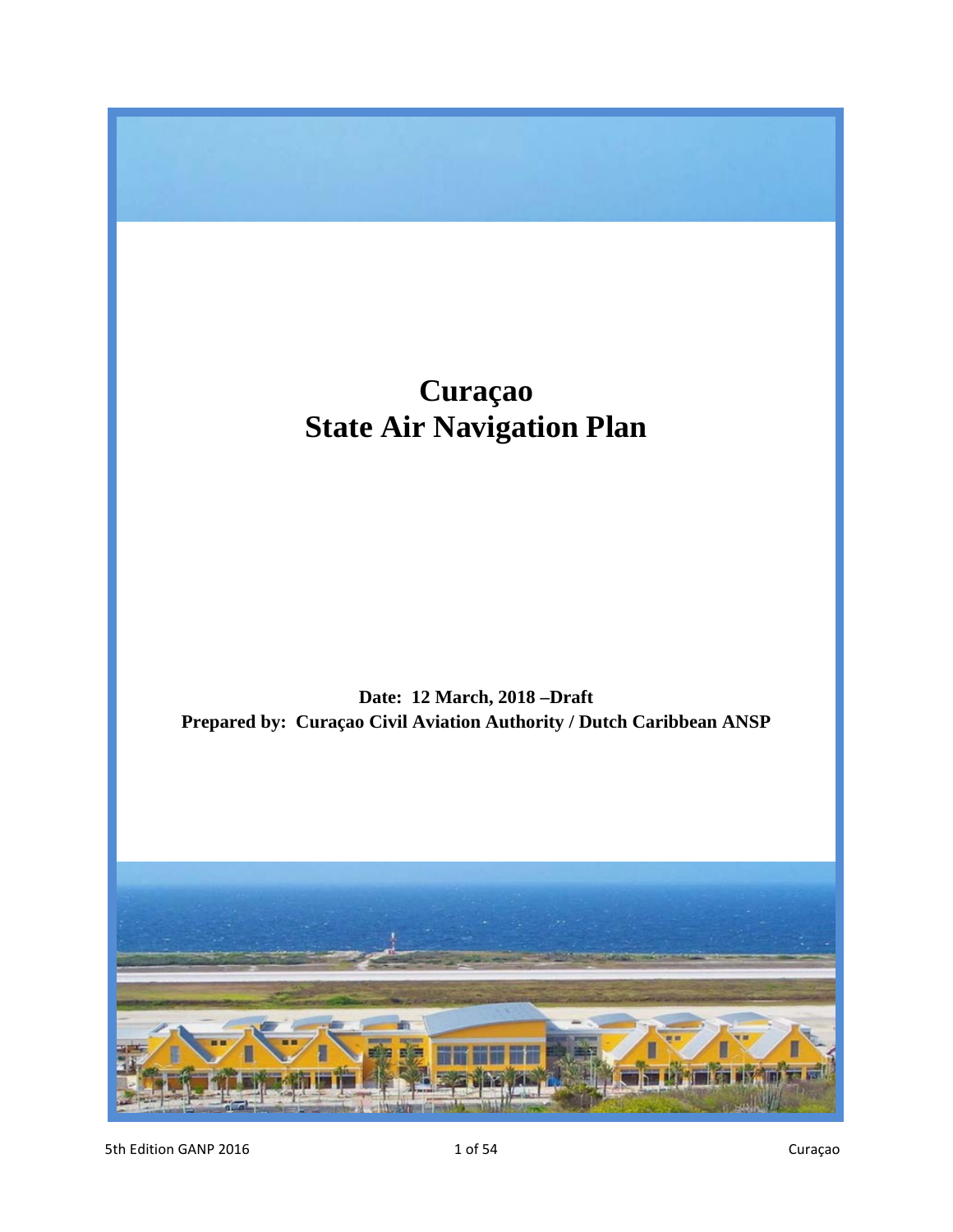## Document History Record

| <b>Release</b> | Date                   | <b>Author(s)/Comments</b>                                  |
|----------------|------------------------|------------------------------------------------------------|
| Draft          | March 12, 2018         | Curaçao Civil Aviation Authority / Dutch Caribbean<br>ANSP |
| Version 1.0    | Xxxxx <b>XX</b> , 2018 |                                                            |
|                |                        |                                                            |
|                |                        |                                                            |
|                |                        |                                                            |
|                |                        |                                                            |
|                |                        |                                                            |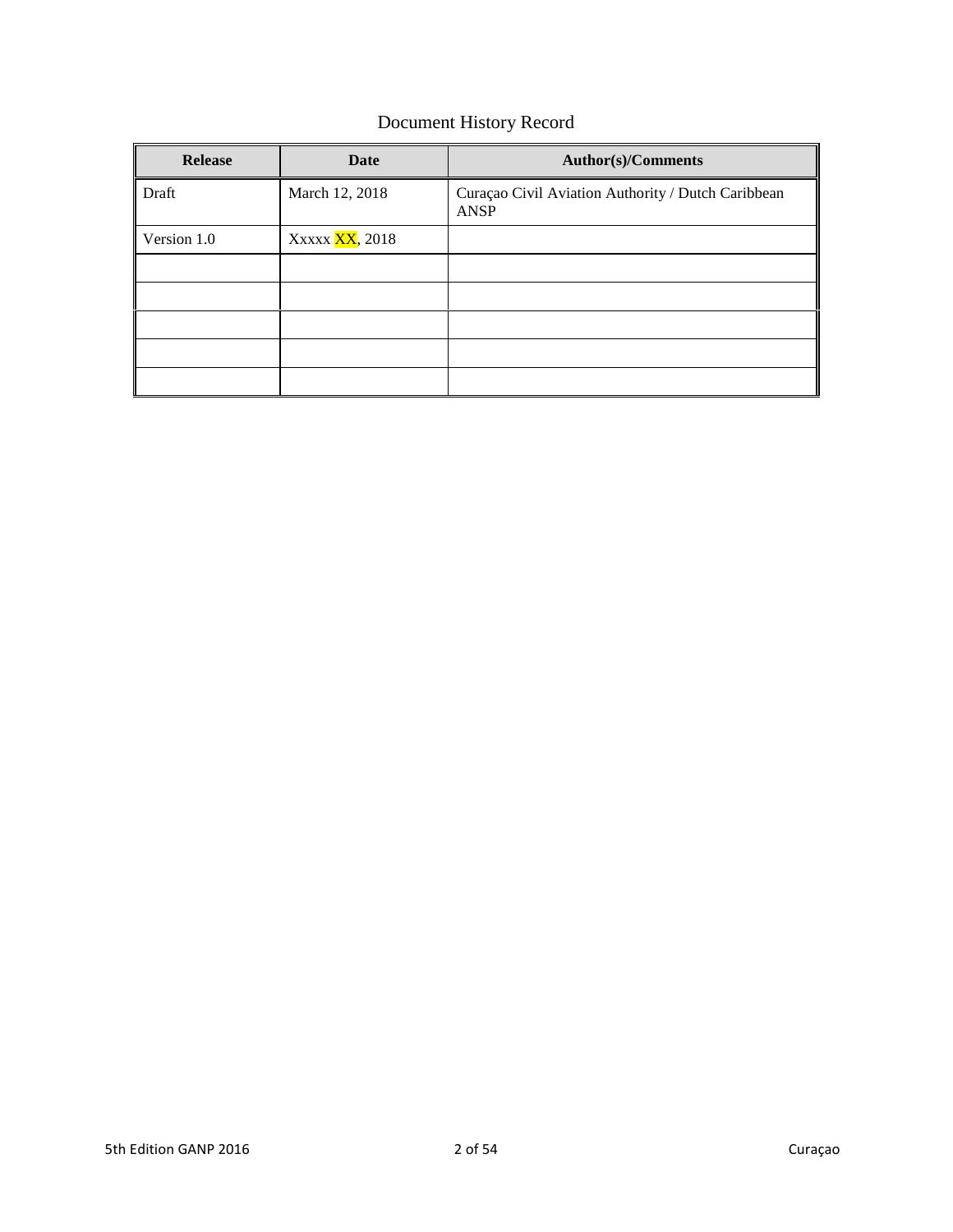| 2. Curaçao / Dutch Caribbean ANSP's Aviation System Block Upgrade (ASBU) Implementation Status12 |  |
|--------------------------------------------------------------------------------------------------|--|
|                                                                                                  |  |
|                                                                                                  |  |
|                                                                                                  |  |
|                                                                                                  |  |
|                                                                                                  |  |
|                                                                                                  |  |
|                                                                                                  |  |
| 4. Curaçao / Dutch Caribbean ANSP's State Aviation System Improvements (SASI) Status23           |  |
|                                                                                                  |  |
|                                                                                                  |  |
|                                                                                                  |  |
|                                                                                                  |  |
|                                                                                                  |  |
|                                                                                                  |  |
|                                                                                                  |  |
|                                                                                                  |  |
|                                                                                                  |  |
|                                                                                                  |  |
|                                                                                                  |  |
|                                                                                                  |  |
|                                                                                                  |  |

## **Table of Contents**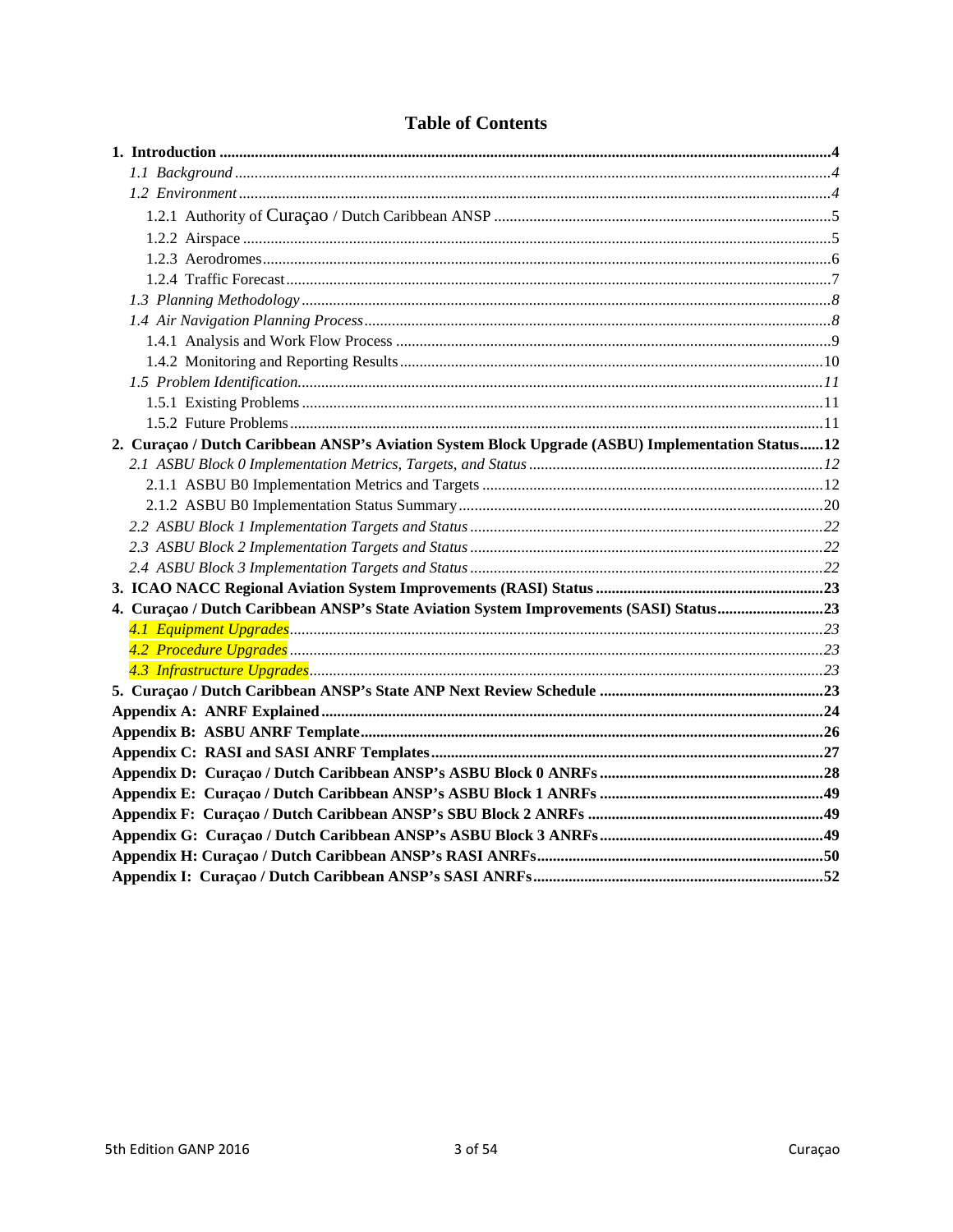### <span id="page-3-0"></span>**1. Introduction**

This document is Curaçao / Dutch Caribbean ANSP's State Air Navigation Plan (ANP) describing the plan and status of aviation technology implementation. The background of the State ANP and the environment of our air navigation system are presented along with the method and process to evaluate and monitor aviation technology implementation.

### <span id="page-3-1"></span>**1.1 Background**

The ICAO Global Air Navigation Plan (Doc 9750, GANP) provides ICAO's vision to achieve sustainable growth of the global civil aviation system. It also presents all States with a comprehensive planning tool supporting a harmonized global air navigation system. The GANP is an overarching framework that includes key civil aviation policy principles to assist ICAO Regions and States with the preparation of their Regional and State Air Navigation Plans (ANPs).

Planning and Implementation Regional Groups (PIRGs) are expected to develop the regional ANPs reflecting the regional requirements. GANP obligates States to map their individual or regional programmes against the harmonized GANP, but provides them with far greater certainty of investment. GANP requires active collaboration among States through the PIRGs in order to coordinate initiatives within applicable regional ANPs.

The GANP introduces the Aviation System Block Upgrades (ASBU) methodology. The ASBU methodology and its description of future aviation capabilities define programmatic and flexible global systems engineering approaches allowing all States to advance their air navigation capacities based on their specific operational requirements.

To this extent, the North American, Central American and Caribbean (NACC) Regional Office (RO), has published the NAM/CAR Regional Performance-Based Air Navigation Implementation Plan (RPBANIP, v3.1 in April 2014) aligning the activities and strategies with the ICAO ASBU methodology.

This document is the ANP for Curaçao / Dutch Caribbean ANSP's aligning activities and strategies to the GANP and RPBANIP. The information contained in the Curaçao / Dutch Caribbean ANSP's ANP is related mainly to:

- Planning: objectives set, priorities and targets planned at the state level
- Implementation monitoring and reporting: monitoring the progress of implementation towards targets planned. This information should be used for reporting purposes (i.e.: global and regional air navigation reports and performance dashboards); and/or
- Guidance: providing state guidance material for the implementation of specific system/procedures in a harmonized manner.

The Curaçao / Dutch Caribbean ANSP's ANP would be used as a tool for planning, monitoring, and reporting the status of implementation of the aviation capabilities.

#### <span id="page-3-2"></span>**1.2 Environment**

The environments of Air Navigation of Curaçao / Dutch Caribbean ANSP' such as authority, airspace and airports, and air traffic are described in this section.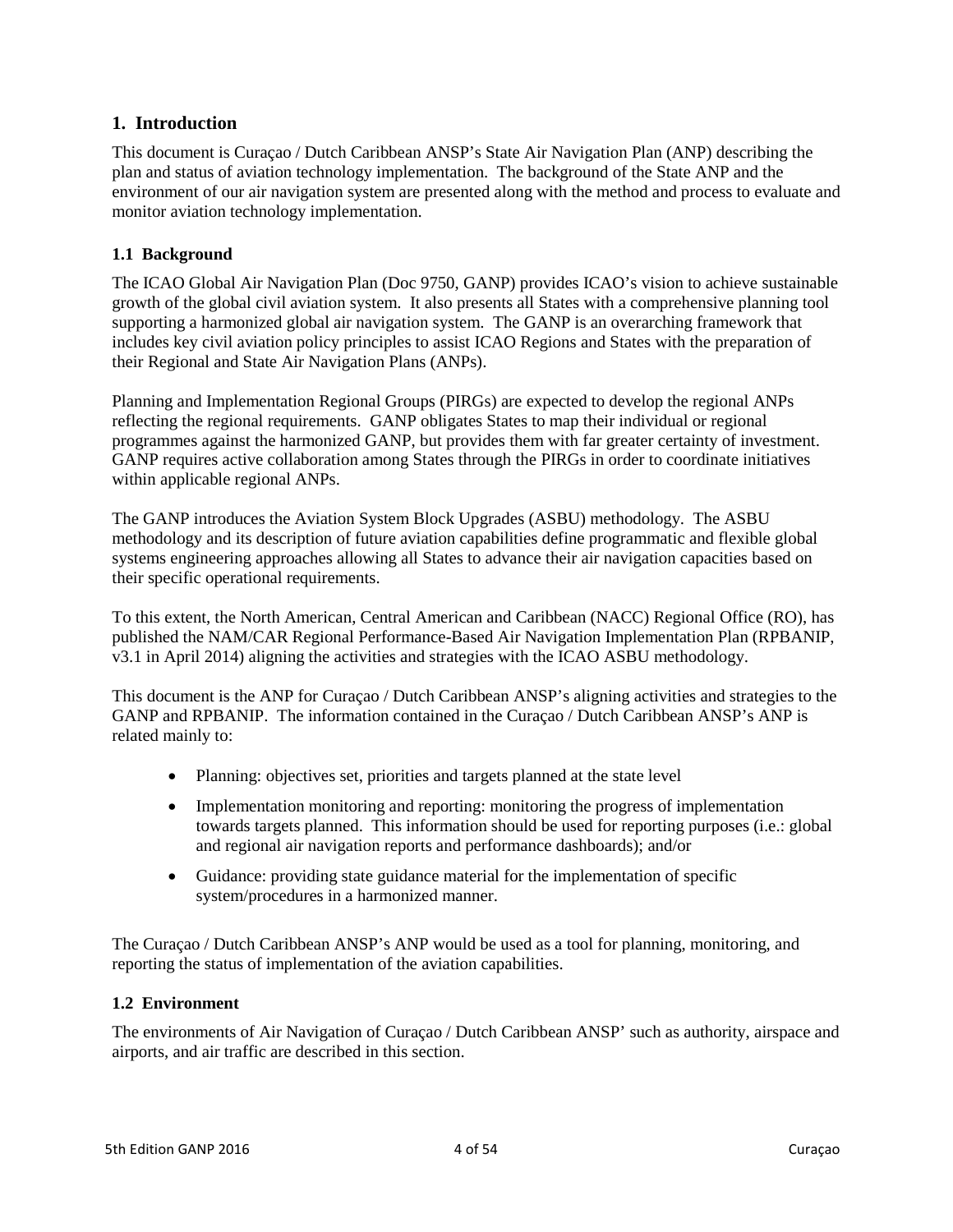### <span id="page-4-0"></span>1.2.1 Authority of Curaçao **/** Dutch Caribbean ANSP

The Curaçao Civil Aviation Authority was established by an Act of Parliament in 2010. Its mission is to **"To advance the safety, security and viability of Curacao Civil aviation."**

Dutch Caribbean ANSP is responsible for managing the TNCF airspace and Control Towers of TNCC and TNCB. Its operation is performed by a highly motivated work force contributing to the sustainable, social and economic development of Curaçao, Bonaire and Aruba.



#### <span id="page-4-1"></span>1.2.2 Airspace

Curaçao is located within the TNCF Flight Information Region (FIR) that is managed by Dutch Caribbean ANSP. Refer to Figures 1.2.2a and 1.2.2b for the airspace around Curacao FIR. Describe FIR more in detail if you like.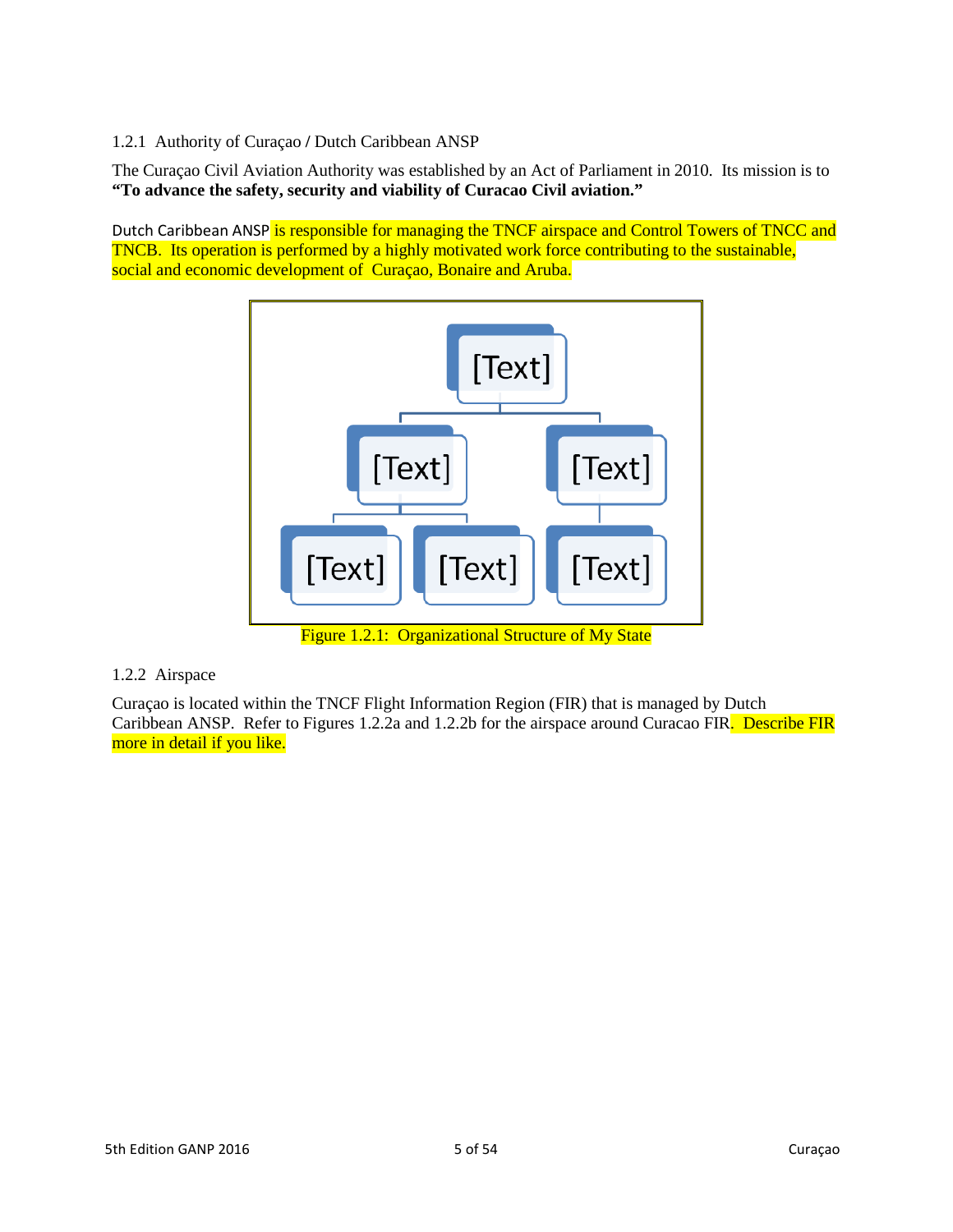

Figure 1.2.2a: Curaçao FIR and adjacent FIRs



Figure 1.2.2b: TNCF FIR and Curaçao

#### <span id="page-5-0"></span>1.2.3 Aerodromes

Two (Two is an example. Determine the aerodromes to be included in this doc and describe.) major aerodromes in My State are: Wow Wonderful Airport (TWOW) and Beautiful International Airport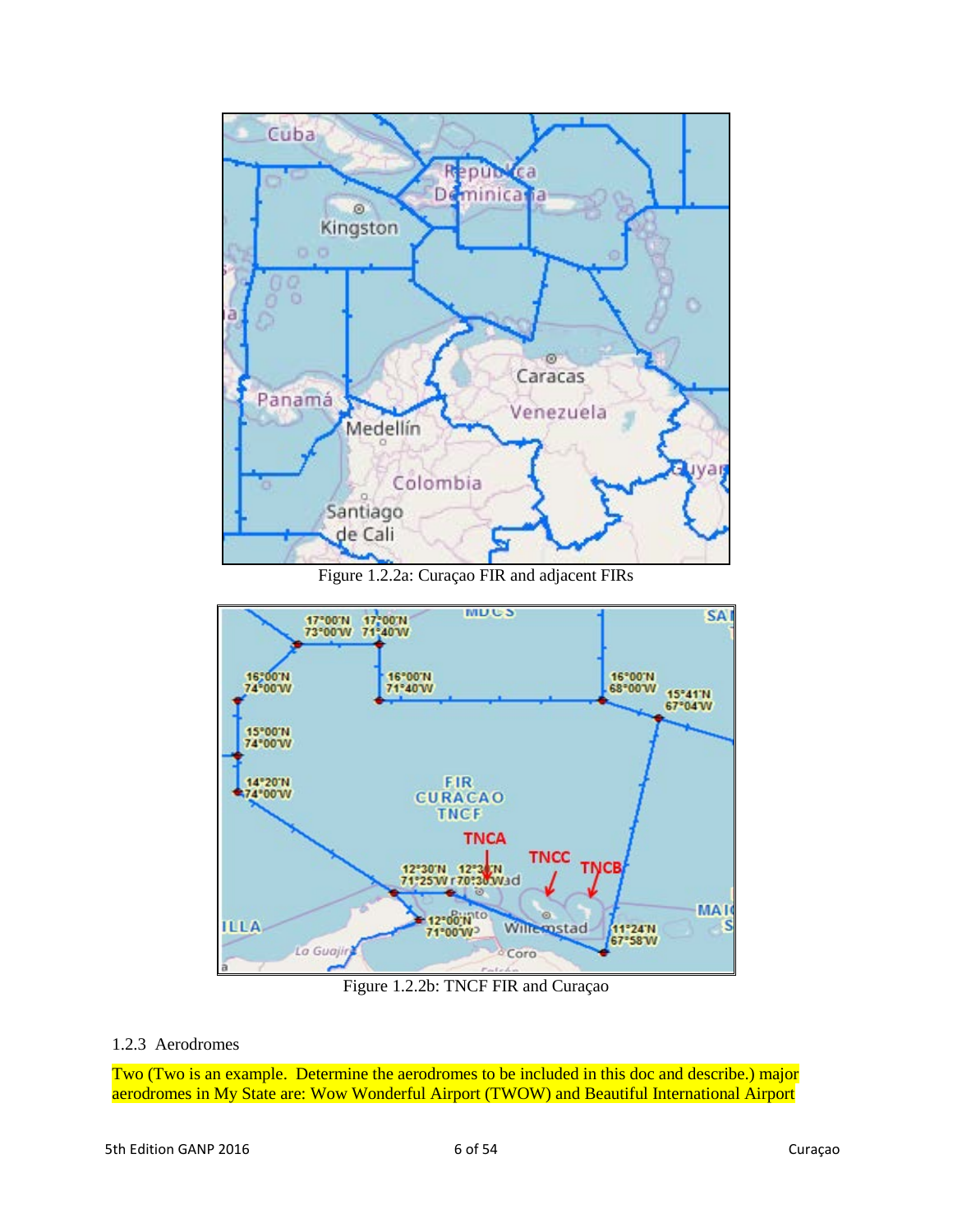(TBTF). These two aerodromes are listed in the ICAO's regional ANP titled, "Caribbean and South American Air Navigation Plan, Volume I (dated October 2015), Table AOP I-1, International Aerodromes Required in the CAR/SAM Regions". The TWOW has the capacity of 8-10 air traffic movements per hour. The TBTF has the capacity of 12-14 air traffic movements per hour.

|                    | <b>Runway 11</b>                  | <b>Runway 29</b>                  |
|--------------------|-----------------------------------|-----------------------------------|
| Length x Width     | 3413 m x 60 m (11197 ft x 196 ft) | 3413 m x 60 m (11197 ft x 196 ft) |
| Surface Type       | Asphalt                           | Asphalt                           |
| TDZ-Elev           | $32$ ft                           | $36$ ft                           |
| Lighting           | IALS (Intermediate Approach       |                                   |
|                    | lighting System)                  |                                   |
| Displace Threshold | 2739 ft                           |                                   |

#### Runway Information on Hato International Airport (TNCC)

#### Runway Information on Bonaire International Airport (TNCB)

|                    | <b>Runway 10</b>                  | <b>Runway 28</b>                  |
|--------------------|-----------------------------------|-----------------------------------|
| Length x Width     | 3057 m x 45 m (10029 ft x 148 ft) | 3057 m x 45 m (10029 ft x 148 ft) |
| Surface Type       | Asphalt                           | Asphalt                           |
| <b>TDZ-Elev</b>    | 18 <sub>ft</sub>                  | $20$ ft                           |
| Lighting           | <b>SALS</b>                       |                                   |
| Displace Threshold |                                   |                                   |
| Stopway            |                                   |                                   |

#### Runway Information on Reina Beatrix International Airport (TNCA)

|                    | <b>Runway 11</b>                    | <b>Runway 29</b>                    |
|--------------------|-------------------------------------|-------------------------------------|
| Length x Width     | 2828 m x 45 m (9278 ft x 148 ft)    | 2828 m x 45 m (9278 ft x 148 ft)    |
| Surface Type       | Asphalt                             | Asphalt                             |
| TDZ-Elev           | 12 ft                               | $62$ ft                             |
| Lighting           | SALS 420 5 steps Brightness control | SALS 420 5 steps Brightness control |
| Displace Threshold |                                     |                                     |
| Stopway            |                                     |                                     |

#### <span id="page-6-0"></span>1.2.4 Traffic Forecast

Number of typical daily operation (arrivals/departures) at Hato International Airport (TNCC) is 50/50 (total of 100 movements), Bonaire International Airport (TNCB) is  $\frac{25}{25}$  (total of  $\frac{50}{25}$  movements) and Reina Beatrix International Airport (TNCA) is  $30/30$  (total of 60 movements), respectively. The RPBANIP forecasted that average annual growth of air traffic in the Caribbean region would increase 5.9% during 2011-2031. The My Organization believes that this overall Caribbean regional forecast of annual increase of 5.9% is too optimistic for My Organization and more moderate number of 3.0% annual increase might realistic anticipation. Estimated daily operations at TWOW and TBTF are shown in Tables 1.2.4a and 1.2.4b applying the increase forecasts to each year from 2017 to 2031.

| Year | <b>TNCC</b>                      | TNCB      | <b>TNCA</b> | Year | TNCC <sup>1</sup> | <b>TNCB</b> |
|------|----------------------------------|-----------|-------------|------|-------------------|-------------|
|      | $\overline{\phantom{a}}$         | - 0<br>bU |             |      | r c               | 60          |
|      | $\overline{\phantom{a}}$<br>2J - | 64        |             |      |                   | JΖ          |
|      | ) t                              | --        |             |      | IJ                | 64          |

| Year | <b>TNCC</b>                    | <b>TNCB</b> | <b>TNCA</b> | Year | <b>TNCC</b>                    | <b>TNCB</b>                    | <b>TNCA</b> |
|------|--------------------------------|-------------|-------------|------|--------------------------------|--------------------------------|-------------|
| 2017 | $\epsilon$ $\alpha$<br>ν.      | ov          |             |      | $\overline{\phantom{a}}$<br>JU | 60                             |             |
| 2018 | $\overline{\phantom{a}}$<br>IJ | 04          |             |      | - -                            | $\overline{\phantom{a}}$<br>bΖ |             |
| 2019 | 6۱.                            | --          |             |      | $\overline{\phantom{a}}$<br>IJ | 64                             |             |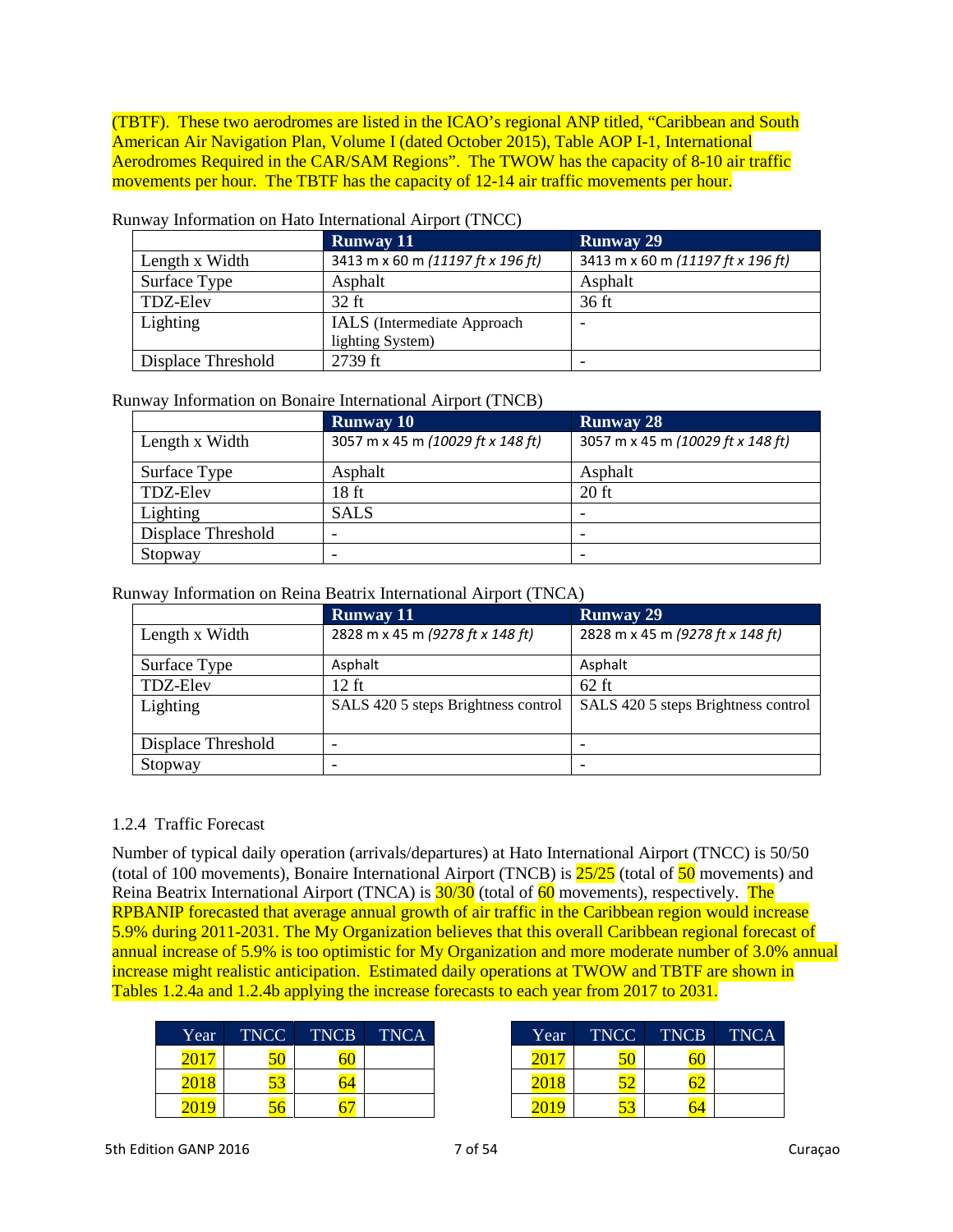| 2020                                   | 59  | 71  |  | 2020 | 55                          | 66 |
|----------------------------------------|-----|-----|--|------|-----------------------------|----|
| 2021                                   | 63  | 75  |  | 2021 | 56                          | 68 |
| 2022                                   | 67  | 80  |  | 2022 | 58                          | 70 |
| 2023                                   | 71  | 85  |  | 2023 | 60                          | 72 |
| 2024                                   | 75  | 90  |  | 2024 | 61                          | 74 |
| 2025                                   | 79  | 95  |  | 2025 | 63                          | 76 |
| 2026                                   | 84  | 101 |  | 2026 | 65                          | 78 |
| 2027                                   | 89  | 106 |  | 2027 | 67                          | 81 |
| 2028                                   | 94  | 113 |  | 2028 | 69                          | 83 |
| 2029                                   | 99  | 119 |  | 2029 | 71                          | 86 |
| 2030                                   | 105 | 126 |  | 2030 | 73                          | 88 |
| 2031                                   | 112 | 134 |  | 2031 | 76                          | 91 |
| Table 1.2.4a: Air Traffic Forecasts at |     |     |  |      | Table 1.2.4b: Air Traffic I |    |

TNCC, TNCB and TNCA (number of daily operation) using annual increase rate of 5.9%

| 2020 | 55              | 66     |  |
|------|-----------------|--------|--|
| 2021 | 56              | 68     |  |
| 2022 | $\overline{58}$ | $70\,$ |  |
| 2023 | 60              | 72     |  |
| 2024 | 61              | 74     |  |
| 2025 | 63              | 76     |  |
| 2026 | 65              | 78     |  |
| 2027 | 67              | 81     |  |
| 2028 | 69              | 83     |  |
| 2029 | 71              | 86     |  |
| 2030 | 73              | 88     |  |
| 2031 | 76              | 91     |  |

Table 1.2.4b: Air Traffic Forecasts at TNCC, TNCB and TNCA (number of daily operation) using annual increase rate of 5.9%

#### <span id="page-7-0"></span>**1.3 Planning Methodology**

Guided by the GANP and RPBANIP, the state planning process starts by identifying the state responsible ATM areas, major traffic flows and international aerodromes. An analysis of this data leads to the identification of opportunities for performance improvement. Available technologies and ASBU Elements are evaluated to identify which Elements best provide the needed operational improvements. Depending on the complexity of the selected technology or Elements, additional planning steps may need to be undertaken including financing and training needs. Finally, state plans would be developed for the deployment of improvements and supporting requirements. This is an iterative planning process which may require repeating several steps until a final plan with specific regional targets is in place. This planning methodology requires full involvement of States, service providers, airspace users and other stakeholders, thus ensuring commitment by all for implementation.

Considering that some of the ASBU Modules contained in the GANP are specialized packages of implementable capabilities, called Elements, that may be applied where specific operational requirements or corresponding benefits exist, States will decide how each ASBU Element would fit into national and regional plans.

In establishing and updating the implementation priorities detailed in the Curaçao / Dutch Caribbean ANSP's ANP, due consideration should be given to the safety priorities set out in the Global Aviation Safety Plan (GASP) and the NAM/CAR regional safety strategy. Curaçao / Dutch Caribbean ANSP's would establish its own air navigation objectives, priorities and targets to meet its individual needs and circumstances in line with the global and regional air navigation objectives, priorities, and targets.

#### <span id="page-7-1"></span>**1.4 Air Navigation Planning Process**

The air navigation planning process prescribes evaluation, implementation, reviewing, reporting, and monitoring activities. It is recommended to conduct the process on a cyclical, annual basis. An Air Navigation Reporting Form (ANRF) is a tool to monitor and report the implementation status of capabilities. The Curaçao / Dutch Caribbean ANSP's ANRF is a customized tool for the application of setting planning targets, monitoring implementation, and identifying challenges, measuring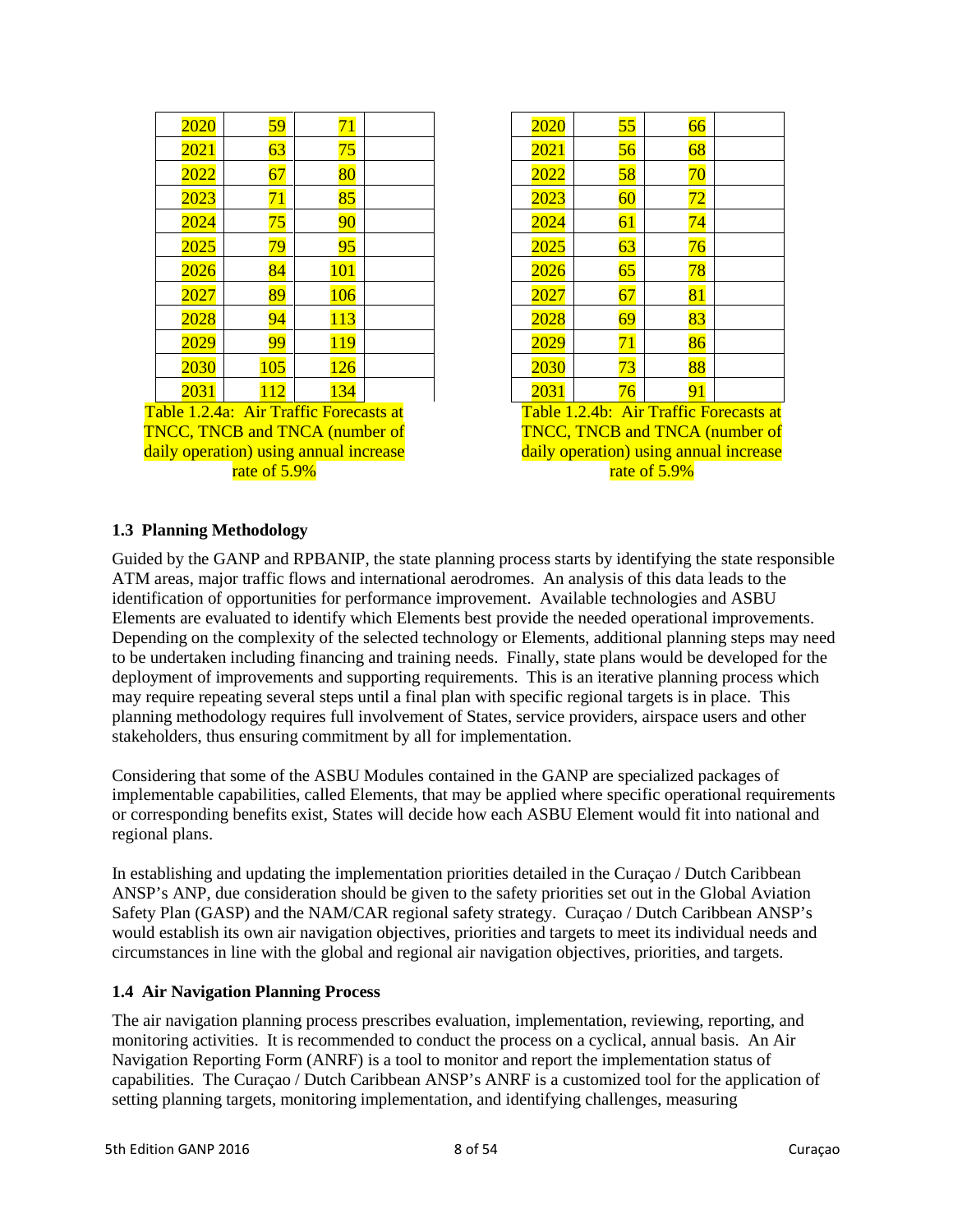implementation/performance and reporting. The ANRF reflects selected key performance areas as defined in the Manual on Global Performance of the Air Navigation System (ICAO Doc 9883).

Many of the future capabilities are described in terms of ASBU Elements. Some capabilities are specific to the need of the Caribbean Region and/or the State needs. These specific needs are described as Regional Aviation System Improvements (RASI) and State Aviation System Improvements (SASI). Both Analysis and Work Flow and ANRF are useful to manage the implementation status of ASBU, RASI, and SASI capabilities.

#### <span id="page-8-0"></span>1.4.1 Analysis and Work Flow Process

Figure 1.4.1 depicts the workflow for analyzing and implementing ASBU Elements. This flow process should be applied to each of the ASBU Elements. If the Element is applicable to an airport, each airport needs to be evaluated through this flow process. This same flow process is applicable to RASI and SASI.

The significance of each step in the workflow as it pertains to regional planning is as follows:

- **Analysis Not Started** The requirement to implement this ASBU Element has not yet been assessed
- **Analysis In Progress**  A Need Analysis as to whether or not this ASBU Element is required, is in progress
- **N/A** The ASBU Element is not required
- **Need** The Need Analysis concluded that the ASBU Element is required, but planning for the implementation has not yet begun
- **Planning**  Implementation of this ASBU Element is planned, but not yet started
- **Developing**  Implementation of this ASBU Element is in the development phase, but not yet operational
- **Partially Implemented** Implementation of this ASBU Element is partially completed and/or operational but all planned implementations are not yet complete
- **Implemented** Implementation of this ASBU Element has been completed and/or is fully operational everywhere the need was identified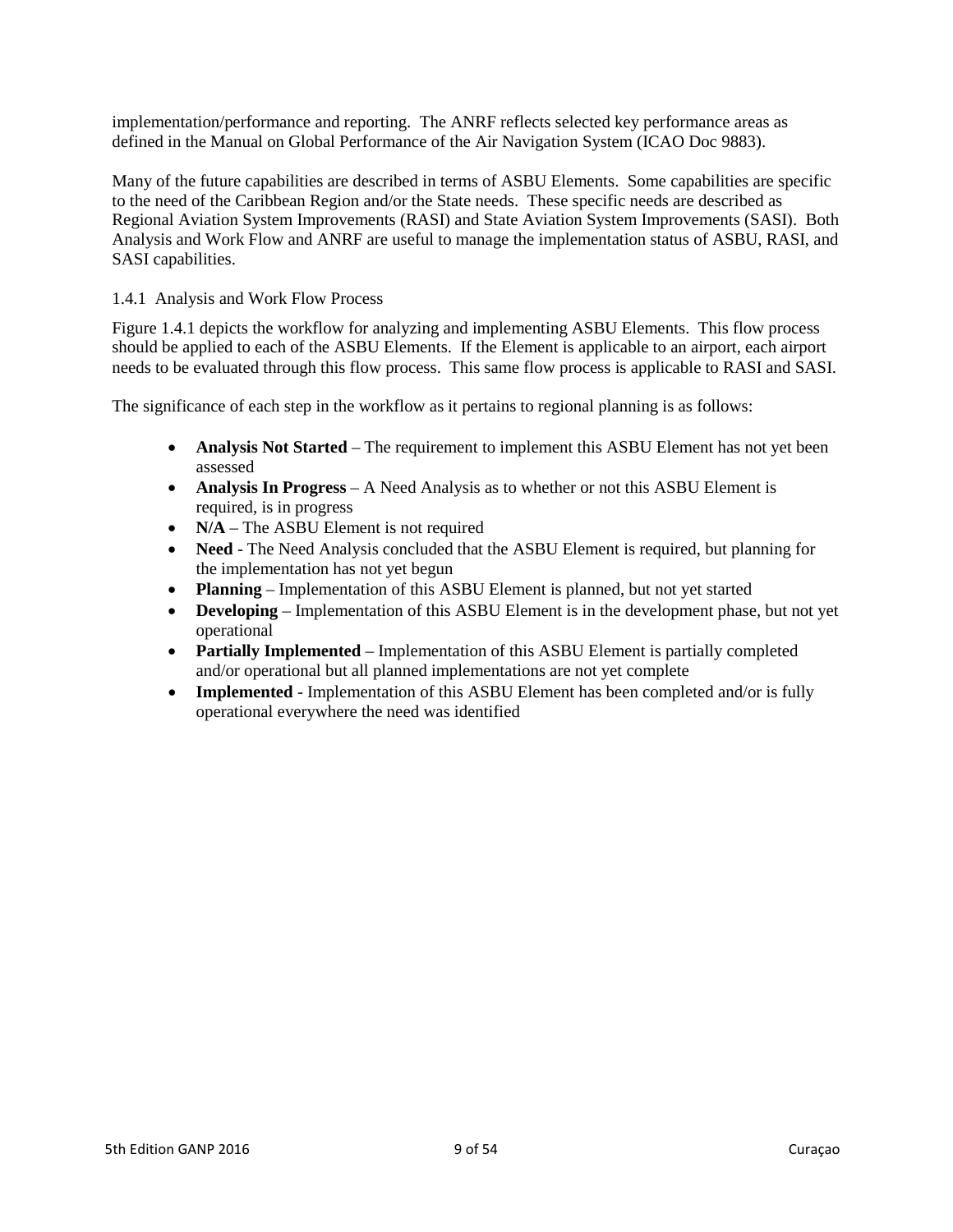

Figure 1.4.1: Analysis and Work Flow

The Need Analysis of ASBU Elements will identify which ASBU Elements are required. In this context, "required" means that the benefits estimated from the implementation would justify the associated implementation costs, or, the potential safety benefits are deemed to justify the implementation costs. The implementation status of ASBU Elements which are not required should be indicated as "N/A", meaning "not applicable".

The analysis and implementation status determined in accordance with the above is reflected in the applicable ANRFs and in the ASBU Implementation Status Tables.

### <span id="page-9-0"></span>1.4.2 Monitoring and Reporting Results

Monitoring and reporting results will be analyzed by the Regions, States and the ICAO Secretariat to steer the air navigation improvements, take corrective actions and review the allocated objectives, priorities and targets if needed. The results will also be used by ICAO and aviation partner stakeholders to develop the annual Global Air Navigation Report. The report results will provide an opportunity for the international civil aviation community to compare progress across different ICAO regions in the establishment of air navigation infrastructure and performance-based procedures. The reports will also provide the ICAO Council with detailed annual results on the basis of which tactical adjustments will be made to the performance framework work programme, as well as triennial policy adjustments.

The information provided in the Curaçao / Dutch Caribbean ANSP's ANRFs should be periodically reviewed and updated if subsequent analysis results in a change to the applicability of any ASBU Elements, whether or not they were selected. The explanation of ANRF is provided in Appendix A. The customized Curaçao / Dutch Caribbean ANSP's ASBU Air Navigation Reporting Form Template is provided in Appendix B. The Curaçao / Dutch Caribbean ANSP's RASI and SASI Air Navigation Reporting Form Templates are provided in Appendix C.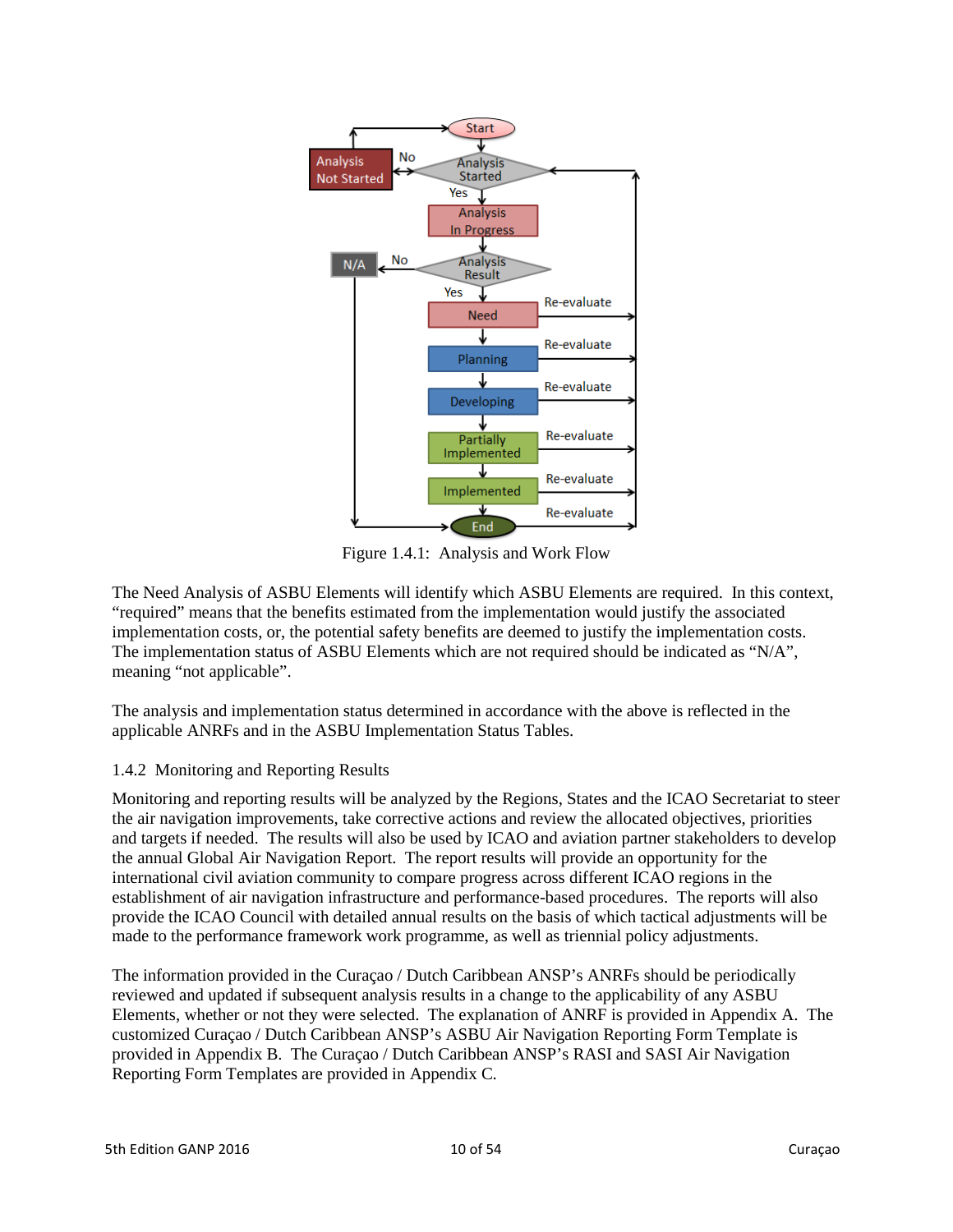#### <span id="page-10-0"></span>**1.5 Problem Identification**

To provide and promote safe and efficient aviation services to the customers, it is important to resolve ongoing challenges that are hindering the mission. It is also important to anticipate and address the potential problems in the future.

#### <span id="page-10-1"></span>1.5.1 Existing Problems

The demands for TWOW and TBTF are only expected to increase in the future. The current infrastructure at both airports, notwithstanding upgrades and expansions over the years, does not adequately meet peak capacity demand. The solution requires a huge investment in airport infrastructure. This includes airport terminal development, runway and turning bay reconstruction and rehabilitation, total drainage redevelopment, new control tower and technical block, and continuous modernization of communication, navigation, and surveillance equipment (e.g. Performance Based Navigation procedures (PBN). The formal implementation of Standard Instrument Departure procedures (SIDs) would improve on the safety, efficiency and management of airspace capacity.

In addition, airport operations need to be improved by introducing capabilities such as Airport Collaborative Decision Making (ACDM). To support airport operations, having accurate and timely weather and aeronautical information is essential. Information such as aerodrome warnings and wind shear warnings/alerts will increase safety of operations. Securing quality data should also be accomplished by introducing the Quality Management System (QMS) to both weather and aeronautical data.

A fundamental component which is critical concern, is the availability of human resource to meet the wide-ranging needs of airport operations. The provision of relevant training for that human resource is paramount.

#### <span id="page-10-2"></span>1.5.2 Future Problems

Anticipating heavier demand at the TWOW and TBTF airports, the introduction of a Ground Based Argumentation System (GBAS) landing system procedure would be effective.

The human resource issues, if not addressed in tandem with the infrastructure and procedure development, could result in deficient service provision and delivery. Human resource acquisition and development must coincide with the infrastructure and procedure development.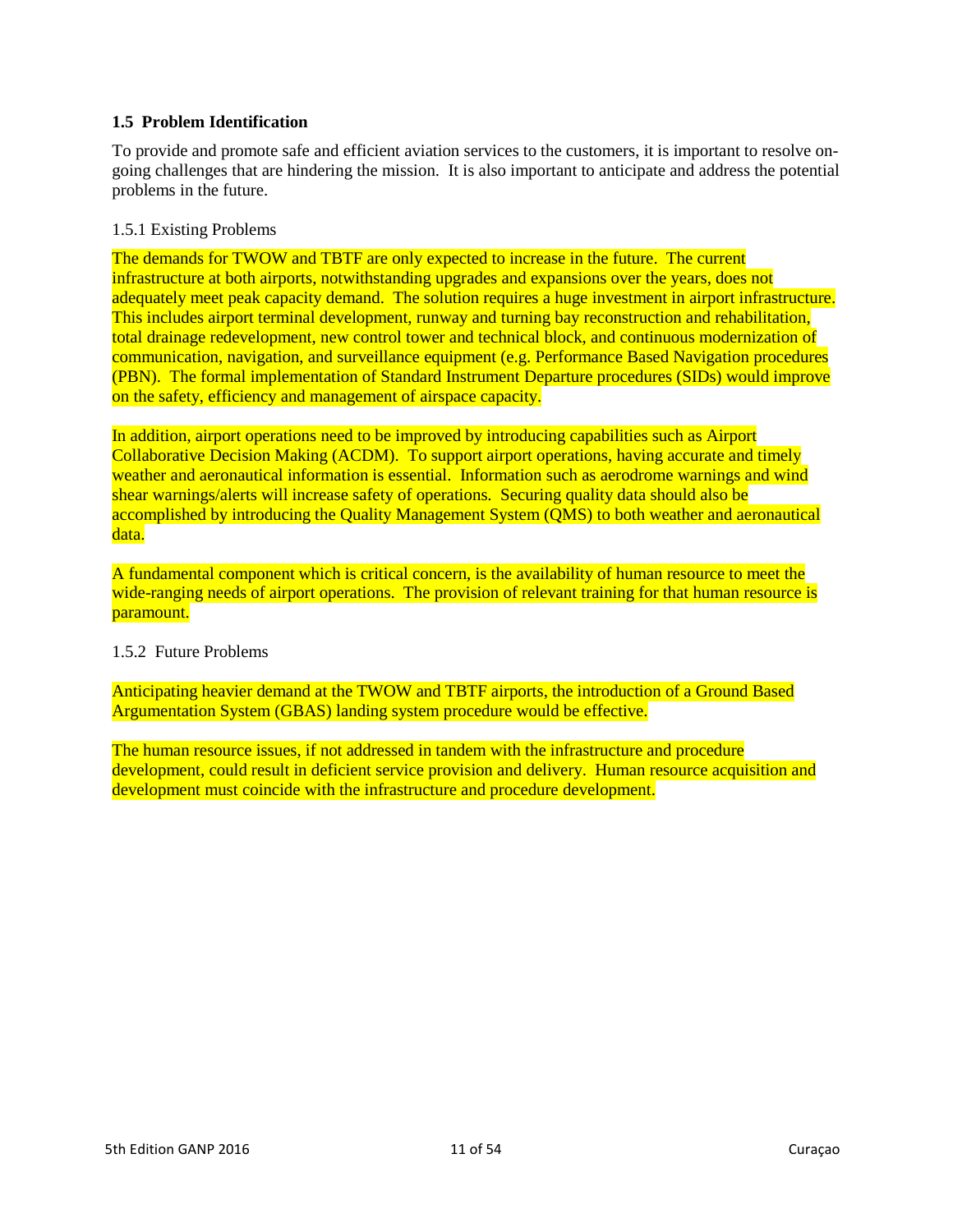## <span id="page-11-0"></span>**2.** Curaçao / Dutch Caribbean ANSP's **Aviation System Block Upgrade (ASBU) Implementation Status**

The status of ASBU implementation is provided in this section. Though there are Block 0 to Block 4 (B0, B1, B2, and B3), only B0 capacities are ready to be implemented with supporting documents such as standards, procedures, specifications, and training materials. ICAO will provide supporting documents for B1 in 2019, B2 in 2025, and B3 in 2031.

#### <span id="page-11-1"></span>**2.1 ASBU Block 0 Implementation Metrics, Targets, and Status**

ASBU B0 Implementation Targets and Status are presented in this section. Curaçao considers three airports, Hato International Airport (TNCC), Bonaire International Airport (TNCB) and Reina Beatrix International Airport for airport oriented Elements.

#### <span id="page-11-2"></span>2.1.1 ASBU B0 Implementation Metrics and Targets

Table 2.1.1 provides the ASBU B0 Implementation Metrics, Targets, and Progress for each B0 Element.

| <b>Block 0</b><br><b>Modules</b> | <b>Elements</b>                                                                                                                         | <b>Metrics</b>                                                                                                                                                                                                                                 | <b>Targets</b>                                                                                                                                                             | <b>Status &amp; Remarks</b>                                    |  |  |  |
|----------------------------------|-----------------------------------------------------------------------------------------------------------------------------------------|------------------------------------------------------------------------------------------------------------------------------------------------------------------------------------------------------------------------------------------------|----------------------------------------------------------------------------------------------------------------------------------------------------------------------------|----------------------------------------------------------------|--|--|--|
|                                  | Performance Improvement Area 1: Airport Operations                                                                                      |                                                                                                                                                                                                                                                |                                                                                                                                                                            |                                                                |  |  |  |
| <b>ACDM</b>                      | 1. Interconnection<br>between aircraft<br>operator & ANSP<br>systems to share<br>surface operations<br>information                      | Number of aerodromes to be considered: 3<br>a. Have we assessed the need?<br>Yes or No<br><b>b.</b> How many aerodromes need this capability?<br>None, 1, 2, or 3<br>c. How many aerodromes implemented the<br>capability?<br>None, 1, 2, or 3 | <b>B0-ACDM-1 Target 1:</b><br>Assessed in Mar 2018<br>a. Yes<br><b>b.</b> $2$ (TNCC, TNCA)<br><b>B0-ACDM-1 Target 2:</b><br>To be Assessed by O3<br>2018<br>c. None        | Status - Need<br>Only TNCC and<br>TNCA need this<br>capability |  |  |  |
|                                  | 2. Interconnection<br>between aircraft<br>operator & airport<br>operator systems to<br>share surface<br>operations<br>information       | Number of aerodromes to be considered: 3<br>a. Have we assessed the need?<br>Yes or No<br><b>b.</b> How many aerodromes need this capability?<br>None, 1, 2, or 3<br>c. How many aerodromes implemented the<br>capability?<br>None, 1, 2, or 3 | <b>B0-ACDM-2 Target 1:</b><br>Assessed in Mar 2018<br>a. Yes<br><b>b.</b> 3 (TNCC, TNCB,<br>TNCA)<br><b>B0-ACDM-2 Target 2:</b><br>To be Assessed by O3<br>2018<br>c. None | Status - Need                                                  |  |  |  |
|                                  | 3. Interconnection<br>between airport<br>operator & ANSP<br>systems to share<br>surface operations<br>information                       | Number of aerodromes to be considered: 3<br>a. Have we assessed the need?<br>Yes or No<br><b>b.</b> How many aerodromes need this capability?<br>None, 1, 2, or 3<br>c. How many aerodromes implemented the<br>capability?<br>None, 1, 2, or 3 | <b>B0-ACDM-3 Target 1:</b><br>Assessed in Mar 2018<br>a. Yes<br><b>b.</b> $2$ (TNCC, TNCA)<br><b>B0-ACDM-3 Target 2:</b><br>To be Assessed by Q3<br>2018<br>c. None        | Status - Need<br>Only TNCC and<br>TNCA need this<br>capability |  |  |  |
|                                  | 4. Interconnection<br>between airport<br>operator, aircraft<br>operator & ANSP<br>systems to share<br>surface operations<br>information | Number of aerodromes to be considered: 3<br>a. Have we assessed the need?<br>Yes or No<br><b>b.</b> How many aerodromes need this capability?<br>None, 1, 2, or 3<br>c. How many aerodromes implemented the<br>capability?<br>None, 1, 2, or 3 | <b>B0-ACDM-4 Target 1:</b><br>Assessed in Mar 2018<br>a. Yes<br>$b. 3$ (TNCC, TNCB,<br>TNCA)<br><b>B0-ACDM-4 Target 2:</b><br>To be Assessed by Q3<br>2018<br>c. None      | Status - Need                                                  |  |  |  |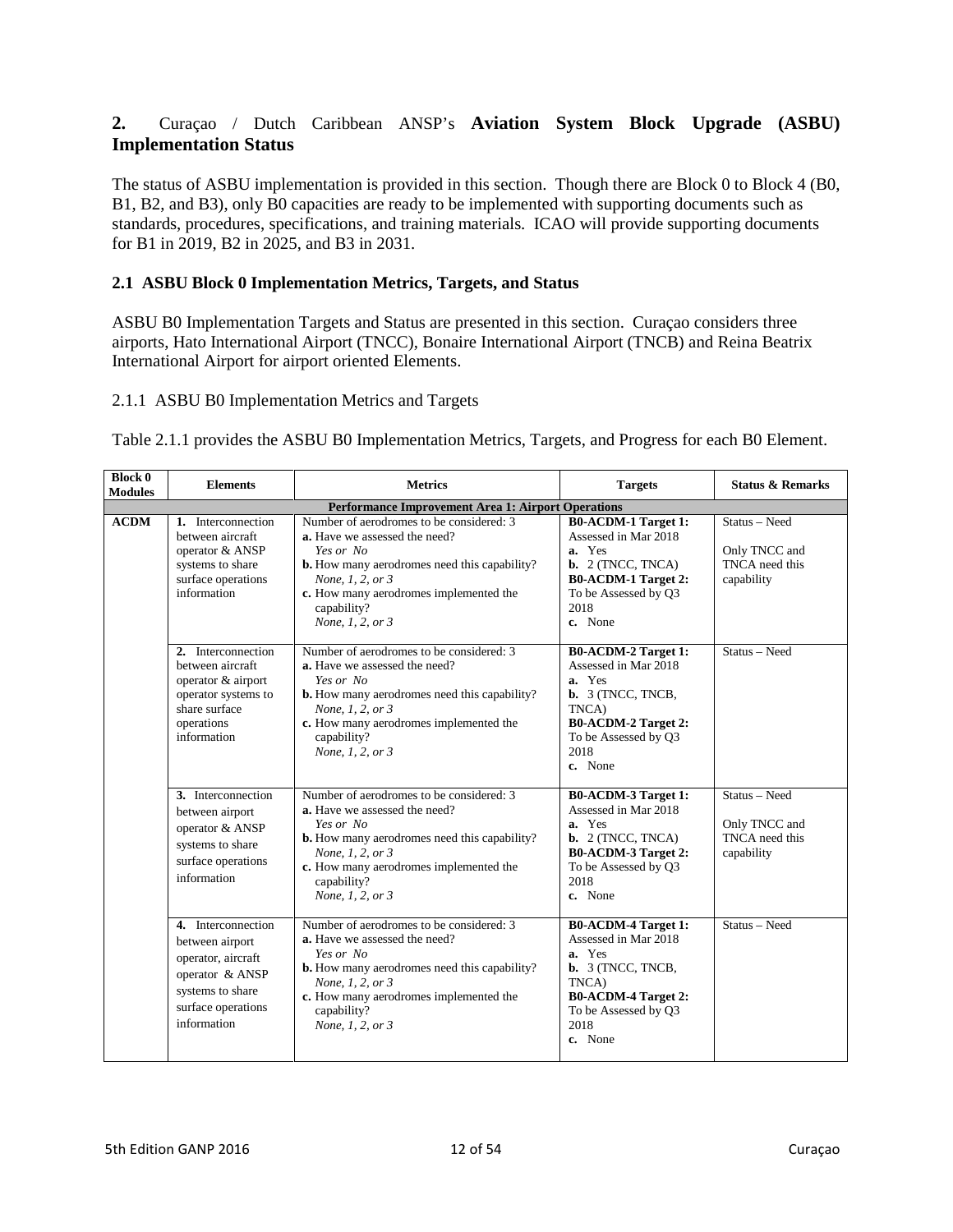| <b>Block 0</b><br><b>Modules</b> | <b>Elements</b>                                                                                | <b>Metrics</b>                                                                                                                                                                                                                                        | <b>Targets</b>                                                                                                                                                      | <b>Status &amp; Remarks</b>                                            |
|----------------------------------|------------------------------------------------------------------------------------------------|-------------------------------------------------------------------------------------------------------------------------------------------------------------------------------------------------------------------------------------------------------|---------------------------------------------------------------------------------------------------------------------------------------------------------------------|------------------------------------------------------------------------|
|                                  | 5. Collaborative<br>departure queue<br>management                                              | Number of aerodromes to be considered: 3<br>a. Have we assessed the need?<br>Yes or No<br><b>b.</b> How many aerodromes need this capability?<br>None, 1, 2, or 3<br>c. How many aerodromes implemented the<br>capability?<br>None, 1, 2, or 3        | <b>B0-ACDM-5 Target 1:</b><br>Assessed in Mar 2018<br>a. Yes<br><b>b.</b> $2$ (TNCC, TNCA)<br><b>B0-ACDM-5 Target 2:</b><br>To be Assessed by Q3<br>2018<br>c. None | Status - Need<br>Only TNCC and<br>TNCA need this<br>capability         |
| <b>APTA</b>                      | 1. PBN approach<br>procedures with<br>vertical guidance to<br><b>LNAV/VNAV</b><br>minima       | Number of aerodromes to be considered: 3<br>a. Have we assessed the need?<br>Yes or No<br><b>b.</b> How many aerodromes need this capability?<br>None, 1, 2, or 3<br>c. How many aerodromes implemented the<br>capability?<br>None, 1, 2, or 3        | <b>B0-APTA-1 Target 1:</b><br>Implemented in 2012<br>a. Yes<br>$b. 2$<br><b>B0-APTA-1 Target 2:</b><br>Implemented in 2012<br>c. $2$                                | Status - Implemented<br>Only TNCC and<br>TNCB need this<br>capability. |
|                                  | 2. PBN approach<br>procedures with<br>vertical guidance to<br>LPV minima                       | Number of aerodromes to be considered: 3<br>a. Have we assessed the need?<br>Yes or No<br><b>b.</b> How many aerodromes need this capability?<br>None, 1, 2, or 3<br>c. How many aerodromes implemented the<br>capability?<br>None, 1, 2, or 3        | <b>B0-APTA-2 Target 1:</b><br>Assesse by Dec 2018<br>a. No<br>b. TBD<br>B0-APTA-2 Target 2:<br>c. TBD                                                               | Status - Analysis in<br>progress                                       |
|                                  | 3. PBN Approach<br>Procedures without<br>vertical guidance<br>(LP, LNAV minima;<br>using SBAS) | Number of aerodromes to be considered: 3<br><b>a.</b> Have we assessed the need?<br>Yes or No<br><b>b.</b> How many aerodromes need this capability?<br>None, 1, 2, or 3<br>c. How many aerodromes implemented the<br>capability?<br>None, 1, 2, or 3 | B0-APTA-3. Target 1:<br>Implemented in 2012<br>a. Yes<br>$\mathbf{b}$ , 2<br>B0-APTA-3 Target 2:<br>Implemented in 2012<br>c. 2                                     | Status - Implemented<br>Only TNCC and<br>TNCB need this<br>capability. |
|                                  | 4. GBAS Landing<br>System (GLS)<br>Approach procedures                                         | Number of aerodromes to be considered: 3<br><b>a.</b> Have we assessed the need?<br>Yes or No<br><b>b.</b> How many aerodromes need this capability?<br>None, 1, 2, or 3<br>c. How many aerodromes implemented the<br>capability?<br>None, 1, 2, or 3 | <b>B0-APTA-4. Target 1:</b><br>Assess by Dec 2018<br>a. No<br>b. TBD<br>B0-APTA-4. Target 2:<br>c. TBD                                                              | Status - Analysis Not<br>Started                                       |
| <b>RSEQ</b>                      | 1. AMAN via<br>controlled time of<br>arrival to a reference<br>fix                             | Number of aerodromes to be considered: 3<br><b>a.</b> Have we assessed the need?<br>Yes or No<br><b>b.</b> How many aerodromes need this capability?<br>None, 1, 2, or 3<br>c. How many aerodromes implemented the<br>capability?<br>None, 1, 2, or 3 | B0-RSEQ-1. Target 1:<br>Assess by Dec 2018<br>a. Yes<br><b>b.</b> None<br><b>B0- RSEQ-1 Target 2:</b><br>c. $N/A$                                                   | Status - Analysis in<br>Progress                                       |
|                                  | 2. Departure<br>management                                                                     | Number of aerodromes to be considered: 3<br>a. Have we assessed the need?<br>Yes or No<br><b>b.</b> How many aerodromes need this capability?<br>None, 1, 2, or 3<br>c. How many aerodromes implemented the<br>capability?<br>None, 1, 2, or 3        | B0-RSEQ-2. Target 1:<br>Assessed in Mar 2018<br>a. Yes<br><b>b.</b> None<br>B0-RSEQ-2. Target 2:<br>c. $N/A$                                                        | $Status - N/A$                                                         |
|                                  | 3. Departure flow<br>management                                                                | Number of aerodromes to be considered: 3<br><b>a.</b> Have we assessed the need?<br>Yes or No<br><b>b.</b> How many aerodromes need this capability?<br>None, 1, 2, or 3<br>c. How many aerodromes implemented the<br>capability?<br>None, 1, 2, or 3 | B0-RSEQ-3. Target 1:<br>Assess by Dec 2018<br>a. Yes<br><b>b.</b> None<br>B0-RSEQ-3. Target 2:<br>c. $N/A$                                                          | Status - Analysis in<br>Progress                                       |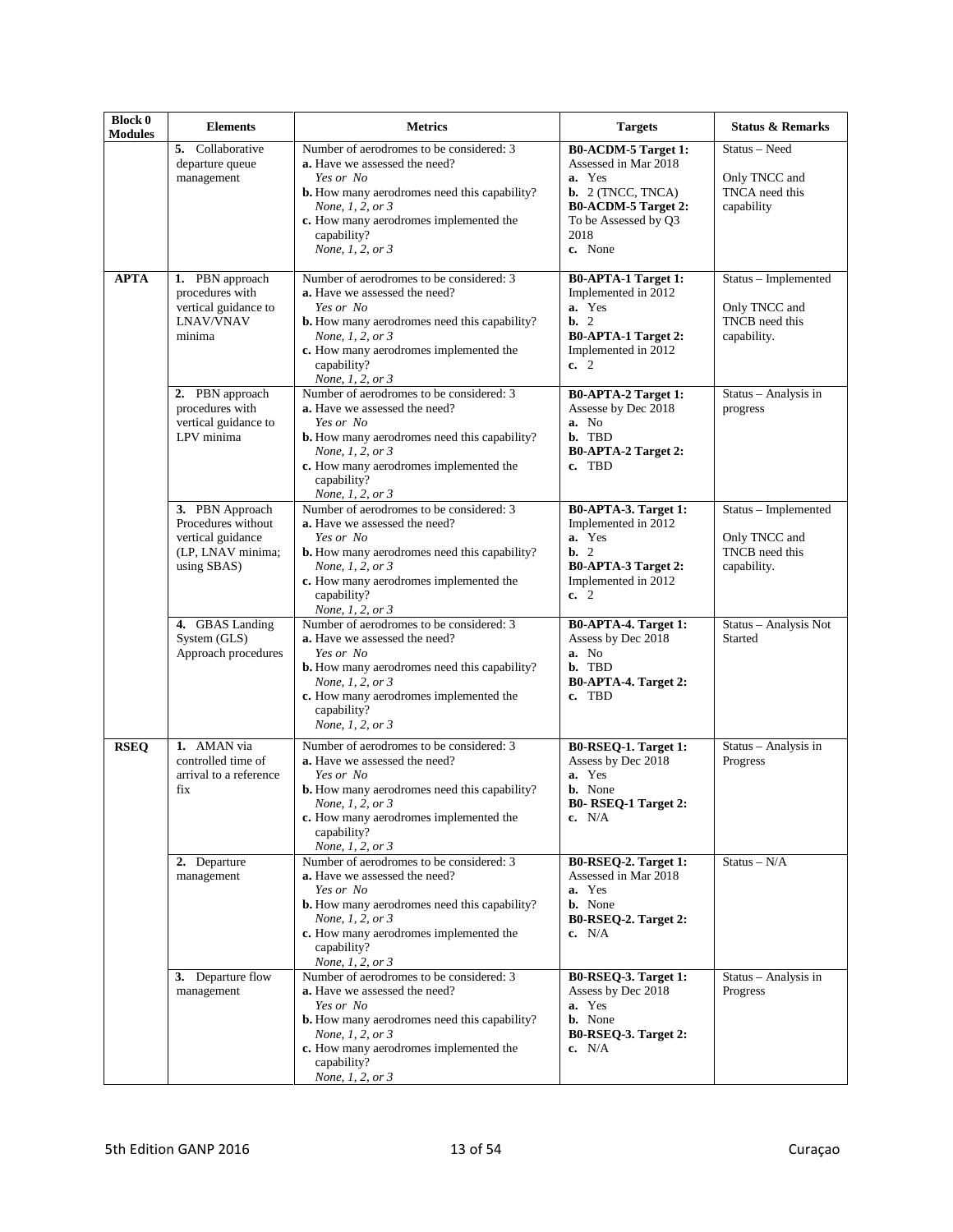| <b>Block 0</b><br><b>Modules</b> | <b>Elements</b>                                                                                                                                              | <b>Metrics</b>                                                                                                                                                                                                                                        | <b>Targets</b>                                                                                                          | <b>Status &amp; Remarks</b> |
|----------------------------------|--------------------------------------------------------------------------------------------------------------------------------------------------------------|-------------------------------------------------------------------------------------------------------------------------------------------------------------------------------------------------------------------------------------------------------|-------------------------------------------------------------------------------------------------------------------------|-----------------------------|
|                                  | 4. Point merge                                                                                                                                               | Number of aerodromes to be considered: 3<br><b>a.</b> Have we assessed the need?<br>Yes or No<br><b>b.</b> How many aerodromes need this capability?<br>None, 1, 2, or 3<br>c. How many aerodromes implemented the<br>capability?<br>None, 1, 2, or 3 | B0-RSEQ-4. Target 1:<br>Assessed in Mar 2018<br>a. Yes<br><b>b.</b> None<br>B0-RSEQ-4. Target 2:<br>c. $N/A$            | $Status - N/A$              |
| <b>SURF</b>                      | 1. A-SMGCS with<br>at least one<br>cooperative surface<br>surveillance system                                                                                | Number of aerodromes to be considered: 3<br>a. Have we assessed the need?<br>Yes or No<br><b>b.</b> How many aerodromes need this capability?<br>None, 1, 2, or 3<br>c. How many aerodromes implemented the<br>capability?<br>None, 1, 2, or 3        | B0-SURF-1. Target 1:<br>Assessed in Mar 2018<br>a. Yes<br>$\mathbf{b}$ . N/A<br>B0-SURF-1. Target 2:<br>c. $N/A$        | Status – $N/A$              |
|                                  | 2. Including ADS-B<br>APT as an element of<br>A-SMGCS                                                                                                        | Number of aerodromes to be considered: 3<br><b>a.</b> Have we assessed the need?<br>Yes or No<br><b>b.</b> How many aerodromes need this capability?<br>None, 1, 2, or 3<br>c. How many aerodromes implemented the<br>capability?<br>None, 1, 2, or 3 | B0-SURF-2. Target 1:<br>Assessed in Mar 2018<br>a. Yes<br>$\mathbf{b}$ . N/A<br>B0-SURF-2. Target 2:<br>c. $N/A$        | $Status - N/A$              |
|                                  | 3. A-SMGCS<br>alerting with flight<br>identification<br>information                                                                                          | Number of aerodromes to be considered: 3<br><b>a.</b> Have we assessed the need?<br>Yes or No<br><b>b.</b> How many aerodromes need this capability?<br>None, 1, 2, or 3<br>c. How many aerodromes implemented the<br>capability?<br>None, 1, 2, or 3 | B0-SURF-3. Target 1:<br>Assessed in Mar 2018<br>a. Yes<br><b>b.</b> None<br>B0-SURF-3. Target 2:<br>c. $N/A$            | $Status - N/A$              |
|                                  | 4. EVS for taxi<br>operations                                                                                                                                | Number of aerodromes to be considered: 3<br>a. Have we assessed the need?<br>Yes or No<br><b>b.</b> How many aerodromes need this capability?<br>None, 1, 2, or 3<br>c. How many aerodromes implemented the<br>capability?<br>None, 1, 2, or 3        | B0-SURF-4. Target 1:<br>Assessed in Mar 2018<br>a. Yes<br><b>b.</b> None<br>B0-SURF-4. Target 2:<br>c. $N/A$            | $Status - N/A$              |
|                                  | 5. Airport vehicles<br>equipped with<br>transponders                                                                                                         | Number of aerodromes to be considered: 3<br>a. Have we assessed the need?<br>Yes or No<br><b>b.</b> How many aerodromes need this capability?<br>None, 1, 2, or 3<br>c. How many aerodromes implemented the<br>capability?<br>None, 1, 2, or 3        | B0-SURF-5. Target 1:<br>Assessed in Mar 2018<br>a. Yes<br>b. N/A<br>B0-SURF-5. Target 2:<br>c. $N/A$                    | $Status - N/A$              |
| <b>WAKE</b>                      | 1. New PANS-<br>ATM wake<br>turbulence categories<br>and separation<br>minima                                                                                | ICAO has not developed new minima.                                                                                                                                                                                                                    | N/A                                                                                                                     | $Status - N/A$              |
|                                  | 2. Dependent<br>diagonal paired<br>approach procedures<br>for parallel runways<br>with centrelines<br>spaced less than 760<br>meters $(2,500$ feet)<br>apart | Number of aerodromes to be considered: 3<br>a. Have we assessed the need?<br>Yes or No<br><b>b.</b> How many aerodromes need this capability?<br>None, 1, 2, or 3<br>c. How many aerodromes implemented the<br>capability?<br>None, 1, 2, or 3        | <b>B0-WAKE-2. Target 1:</b><br>Assessed in Mar 2018<br>a. Yes<br>$\mathbf{b}$ . N/A<br>B0-WAKE-2. Target 2:<br>c. $N/A$ | $Status - N/A$              |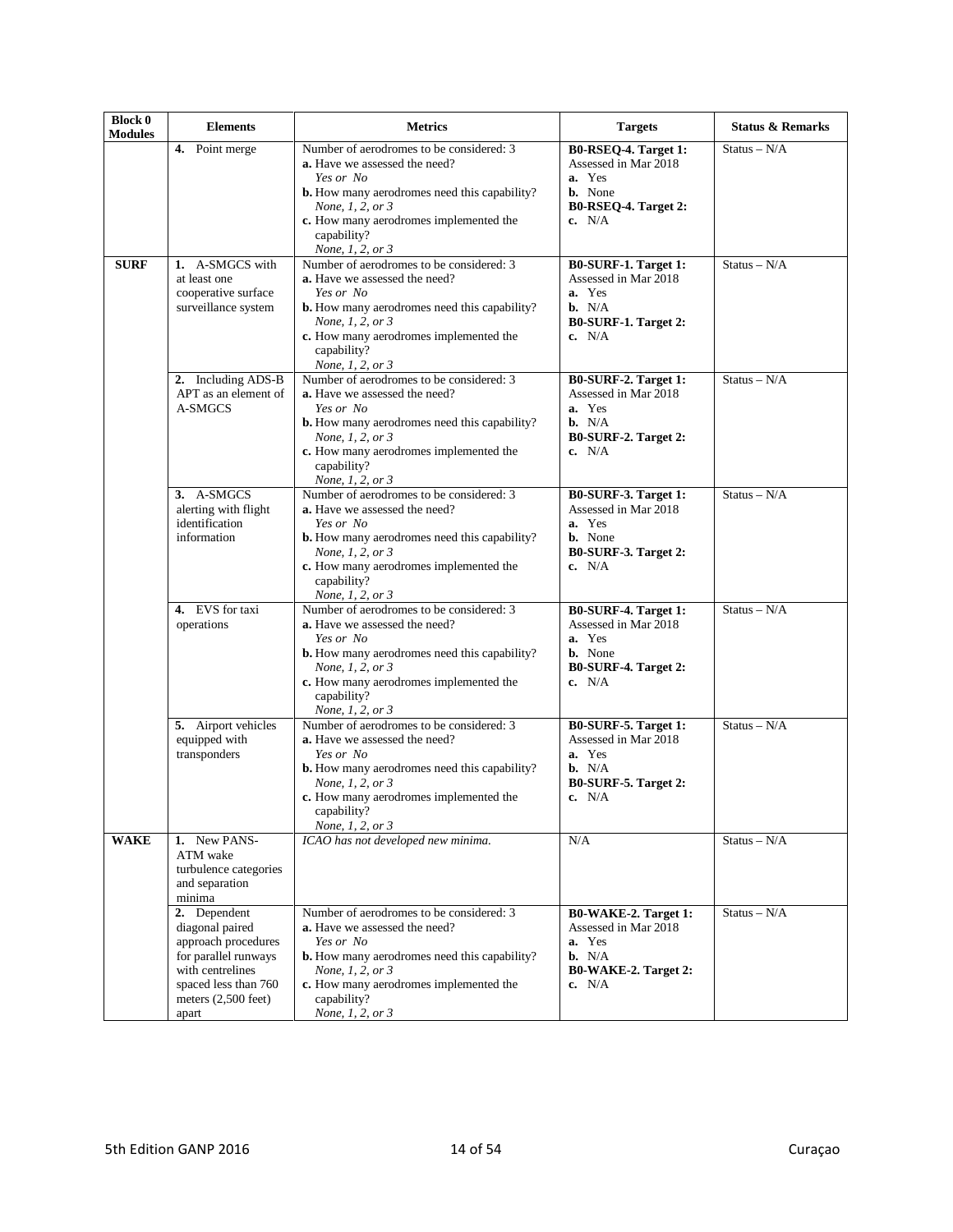| <b>Block 0</b><br><b>Modules</b> | <b>Elements</b>                                                                                                                                                             | <b>Metrics</b>                                                                                                                                                                                                                                        | <b>Targets</b>                                                                                                                                         | <b>Status &amp; Remarks</b>                                            |
|----------------------------------|-----------------------------------------------------------------------------------------------------------------------------------------------------------------------------|-------------------------------------------------------------------------------------------------------------------------------------------------------------------------------------------------------------------------------------------------------|--------------------------------------------------------------------------------------------------------------------------------------------------------|------------------------------------------------------------------------|
|                                  | 3. Wake<br>independent<br>departure and arrival<br>procedures for<br>parallel runways with<br>centrelines spaced<br>less than 760 meters<br>$(2,500 \text{ feet})$ apart    | Number of aerodromes to be considered: 3<br>a. Have we assessed the need?<br>Yes or No<br><b>b.</b> How many aerodromes need this capability?<br>None, 1, 2, or 3<br>c. How many aerodromes implemented the<br>capability?<br>None, 1, 2, or 3        | B0-WAKE-3. Target 1:<br>Assessed in Mar 2018<br>a. Yes<br>$\mathbf{b}$ . N/A<br>B0-WAKE-3. Target 2:<br>c. $N/A$                                       | $Status - N/A$                                                         |
|                                  | 4. Wake turbulence<br>mitigation for<br>departures<br>procedures for<br>parallel runways with<br>centrelines spaced<br>less than 760 meters<br>$(2,500 \text{ feet})$ apart | Number of aerodromes to be considered: 3<br>a. Have we assessed the need?<br>Yes or No<br><b>b.</b> How many aerodromes need this capability?<br>None, 1, 2, or 3<br>c. How many aerodromes implemented the<br>capability?<br>None, 1, 2, or 3        | <b>B0-WAKE-4. Target 1:</b><br>Assessed in Mar 2018<br>a. Yes<br>$\mathbf{b}$ . N/A<br><b>B0-WAKE-4. Target 2:</b><br>c. $N/A$                         | Status – $N/A$                                                         |
|                                  | 5. 6 wake<br>turbulence categories<br>and separation<br>minima                                                                                                              | Number of aerodromes to be considered: 3<br><b>a.</b> Have we assessed the need?<br>Yes or No<br><b>b.</b> How many aerodromes need this capability?<br>None, 1, 2, or 3<br>c. How many aerodromes implemented the<br>capability?<br>None, 1, 2, or 3 | B0-WAKE-5. Target 1:<br>Assessed in Mar 2018<br>a. Yes<br>b. N/A<br>B0-WAKE-5. Target 2:<br>c. $N/A$                                                   | $Status - N/A$                                                         |
|                                  |                                                                                                                                                                             | Performance Improvement Area 2: Globally Interoperable Systems and Data                                                                                                                                                                               |                                                                                                                                                        |                                                                        |
| <b>AMET</b>                      | 1. WAFS                                                                                                                                                                     | a. Have we assessed the need?<br>Yes or No<br><b>b.</b> Do we need this capability?<br>Yes or No<br>c. Have we implemented the capability?<br>Yes or No                                                                                               | <b>B0-AMET-1.Target 1:</b><br>Assessed in Mar 2018<br>a. Yes<br><b>b.</b> Yes<br>B0-AMET-1.Target 2:<br>Implemented in 1995<br>c. Yes                  | $Status - Implemented$                                                 |
|                                  | 2. IAVW                                                                                                                                                                     | a. Have we assessed the need?<br>Yes or No<br><b>b.</b> Do we need this capability?<br>Yes or No<br>c. Have we implemented the capability?<br>Yes or No                                                                                               | B0-AMET-2. Target 1:<br>Assessed in Mar 2018<br>a. Yes<br><b>b.</b> Yes<br>B0-AMET-2. Target 2:<br>Implemented in 2000<br>c. Yes                       | Status - Implemented                                                   |
|                                  | 3. TCAC forecasts                                                                                                                                                           | a. Have we assessed the need?<br>Yes or No<br><b>b.</b> Do we need this capability?<br>Yes or No<br>c. Have we implemented the capability?<br>Yes or No                                                                                               | <b>B0-AMET-3. Target 1:</b><br>Assessed in Mar 2018<br>a. Yes<br><b>b.</b> Yes<br>B0-AMET-3.Target 2:<br>Implemented in 1975<br>c. Yes                 | Status - Implemented                                                   |
|                                  | 4. Aerodrome<br>warnings                                                                                                                                                    | Number of aerodromes to be considered: 3<br>a. Have we assessed the need?<br>Yes or No<br><b>b.</b> How many aerodromes need this capability?<br>None, 1, 2, or 3<br>c. How many aerodromes implemented the<br>capability?<br>None, 1, 2, or 3        | <b>B0-AMET-4. Target 1:</b><br>Assessed in Mar 2018<br>a. Yes<br><b>b.</b> $2$ (TNCC, TNCB)<br><b>B0-AMET-4.Target 2:</b><br>Implement in 2008<br>c. 2 | Status - Implemented<br>TNCA info is needed,<br>for now "Not Started". |
|                                  | 5. Wind shear<br>warnings and alerts                                                                                                                                        | Number of aerodromes to be considered: 3<br><b>a.</b> Have we assessed the need?<br>Yes or No<br><b>b.</b> How many aerodromes need this capability?<br>None, 1, 2, or 3<br>c. How many aerodromes implemented the<br>capability?<br>None, 1, 2, or 3 | B0-AMET-5. Target 1:<br>Assessed in Mar 2018<br>a. Yes<br><b>b.</b> $2$ (TNCC, TNCB)<br>B0-AMET-5.Target 2:<br>c. 2                                    | Status - Implemented<br>TNCA info is needed,<br>for now "Not Started". |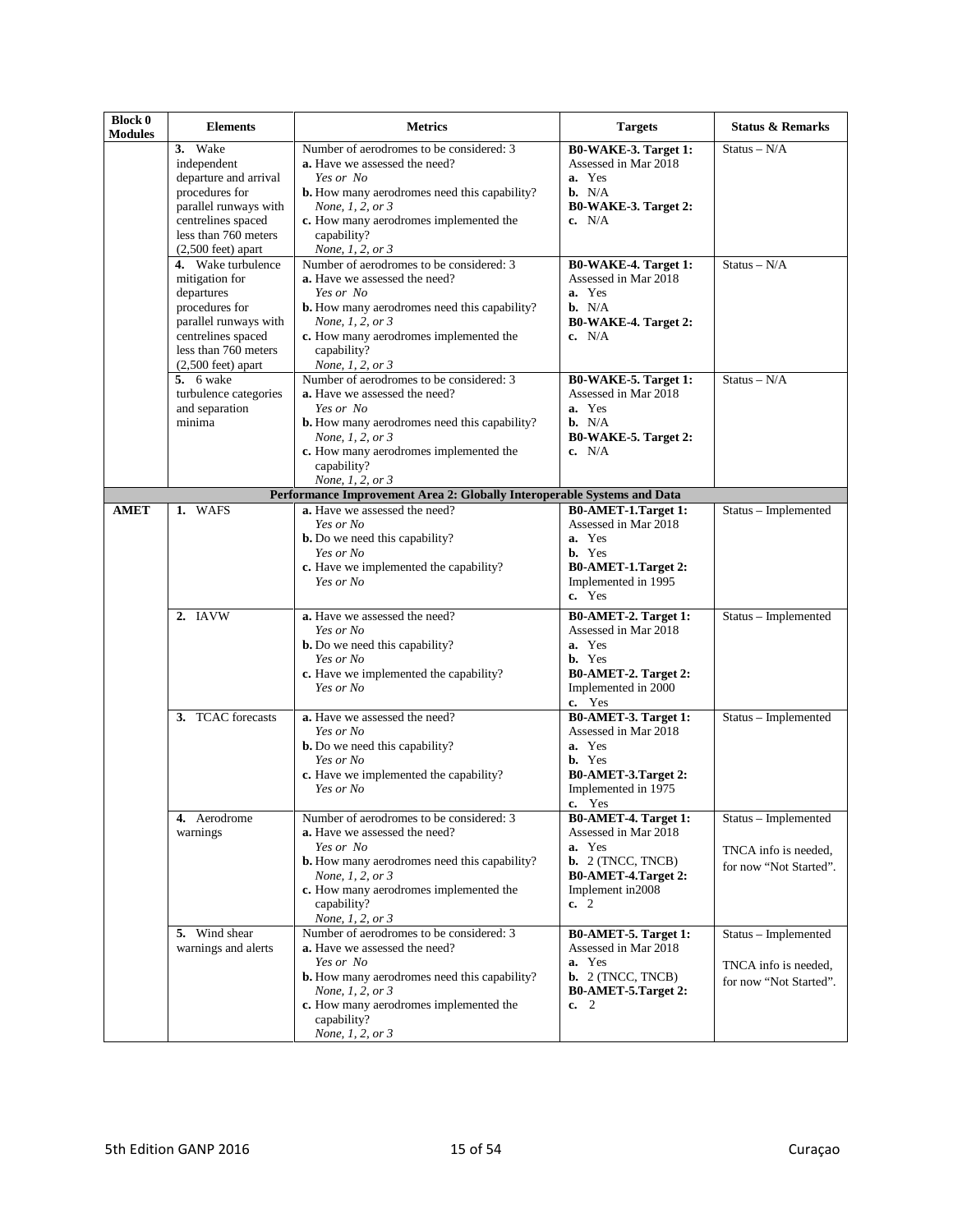| <b>Block 0</b><br><b>Modules</b> | <b>Elements</b>                                                   | <b>Metrics</b>                                                                                                                                                                                                                                        | <b>Targets</b>                                                                                                                          | <b>Status &amp; Remarks</b>      |
|----------------------------------|-------------------------------------------------------------------|-------------------------------------------------------------------------------------------------------------------------------------------------------------------------------------------------------------------------------------------------------|-----------------------------------------------------------------------------------------------------------------------------------------|----------------------------------|
|                                  | 6. SIGMET                                                         | a. Have we assessed the need?<br>Yes or No<br><b>b.</b> Do we need this capability?<br>Yes or No<br>c. Have we implemented the capability?<br>Yes or No                                                                                               | B0-AMET-6. Target 1:<br>Assessed in Mar 2018<br>a. Yes<br>b. Yes<br>B0-AMET-6. Target 2:<br>Implemented in 1975<br>c. Yes               | Status - Implemented             |
|                                  | 7. Other OPMET<br>information<br>(METAR, SPECI<br>and/or TAF)     | Number of aerodromes to be considered: 3<br><b>a.</b> Have we assessed the need?<br>Yes or No<br><b>b.</b> How many aerodromes need this capability?<br>None, 1, 2, or 3<br>c. How many aerodromes implemented the<br>capability?<br>None, 1, 2, or 3 | B0-AMET-7. Target 1:<br>Assessed in Mar 2018<br>a. Yes<br>$\mathbf{b}$ , 3<br>B0-AMET-7.Target 2:<br>Implemented in 1975<br>c. 3        | Status - Implemented             |
|                                  | 8. QMS for MET                                                    | a. Have we assessed the need?<br>Yes or No<br><b>b.</b> Do we need this capability?<br>Yes or No<br>c. Have we implemented the capability?<br>Yes or No                                                                                               | B0-AMET-8. Target 1:<br>Assessed in Mar 2018<br>a. Yes<br><b>b.</b> Yes<br>B0-AMET-8.Target 2:<br>Implement in 2008<br>c. Yes           | Status - Implemented             |
| <b>DATM</b>                      | 1. Aeronautical<br>Information<br><b>Exchange Model</b><br>(AIXM) | a. Have we assessed the need?<br>Yes or No<br><b>b.</b> Do we need this capability?<br>Yes or No<br>c. Have we implemented the capability?<br>Yes or No                                                                                               | B0-DATM-1. Target 1:<br>Assessed in Mar 2018<br>a. Yes<br><b>b.</b> Yes<br><b>B0-DATM-1. Target 2:</b><br>Implement in 2012<br>c. Yes   | $Status - Implemented$           |
|                                  | 2. eAIP                                                           | a. Have we assessed the need?<br>Yes or No<br><b>b.</b> Do we need this capability?<br>Yes or No<br>c. Have we implemented the capability?<br>Yes or No                                                                                               | B0-DATM-2. Target 1:<br>Assessed in Mar 2018<br>a. Yes<br><b>b.</b> Yes<br>B0-DATM-2. Target 2:<br>Implement in 2016<br>c. Yes          | Status - Implemented             |
|                                  | 3. Digital NOTAM                                                  | a. Have we assessed the need?<br>Yes or No<br><b>b.</b> Do we need this capability?<br>Yes or No<br>c. Have we implemented the capability?<br>Yes or No                                                                                               | B0-DATM-3. Target 1:<br>Assessed in Mar 2018<br>a. Yes<br><b>b.</b> Yes<br>B0-DATM-3. Target 2:<br>Implement by TBD<br>c. No            | <b>Status - Planning</b>         |
|                                  | 4. eTOD                                                           | Number of aerodromes to be considered: 3<br><b>a.</b> Have we assessed the need?<br>Yes or No<br><b>b.</b> How many aerodromes need this capability?<br>None, 1, 2, or 3<br>c. How many aerodromes implemented the<br>capability?<br>None, 1, 2, or 3 | <b>B0-DATM-4. Target 1:</b><br>Assess by Dec 2018<br>a. No<br>b. TBD<br><b>B0-DATM-4. Target 2:</b><br>Implement by TBD<br>c. No        | Status - Analysis in<br>Progress |
|                                  | 5. WGS-84                                                         | a. Have we assessed the need?<br>Yes or No<br><b>b.</b> Do we need this capability?<br>Yes or No<br>c. Have we implemented the capability?<br>Yes or No                                                                                               | B0-DATM-5. Target 1:<br>Assessed in Mar 2018<br>a. Yes<br><b>b.</b> Yes<br><b>B0-DATM-5. Target 2:</b><br>Implement in 2011<br>c. Yes   | Status - Implemented             |
|                                  | 6. OMS for AIM                                                    | a. Have we assessed the need?<br>Yes or No<br><b>b.</b> Do we need this capability?<br>Yes or No<br>c. Have we implemented the capability?<br>Yes or No                                                                                               | B0-DATM-6. Target 1:<br>Assessed in Mar 2018<br>a. Yes<br><b>b.</b> Yes<br><b>B0-DATM-6. Target 2:</b><br>Implement by Q4 2018<br>c. No | Status - Developing              |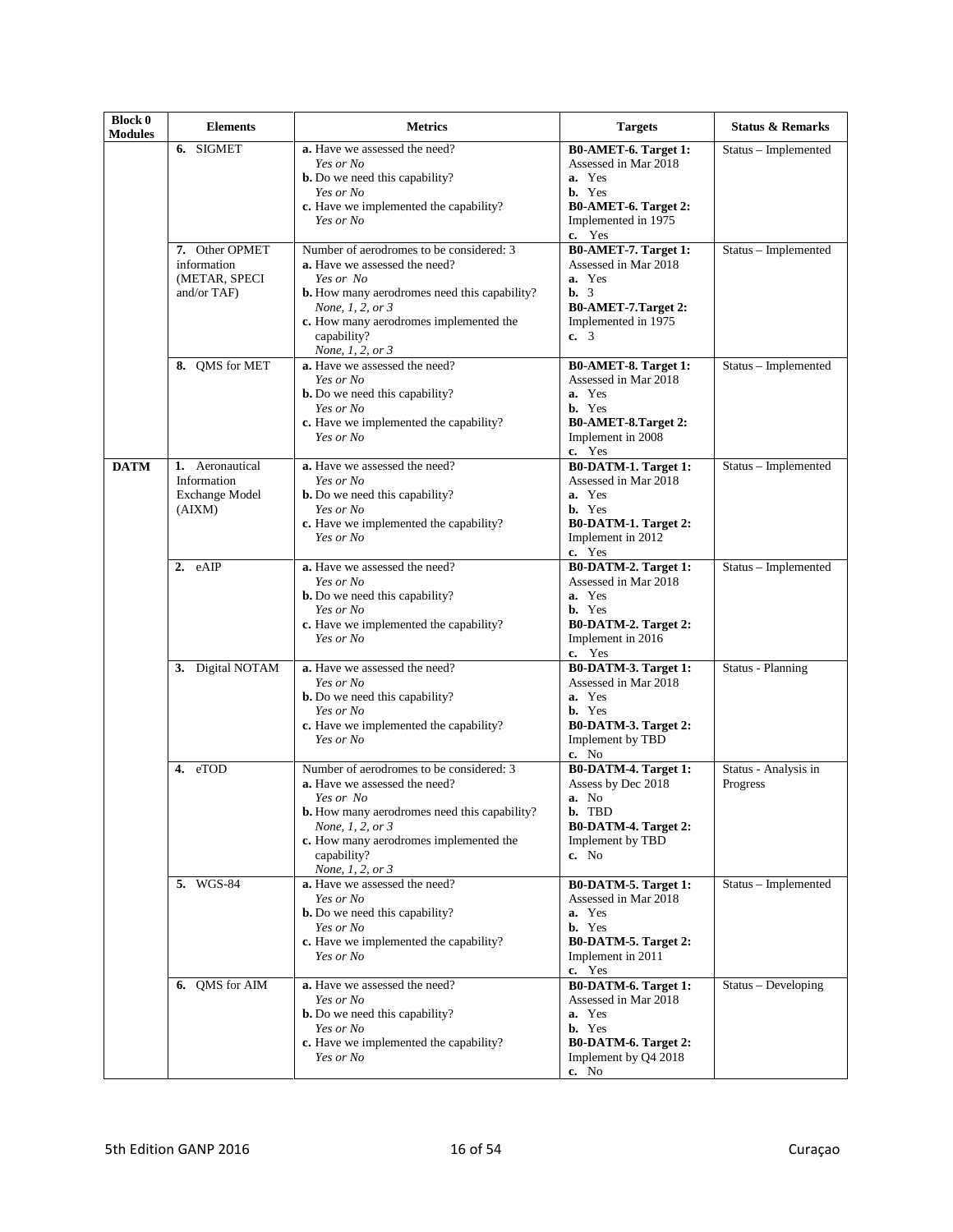| <b>Block 0</b><br><b>Modules</b> | <b>Elements</b>                           | <b>Metrics</b>                                                                                         | <b>Targets</b>                                | <b>Status &amp; Remarks</b>      |
|----------------------------------|-------------------------------------------|--------------------------------------------------------------------------------------------------------|-----------------------------------------------|----------------------------------|
| <b>FICE</b>                      | 1. AIDC to provide                        | a. Have we assessed the need?                                                                          | B0-FICE-1. Target 1:                          | Status - Implemented             |
|                                  | initial flight data to<br>adjacent ATSUs  | Yes or No<br><b>b.</b> Do we need this capability?                                                     | Assessed in Mar 2018<br>a. Yes                |                                  |
|                                  |                                           | Yes or No                                                                                              | <b>b.</b> Yes                                 |                                  |
|                                  |                                           | c. Have we implemented the capability?<br>Yes or No                                                    | B0-FICE-1. Target 2:<br>c. Yes                |                                  |
|                                  | 2. AIDC to update                         | a. Have we assessed the need?                                                                          | B0-FICE-2. Target 1:                          | Status - Implemented             |
|                                  | previously                                | Yes or No                                                                                              | Assessed in Mar 2018                          |                                  |
|                                  | coordinated flight<br>data                | <b>b.</b> Do we need this capability?<br>Yes or No                                                     | a. Yes<br><b>b.</b> Yes                       |                                  |
|                                  |                                           | c. Have we implemented the capability?                                                                 | B0-FICE-2. Target 2:                          |                                  |
|                                  |                                           | <i>Yes or No</i>                                                                                       | c. $2023$                                     |                                  |
|                                  | 3. AIDC for control<br>transfer           | a. Have we assessed the need?<br>Yes or No                                                             | B0-FICE-3. Target 1:<br>Assessed in Mar 2018  | Status - Planning                |
|                                  |                                           | <b>b.</b> Do we need this capability?                                                                  | a. Yes                                        |                                  |
|                                  |                                           | Yes or No                                                                                              | <b>b.</b> Yes                                 |                                  |
|                                  |                                           | c. Have we implemented the capability?<br>Yes or No                                                    | B0-FICE-3. Target 2:<br>c. $N/A$              |                                  |
|                                  | 4. AIDC to transfer                       | a. Have we assessed the need?                                                                          | <b>B0-FICE-4. Target 1:</b>                   | <b>Status</b> - Planning         |
|                                  | CPDLC logon                               | Yes or No                                                                                              | Assessed in Mar 2018<br>a. Yes                |                                  |
|                                  | information to the<br>Next Data Authority | <b>b.</b> Do we need this capability?<br>Yes or No                                                     | b. Yes                                        |                                  |
|                                  |                                           | c. Have we implemented the capability?                                                                 | B0-FICE-4. Target 2:                          |                                  |
|                                  |                                           | Yes or No                                                                                              | c. $2023$                                     |                                  |
| <b>ACAS</b>                      | 1. ACAS II (TCAS                          | Performance Improvement Area 3: Optimum Capacity and Flexible Flights<br>a. Have we assessed the need? | B0-ACAS-1. Target 1:                          | Status - Implemented             |
|                                  | version $7.1$ )                           | Yes or No                                                                                              | Assessed in Mar 2018                          |                                  |
|                                  |                                           | <b>b.</b> Do we need this capability?                                                                  | a. Yes                                        |                                  |
|                                  |                                           | Yes or No<br>c. Have we implemented the capability?                                                    | <b>b.</b> Yes<br>B0-ACAS-1. Target 2:         |                                  |
|                                  |                                           | Yes or No                                                                                              | Implement in 2017                             |                                  |
|                                  |                                           |                                                                                                        | c. Yes                                        |                                  |
|                                  | 2. Auto Pilot/Flight<br>Director (AP/FD)  | a. Have we assessed the need?<br>Yes or No                                                             | B0-ACAS-2. Target 1:<br>Assessed in Mar 2018  | Status - N/A                     |
|                                  | <b>TCAS</b>                               | <b>b.</b> Do we need this capability?                                                                  | a. Yes                                        |                                  |
|                                  |                                           | Yes or No                                                                                              | $b. No$                                       |                                  |
|                                  |                                           | c. Have we implemented the capability?<br>Yes or No                                                    | B0-ACAS-2. Target 2:<br>c. $N/A$              |                                  |
|                                  | 3. TCAS Alert                             | a. Have we assessed the need?                                                                          | B0-ACAS-3. Target 1:                          | Status - N/A                     |
|                                  | Prevention (TCAP)                         | Yes or No                                                                                              | Assessed in Mar 2018                          |                                  |
|                                  |                                           | <b>b.</b> Do we need this capability?<br>Yes or No                                                     | a. Yes<br>$b. No$                             |                                  |
|                                  |                                           | c. Have we implemented the capability?                                                                 | B0-ACAS-3. Target 2:                          |                                  |
|                                  |                                           | Yes or No                                                                                              | c. N/A                                        |                                  |
| <b>ASEP</b>                      | 1. ATSA-AIRB                              | a. Have we assessed the need?<br>Yes or No                                                             | B0-ASEP-1. Target 1:<br>Assess by Dec 2018    | Status - Analysis in<br>Progress |
|                                  |                                           | <b>b.</b> Do we need this capability?                                                                  | <b>a.</b> No                                  |                                  |
|                                  |                                           | Yes or No                                                                                              | b. TBD                                        |                                  |
|                                  |                                           | c. Have we implemented the capability?<br>Yes or No                                                    | B0-ASEP-1. Target 2:<br>c. TBD                |                                  |
|                                  | 2. ATSA-VSA                               | a. Have we assessed the need?                                                                          | B0-ASEP-2. Target 1:                          | Status - Analysis in             |
|                                  |                                           | Yes or No                                                                                              | Assess by Dec 2018                            | Progress                         |
|                                  |                                           | <b>b.</b> Do we need this capability?<br>Yes or No                                                     | a. No<br>b. TBD                               |                                  |
|                                  |                                           | c. Have we implemented the capability?                                                                 | B0-ASEP-2. Target 2:                          |                                  |
|                                  |                                           | <i>Yes or No</i>                                                                                       | c. TBD                                        |                                  |
| <b>ASUR</b>                      | $ADS-B$<br>1.                             | a. Have we assessed the need?<br>Yes or No                                                             | B0-ASUR-1. Target 1:<br>Assess by Dec 2018    | Status - Analysis in<br>Progress |
|                                  |                                           | <b>b.</b> Do we need this capability?                                                                  | a. No                                         |                                  |
|                                  |                                           | Yes or No                                                                                              | b. TBD                                        |                                  |
|                                  |                                           | c. Have we implemented the capability?<br>Yes or No                                                    | B0-ASUR-1. Target 2:<br>Implement by Dec 2019 |                                  |
|                                  |                                           |                                                                                                        | c. TBD                                        |                                  |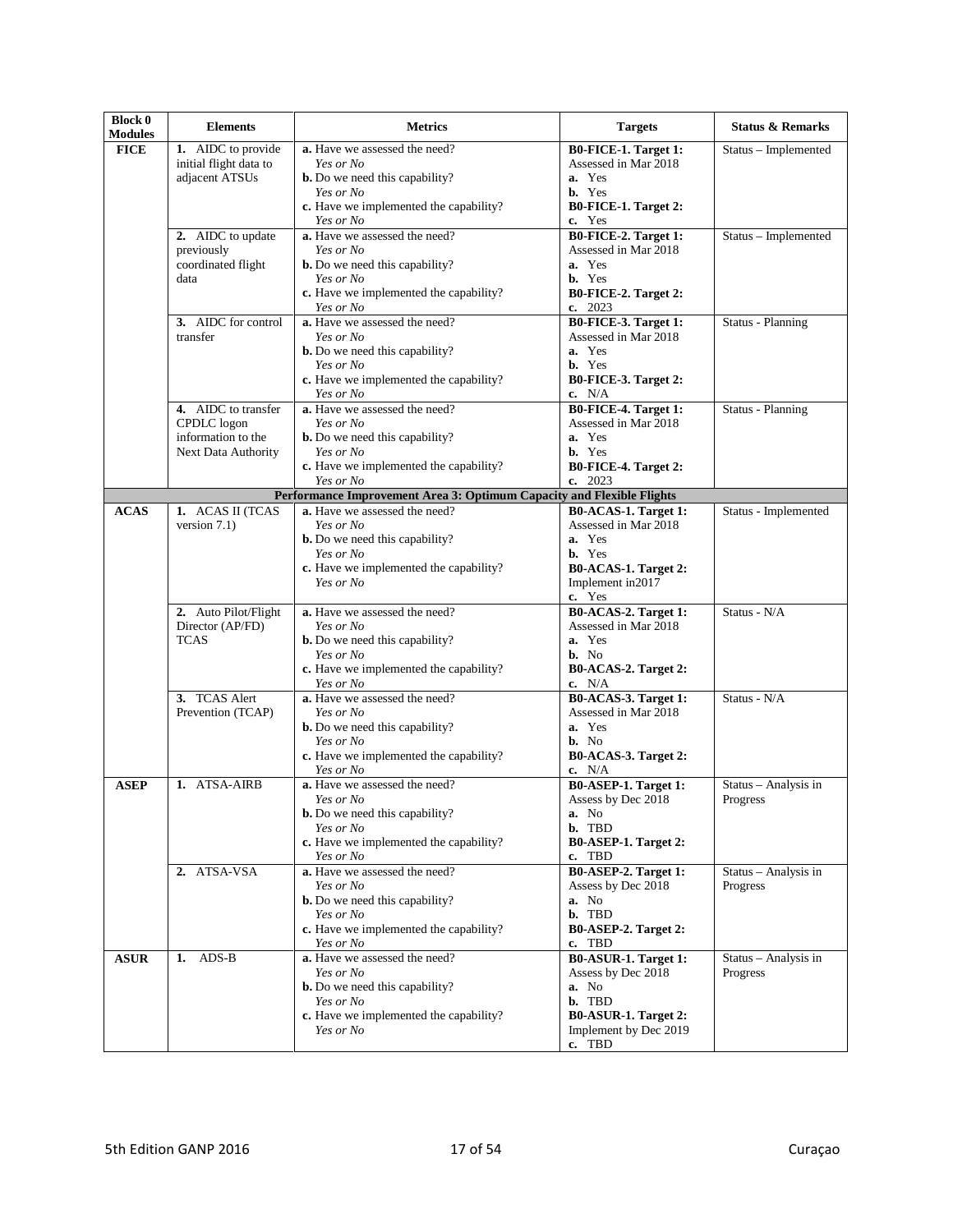| <b>Block 0</b><br><b>Modules</b> | <b>Elements</b>                                                                    | <b>Metrics</b>                                                                                                                                                                                                                                        | <b>Targets</b>                                                                                                                   | <b>Status &amp; Remarks</b>      |
|----------------------------------|------------------------------------------------------------------------------------|-------------------------------------------------------------------------------------------------------------------------------------------------------------------------------------------------------------------------------------------------------|----------------------------------------------------------------------------------------------------------------------------------|----------------------------------|
|                                  | 2. Multilateration<br>(MLAT)                                                       | Number of aerodromes to be considered: 3<br><b>a.</b> Have we assessed the need?<br>Yes or No<br><b>b.</b> How many aerodromes need this capability?<br>None, 1, 2, or 3<br>c. How many aerodromes implemented the<br>capability?<br>None, 1, 2, or 3 | <b>B0-ASUR-2. Target 1</b><br>Assess by Dec 2018<br>a. No<br>b. TBD<br>B0-ASUR-2. Target 2:<br>c. TBD                            | Status - Analysis in<br>Progress |
| <b>FRTO</b>                      | 1. CDM<br>incorporated into<br>airspace planning                                   | a. Have we assessed the need?<br>Yes or No<br><b>b.</b> Do we need this capability?<br>Yes or No<br>c. Have we implemented the capability?<br>Yes or No                                                                                               | B0-FRTO-1. Target 1:<br>Assess by Dec 2018<br>a. No<br>b. TBD<br>B0-FRTO-1. Target 2:<br>c. TBD                                  | Status - Analysis in<br>Progress |
|                                  | 2. Flexible Use of<br>Airspace (FUA)                                               | a. Have we assessed the need?<br>Yes or No<br><b>b.</b> Do we need this capability?<br>Yes or No<br>c. Have we implemented the capability?<br>Yes or No                                                                                               | B0-FRTO-2. Target 1:<br>Assess by Dec 2018<br>a. No<br>b. TBD<br>B0-FRTO-2. Target 2:<br>c. TBD                                  | Status - Analysis in<br>Progress |
|                                  | 3. Flexible route<br>systems                                                       | a. Have we assessed the need?<br>Yes or No<br><b>b.</b> Do we need this capability?<br>Yes or No<br>c. Have we implemented the capability?<br>Yes or No                                                                                               | B0-FRTO-3. Target 1<br>Assessed in Mar 2018<br>a. Yes<br><b>b.</b> Yes<br>B0-FRTO-3. Target 2:<br>c. No (target 2023)            | <b>Status - Planning</b>         |
|                                  | 4. CPDLC used to<br>request and receive<br>re-route clearances                     | a. Have we assessed the need?<br>Yes or No<br><b>b.</b> Do we need this capability?<br>Yes or No<br>c. Have we implemented the capability?<br>Yes or No                                                                                               | B0-FRTO-4. Target 1:<br>Assess by Dec 2018<br>a. No<br>b. TBD<br>B0-FRTO-4. Target 2:<br>c. TBD                                  | Status - Analysis in<br>Progress |
| <b>NOPS</b>                      | 1. Sharing<br>prediction of traffic<br>load for next day                           | a. Have we assessed the need?<br>Yes or No<br><b>b.</b> Do we need this capability?<br>Yes or No<br>c. Have we implemented the capability?<br>Yes or No                                                                                               | B0-NOPS-1. Target 1:<br>Assessed in Mar 2018<br>a. Yes<br><b>b.</b> Yes<br>B0-NOPS-1. Target 2:<br>Implement by Q2 2018<br>c. No | Status - Developing              |
|                                  | 2. Proposing<br>alternative routings<br>to avoid or minimize<br><b>ATFM</b> delays | a. Have we assessed the need?<br>Yes or No<br><b>b.</b> Do we need this capability?<br>Yes or No<br>c. Have we implemented the capability?<br>Yes or No                                                                                               | B0-NOPS-2. Target 1:<br>Assessed in Sep 2017<br>a. Yes<br>b. No<br>B0-NOPS-2. Target 2:<br>Implement by Q3 2018<br>c. No         | Status - Developing              |
| OFTL                             | 1. ITP using ADS-B                                                                 | a. Have we assessed the need?<br>Yes or No<br><b>b.</b> Do we need this capability?<br>Yes or No<br>c. Have we implemented the capability?<br>Yes or No                                                                                               | B0-OFTL-1. Target 1:<br>Assessed in Mar 2018<br>a. Yes<br>b. No<br>B0-OFTL-1. Target 2:<br>c. $N/A$                              | Status - N/A                     |
| <b>SNET</b>                      | 1. Short Term<br><b>Conflict Alert</b><br>(STCA)                                   | a. Have we assessed the need?<br>Yes or No<br><b>b.</b> Do we need this capability?<br>Yes or No<br>c. Have we implemented the capability?<br>Yes or No                                                                                               | <b>B0-SNET-1. Target 1:</b><br>Assessed in Mar 2018<br>a. Yes<br><b>b.</b> Yes<br>B0-SNET-1. Target 2:<br>c. Yes $(2006)$        | Status - Implemented             |
|                                  | 2. Area Proximity<br>Warning (APW)                                                 | a. Have we assessed the need?<br>Yes or No<br><b>b.</b> Do we need this capability?<br>Yes or No<br>c. Have we implemented the capability?<br>Yes or No                                                                                               | <b>B0-SNET-2. Target 1:</b><br>Assessed in Mar 2018<br>a. Yes<br><b>b.</b> Yes<br>B0-SNET-2. Target 2:<br>c. Yes $(2006)$        | Status - Implemented             |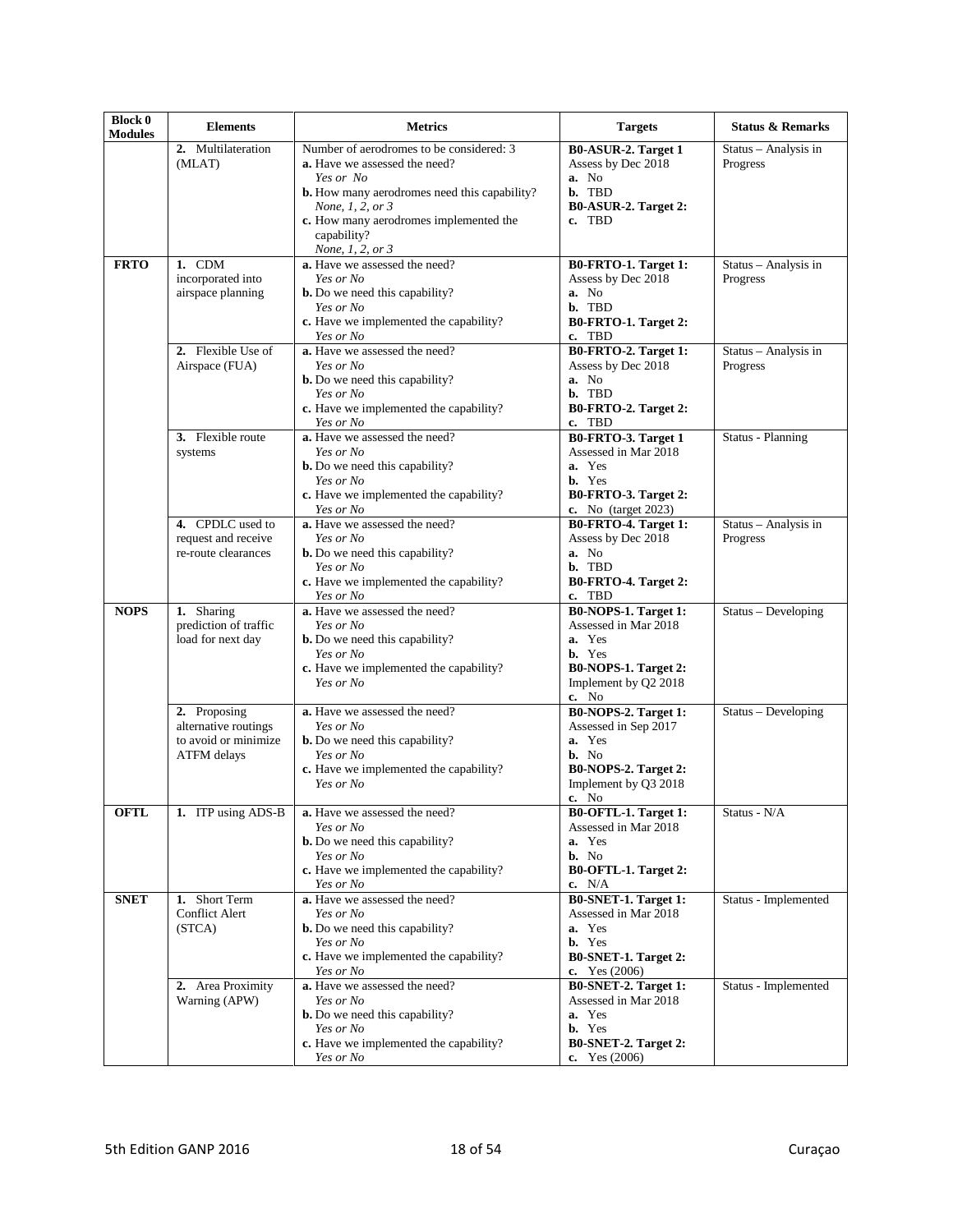| <b>Block 0</b><br><b>Modules</b> | <b>Elements</b>                                     | <b>Metrics</b>                                                                                                                                                                                                                                                            | <b>Targets</b>                                                                                                                                                                       | <b>Status &amp; Remarks</b>                             |
|----------------------------------|-----------------------------------------------------|---------------------------------------------------------------------------------------------------------------------------------------------------------------------------------------------------------------------------------------------------------------------------|--------------------------------------------------------------------------------------------------------------------------------------------------------------------------------------|---------------------------------------------------------|
|                                  | 3. Minimum Safe<br>Altitude Warning<br>(MSAW)       | a. Have we assessed the need?<br>Yes or No<br><b>b.</b> Do we need this capability?                                                                                                                                                                                       | B0-SNET-3. Target 1:<br>Assessed in Mar 2018<br>a. Yes                                                                                                                               | Status - Implemented                                    |
|                                  |                                                     | Yes or No<br>c. Have we implemented the capability?<br>Yes or No                                                                                                                                                                                                          | <b>b.</b> Yes<br>B0-SNET-3. Target 2:<br>c. Yes $(2006)$                                                                                                                             |                                                         |
|                                  | 4. Medium Term<br><b>Conflict Alert</b><br>(MTCA)   | a. Have we assessed the need?<br>Yes or No<br><b>b.</b> Do we need this capability?<br>Yes or No                                                                                                                                                                          | B0-SNET-4. Target 1:<br>Assessed in Mar 2018<br>a. Yes<br><b>b.</b> Yes                                                                                                              | Status - Need                                           |
|                                  |                                                     | c. Have we implemented the capability?<br>Yes or No                                                                                                                                                                                                                       | B0-SNET-4. Target 2:<br>c. TBD                                                                                                                                                       |                                                         |
|                                  |                                                     | Performance Improvement Area 4: Efficient Flight Paths                                                                                                                                                                                                                    |                                                                                                                                                                                      |                                                         |
| CCO                              | 1. Procedure<br>changes to facilitate<br>CCO        | Number of aerodromes to be considered: 3<br>a. Have we assessed the need?<br>Yes or No<br><b>b.</b> How many aerodromes need this capability?<br>None, 1, 2, or 3<br>c. How many aerodromes implemented the<br>capability?                                                | <b>B0-CCO-1. Target 1:</b><br>Assessed in Mar 2018<br>a. Yes<br><b>b.</b> $2$ (TNCA, TNCC)<br><b>B0-CCO-1. Target 2:</b><br>c. $2(Q3 2018)$                                          | Status - Planning<br>TNCB is N/A.                       |
|                                  | 2. Route changes to<br>facilitate CCO               | None, 1, 2, or 3<br>Number of aerodromes to be considered: 3<br><b>a.</b> Have we assessed the need?<br>Yes or No<br><b>b.</b> How many aerodromes need this capability?<br>None, 1, 2, or 3<br>c. How many aerodromes implemented the<br>capability?<br>None, 1, 2, or 3 | <b>B0-CCO-2. Target 1:</b><br>Assessed in Mar 2018<br>a. Yes<br><b>b.</b> $2$ (TNCA, TNCC)<br><b>B0-CCO-2. Target 2:</b><br>c. $2(Q3 2018)$                                          | Status - Planning<br>TNCB is N/A.                       |
|                                  | 3. PBN SIDs                                         | Number of aerodromes to be considered: 3<br>a. Have we assessed the need?<br>Yes or No<br><b>b.</b> How many aerodromes need this capability?<br>None, 1, 2, or 3<br>c. How many aerodromes implemented the<br>capability?<br>None, 1, 2, or 3                            | <b>B0-CCO-3. Target 1:</b><br>Assessed in Mar 2018<br>a. Yes<br><b>b.</b> 3 (TNCA, TNCB,<br>TNCC)<br><b>B0-CCO-3. Target 2:</b><br>Implement in 2012<br>$c. 3$ (TNCA, TNCB,<br>TNCC) | Status - Implemented<br>Needs to revise SIDs            |
| CDO                              | 1. Procedure<br>changes to facilitate<br><b>CDO</b> | Number of aerodromes to be considered: 3<br>a. Have we assessed the need?<br>Yes or No<br><b>b.</b> How many aerodromes need this capability?<br>None, 1, 2, or 3<br>c. How many aerodromes implemented the<br>capability?<br>None, 1, 2, or 3                            | <b>B0-CDO-1. Target 1:</b><br>Assessed in Mar 2018<br>a. Yes<br>$b. 2$ (TNCA, TNCC)<br><b>B0-CDO-1. Target 2:</b><br>c. $2(Q3 2018)$                                                 | Status - Developing<br>TNCB is N/A.                     |
|                                  | 2. Route changes to<br>facilitate CDO               | Number of aerodromes to be considered: 3<br><b>a.</b> Have we assessed the need?<br>Yes or No<br><b>b.</b> How many aerodromes need this capability?<br>None, 1, 2, or 3<br>c. How many aerodromes implemented the<br>capability?<br>None, 1, 2, or 3                     | $B0$ -CDO-2. Target 1:<br>Assessed in Mar 2018<br>a. Yes<br><b>b.</b> 2 (TNCA, TNCC)<br><b>B0-CDO-2. Target 2:</b><br>c. $2(Q3 2018)$                                                | Status – Developing<br>TNCB is N/A.                     |
|                                  | 3. PBN STARs                                        | Number of aerodromes to be considered: 3<br>a. Have we assessed the need?<br>Yes or No<br><b>b.</b> How many aerodromes need this capability?<br>None, 1, 2, or 3<br>c. How many aerodromes implemented the<br>capability?<br>None, 1, 2, or 3                            | <b>B0-CDO-3. Target 1:</b><br>Assessed in Mar 2018<br>a. Yes<br><b>b.</b> 3 (TNCA, TNCB,<br>TNCC)<br><b>B0-CDO-3. Target 2:</b><br>Implement in 2012<br>c. 3 (TNCA, TNCB,<br>TNCC)   | Status - Implemented<br>Needs to revise<br><b>STARs</b> |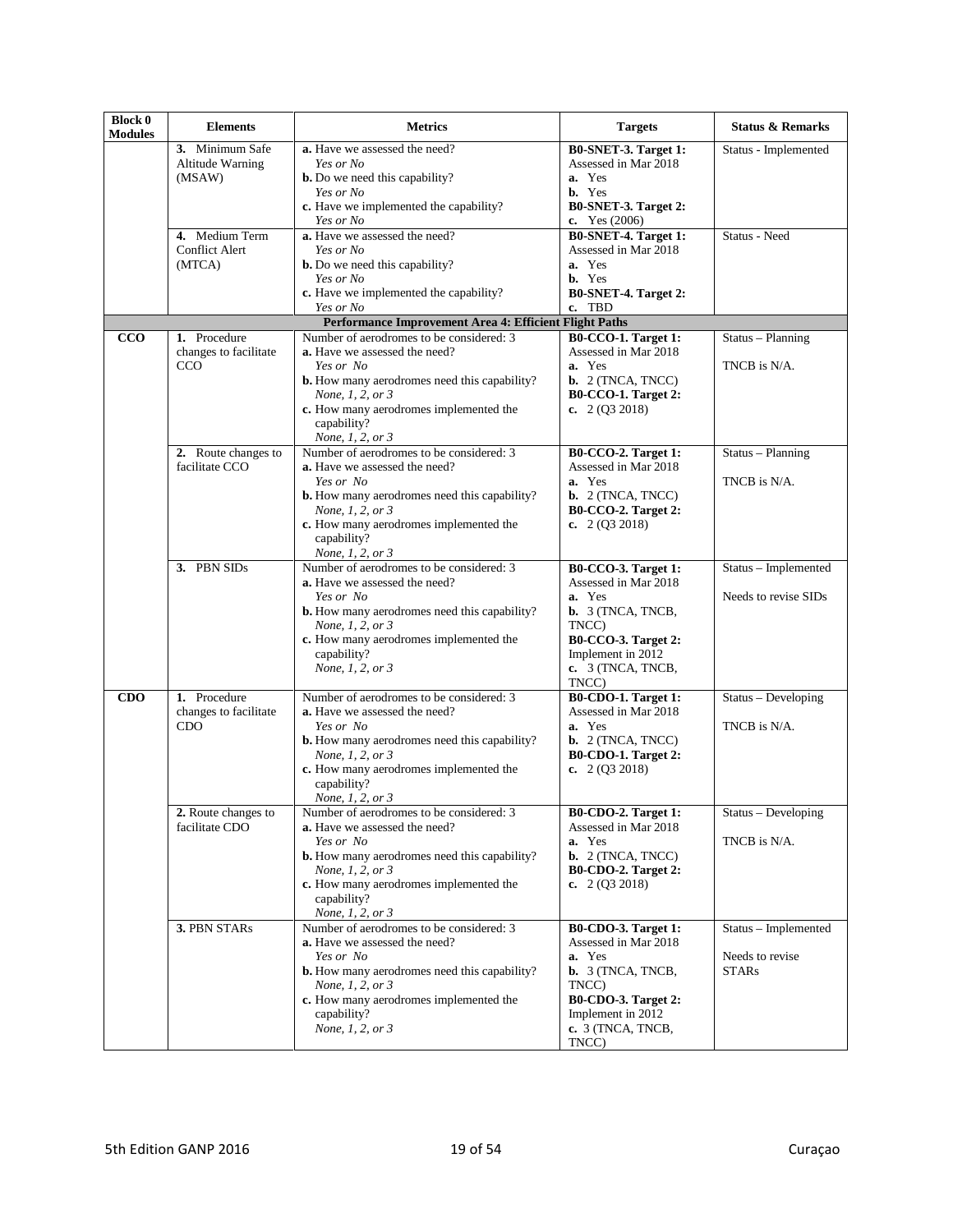| <b>Block 0</b><br><b>Modules</b> | <b>Elements</b>    | <b>Metrics</b>                                      | <b>Targets</b>             | <b>Status &amp; Remarks</b> |
|----------------------------------|--------------------|-----------------------------------------------------|----------------------------|-----------------------------|
| <b>TBO</b>                       | 1. ADS-C over      | <b>a.</b> Have we assessed the need?                | <b>B0-TBO-1. Target 1:</b> | Status – Analysis in        |
|                                  | oceanic and remote | Yes or No                                           | Assess by Dec 2018         | Progress                    |
|                                  | areas              | <b>b.</b> How many aerodromes need this capability? | a. No                      |                             |
|                                  |                    | Yes or No                                           | <b>TBD</b><br>b.           |                             |
|                                  |                    | c. Have we implemented the capability?              | <b>B0-TBO-1. Target 2:</b> |                             |
|                                  |                    | Yes or No                                           | c. TBD                     |                             |
|                                  | 2. CPDLC over      | <b>a.</b> Have we assessed the need?                | <b>B0-TBO-2. Target 1:</b> | Status – Analysis in        |
|                                  | continental areas  | Yes or No                                           | Assess by Dec 2018         | Progress                    |
|                                  |                    | <b>b.</b> How many aerodromes need this capability? | a. No                      |                             |
|                                  |                    | Yes or No                                           | b. TBD                     |                             |
|                                  |                    | c. Have we implemented the capability?              | <b>B0-TBO-2. Target 2:</b> |                             |
|                                  |                    | Yes or No                                           | c. TBD                     |                             |
|                                  | 3. CPDLC over      | <b>a.</b> Have we assessed the need?                | <b>B0-TBO-3. Target 1:</b> | Status - Analysis in        |
|                                  | oceanic and remote | Yes or No                                           | Assess by Dec 2018         | Progress                    |
|                                  | areas              | <b>b.</b> How many aerodromes need this capability? | a. No                      |                             |
|                                  |                    | Yes or No                                           | b. TBD                     |                             |
|                                  |                    | c. Have we implemented the capability?              | <b>B0-TBO-3. Target 2:</b> |                             |
|                                  |                    | Yes or No                                           | c. TBD                     |                             |

Table 2.1.1: ASBU B0 Implementation Metrics and Targets

<span id="page-19-0"></span>2.1.2 ASBU B0 Implementation Status Summary

The summary of ASBU B0 implementation status is provided in the Table 2.1. The details of ASBU B0 implementation status is recorded using ANRFs and provided in Appendix D.

|               |                                                                                                                                                          |             |             | <b>Need Analysis</b> |                          | <b>Implementation Status</b><br>(if Element is needed) |            |                          |                |
|---------------|----------------------------------------------------------------------------------------------------------------------------------------------------------|-------------|-------------|----------------------|--------------------------|--------------------------------------------------------|------------|--------------------------|----------------|
| <b>Module</b> | <b>Elements</b>                                                                                                                                          | Not Started | In Progress | Need                 | $\mathop{\rm NA}\limits$ | Planning                                               | Developing | Implemented<br>Partially | Implemented    |
|               | <b>Performance Improvement Area 1: Airport Operations</b>                                                                                                |             |             |                      |                          |                                                        |            |                          |                |
| <b>ACDM</b>   | 1. Interconnection between aircraft operator & ANSP systems to share<br>surface operations information                                                   |             |             | $\overline{2}$       | $\mathbf{1}$             |                                                        |            |                          |                |
|               | 2. Interconnection between aircraft operator $\&$ airport operator systems<br>to share surface operations information                                    |             |             | 3                    |                          |                                                        |            |                          |                |
|               | 3. Interconnection between airport operator $&$ ANSP systems to share<br>surface operations information                                                  |             |             | $\overline{2}$       | 1                        |                                                        |            |                          |                |
|               | 4. Interconnection between airport operator, aircraft operator & ANSP<br>systems to share surface operations information                                 |             |             | 3                    |                          |                                                        |            |                          |                |
|               | 5. Collaborative departure queue management                                                                                                              |             |             | $\overline{2}$       | 1                        |                                                        |            |                          |                |
| <b>APTA</b>   | 1. PBN approach procedures with vertical guidance to LNAV/VNAV<br>minima                                                                                 |             |             |                      | 1                        |                                                        |            |                          | $\overline{2}$ |
|               | 2. PBN approach procedures with vertical guidance to LPV minima                                                                                          |             | 3           |                      |                          |                                                        |            |                          |                |
|               | 3. PBN approach procedures without vertical guidance to LNAV minima                                                                                      |             |             |                      | 1                        |                                                        |            |                          | $\overline{2}$ |
|               | GBAS Landing System (GLS) procedures to CAT I minima<br>4.                                                                                               | 3           |             |                      |                          |                                                        |            |                          |                |
| <b>RSEO</b>   | AMAN via controlled time of arrival to a reference fix                                                                                                   |             | 3           |                      |                          |                                                        |            |                          |                |
|               | 2. Departure management                                                                                                                                  | 3           |             |                      |                          |                                                        |            |                          |                |
|               | 3. Departure flow management                                                                                                                             |             | 3           |                      |                          |                                                        |            |                          |                |
|               | 4. Point merge                                                                                                                                           |             |             |                      | 3                        |                                                        |            |                          |                |
| <b>SURF</b>   | 1. A-SMGCS with at least one cooperative surface surveillance system                                                                                     |             |             |                      | 3                        |                                                        |            |                          |                |
|               | 2. Including ADS-B APT as an element of A-SMGCS                                                                                                          |             |             |                      | 3                        |                                                        |            |                          |                |
|               | 3. A-SMGCS alerting with flight identification information                                                                                               |             |             |                      | 3                        |                                                        |            |                          |                |
|               | 4. EVS for taxi operations                                                                                                                               |             |             |                      | 3                        |                                                        |            |                          |                |
|               | 5. Airport vehicles equipped with transponders                                                                                                           |             |             |                      | 3                        |                                                        |            |                          |                |
| <b>WAKE</b>   | New PANS-ATM wake turbulence categories and separation minima<br>$1_{-}$                                                                                 |             |             |                      | 3                        |                                                        |            |                          |                |
|               | 2. Dependent diagonal paired approach procedures for parallel runways<br>with centrelines spaced less than 760 meters (2,500 feet) apart                 |             |             |                      | 3                        |                                                        |            |                          |                |
|               | 3. Wake independent departure and arrival operations (WIDAO) for<br>parallel runways with centrelines spaced less than 760 meters (2,500)<br>feet) apart |             |             |                      | 3                        |                                                        |            |                          |                |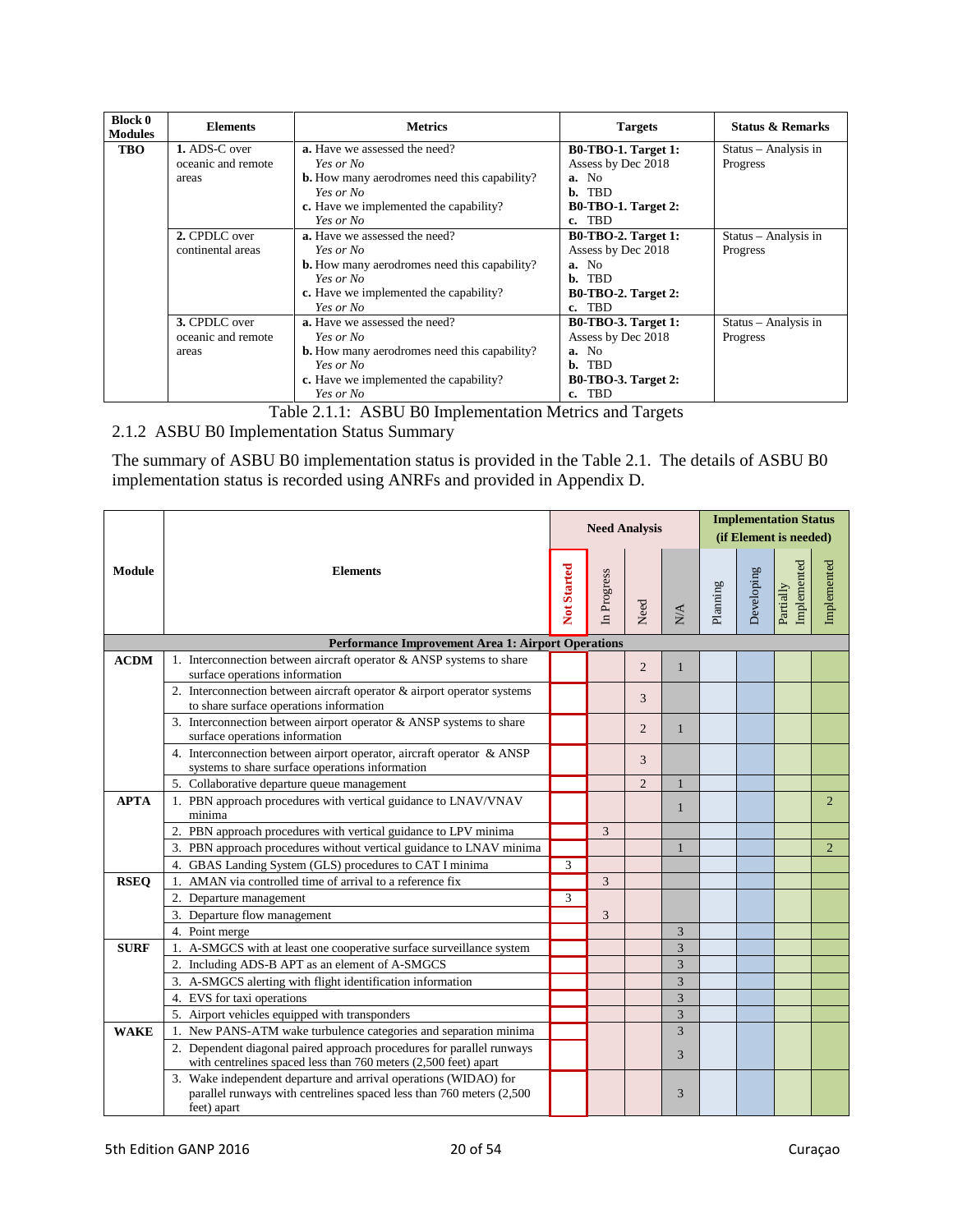|             |                                                                                                                                                                                        |             | <b>Need Analysis</b> |            |                            |            | <b>Implementation Status</b><br>(if Element is needed) |                          |                                  |  |
|-------------|----------------------------------------------------------------------------------------------------------------------------------------------------------------------------------------|-------------|----------------------|------------|----------------------------|------------|--------------------------------------------------------|--------------------------|----------------------------------|--|
| Module      | <b>Elements</b>                                                                                                                                                                        | Not Started | In Progress          | Need       | $\mathop{\rm NA}\nolimits$ | Planning   | Developing                                             | Implemented<br>Partially | Implemented                      |  |
|             | 4. Wake turbulence mitigation for departures (WTMD) procedures for<br>parallel runways with centrelines spaced less than 760 meters (2,500<br>feet) apart based on observed crosswinds |             |                      |            | 3                          |            |                                                        |                          |                                  |  |
|             | 5. 6 wake turbulence categories and separation minima                                                                                                                                  |             |                      |            | 3                          |            |                                                        |                          |                                  |  |
|             | Performance Improvement Area 2: Globally Interoperable Systems and Data                                                                                                                |             |                      |            |                            |            |                                                        |                          |                                  |  |
| <b>AMET</b> | <b>WAFS</b><br>1.                                                                                                                                                                      |             |                      |            |                            |            |                                                        |                          |                                  |  |
|             | <b>IAVW</b><br>$\overline{2}$ .                                                                                                                                                        |             |                      |            |                            |            |                                                        |                          | $\sqrt{}$                        |  |
|             | <b>TCAC</b> forecasts<br>3.                                                                                                                                                            |             |                      |            |                            |            |                                                        |                          | $\sqrt{}$                        |  |
|             | Aerodrome warnings<br>4.                                                                                                                                                               | 1           |                      |            |                            |            |                                                        |                          | $\overline{2}$<br>$\overline{2}$ |  |
|             | Wind shear warnings and alerts<br>5.<br><b>SIGMET</b>                                                                                                                                  | 1           |                      |            |                            |            |                                                        |                          | $\sqrt{}$                        |  |
|             | 6.<br>Other OPMET information (METAR, SPECI and/or TAF)<br>7.                                                                                                                          |             |                      |            |                            |            |                                                        |                          | $\overline{3}$                   |  |
|             | <b>OMS</b> for MET<br>8.                                                                                                                                                               |             |                      |            |                            |            |                                                        |                          | $\sqrt{}$                        |  |
| <b>DATM</b> | Standardized Aeronautical Information Exchange Model (AIXM)<br>1.                                                                                                                      |             |                      |            |                            |            |                                                        |                          | $\sqrt{}$                        |  |
|             | eAIP<br>2.                                                                                                                                                                             |             |                      |            |                            |            |                                                        |                          | $\sqrt{}$                        |  |
|             | Digital NOTAM<br>3.                                                                                                                                                                    |             |                      |            |                            | $\sqrt{ }$ |                                                        |                          |                                  |  |
|             | eTOD<br>4.                                                                                                                                                                             |             | 3                    |            |                            |            |                                                        |                          |                                  |  |
|             | <b>WGS-84</b><br>5.                                                                                                                                                                    |             |                      |            |                            |            |                                                        |                          | $\sqrt{}$                        |  |
|             | QMS for AIM<br>6.                                                                                                                                                                      |             |                      |            |                            |            | $\sqrt{}$                                              |                          |                                  |  |
| <b>FICE</b> | AIDC to provide initial flight data to adjacent ATSUs<br>1.                                                                                                                            |             |                      |            | $\sqrt{}$                  |            |                                                        |                          | $\sqrt{}$                        |  |
|             | AIDC to update previously coordinated flight data<br>2.                                                                                                                                |             |                      |            | $\sqrt{}$                  |            |                                                        |                          |                                  |  |
|             | 3.<br>AIDC for control transfer                                                                                                                                                        |             |                      |            | $\sqrt{}$                  | $\sqrt{ }$ |                                                        |                          |                                  |  |
|             | AIDC to transfer CPDLC logon information to the Next Data<br>4.                                                                                                                        |             |                      |            | $\sqrt{}$                  | $\sqrt{}$  |                                                        |                          |                                  |  |
|             | Authority                                                                                                                                                                              |             |                      |            |                            |            |                                                        |                          |                                  |  |
|             | Performance Improvement Area 3: Optimum Capacity and Flexible Flights                                                                                                                  |             |                      |            |                            |            |                                                        |                          |                                  |  |
| <b>ACAS</b> | ACAS II (TCAS version 7.1)<br>1.                                                                                                                                                       |             |                      |            |                            |            |                                                        |                          | $\sqrt{}$                        |  |
|             | AP.FD function<br>$\overline{2}$                                                                                                                                                       |             |                      |            | $\sqrt{}$<br>$\sqrt{}$     |            |                                                        |                          |                                  |  |
| <b>ASEP</b> | <b>TCAP</b> function<br>3.<br><b>ATSA-AIRB</b><br>1.                                                                                                                                   |             | $\sqrt{}$            |            |                            |            |                                                        |                          |                                  |  |
|             | ATSA-VSA<br>2.                                                                                                                                                                         |             | $\sqrt{}$            |            |                            |            |                                                        |                          |                                  |  |
| <b>ASUR</b> | $ADS-B$<br>1.                                                                                                                                                                          |             | $\sqrt{}$            |            |                            |            |                                                        |                          |                                  |  |
|             | Multilateration (MLAT)<br>2.                                                                                                                                                           |             | 3                    |            |                            |            |                                                        |                          |                                  |  |
| <b>FRTO</b> | CDM incorporated into airspace planning<br>1.                                                                                                                                          |             | $\sqrt{}$            |            |                            |            |                                                        |                          |                                  |  |
|             | Flexible Use of Airspace (FUA)<br>2.                                                                                                                                                   |             | $\sqrt{ }$           |            |                            |            |                                                        |                          |                                  |  |
|             | 3.<br>Flexible routing                                                                                                                                                                 |             |                      |            |                            | $\sqrt{ }$ |                                                        |                          |                                  |  |
|             | 4:<br>CPDLC used to request and receive re-route clearances                                                                                                                            |             | $\sqrt{}$            |            |                            |            |                                                        |                          |                                  |  |
| <b>NOPS</b> | Sharing prediction of traffic load for next day<br>1.                                                                                                                                  |             |                      |            |                            |            | $\sqrt{}$                                              |                          |                                  |  |
|             | Proposing alternative routings to avoid or minimize ATFM delays<br>2.                                                                                                                  |             |                      |            |                            |            | $\sqrt{}$                                              |                          |                                  |  |
| <b>OPFL</b> | ITP using ADS-B<br>1.                                                                                                                                                                  |             |                      |            | $\sqrt{}$                  |            |                                                        |                          |                                  |  |
| <b>SNET</b> | Short Term Conflict Alert implementation (STCA)<br>1.                                                                                                                                  |             |                      |            |                            |            |                                                        |                          | √                                |  |
|             | 2.<br>Area Proximity Warning (APW)                                                                                                                                                     |             |                      |            |                            |            |                                                        |                          | √                                |  |
|             | Minimum Safe Altitude Warning (MSAW)<br>3.                                                                                                                                             |             |                      |            |                            |            |                                                        |                          | $\sqrt{ }$                       |  |
|             | Medium Term Conflict Alert (MTCA)<br>4.                                                                                                                                                |             |                      | $\sqrt{ }$ |                            |            |                                                        |                          |                                  |  |
| CCO         | Performance Improvement Area 4: Efficient Flight Paths                                                                                                                                 |             |                      |            |                            |            |                                                        |                          |                                  |  |
|             | Procedure changes to facilitate CCO<br>1.<br>Airspace changes to facilitate CCO<br>2.                                                                                                  |             |                      |            | $\mathbf{1}$               | 2<br>2     |                                                        |                          |                                  |  |
|             | PBN SIDs<br>3.                                                                                                                                                                         |             |                      |            |                            |            |                                                        |                          | 3 <sup>1</sup>                   |  |
| CDO         | Procedure changes to facilitate CDO                                                                                                                                                    |             |                      |            |                            |            | $\overline{2}$                                         |                          |                                  |  |
|             | 2.<br>Airspace changes to facilitate CDO                                                                                                                                               |             |                      |            | $\mathbf{1}$               |            | $\overline{2}$                                         |                          |                                  |  |
|             | 3.<br>PBN STARs                                                                                                                                                                        |             |                      |            |                            |            |                                                        |                          | $\mathbf{3}$                     |  |
| <b>TBO</b>  | ADS-C over oceanic and remote areas<br>1.                                                                                                                                              |             | $\sqrt{}$            |            |                            |            |                                                        |                          |                                  |  |
|             | CPDLC over continental areas<br>2.                                                                                                                                                     |             | $\sqrt{}$            |            |                            |            |                                                        |                          |                                  |  |
|             | CPDLC over oceanic and remote areas<br>3.                                                                                                                                              |             | $\sqrt{}$            |            |                            |            |                                                        |                          |                                  |  |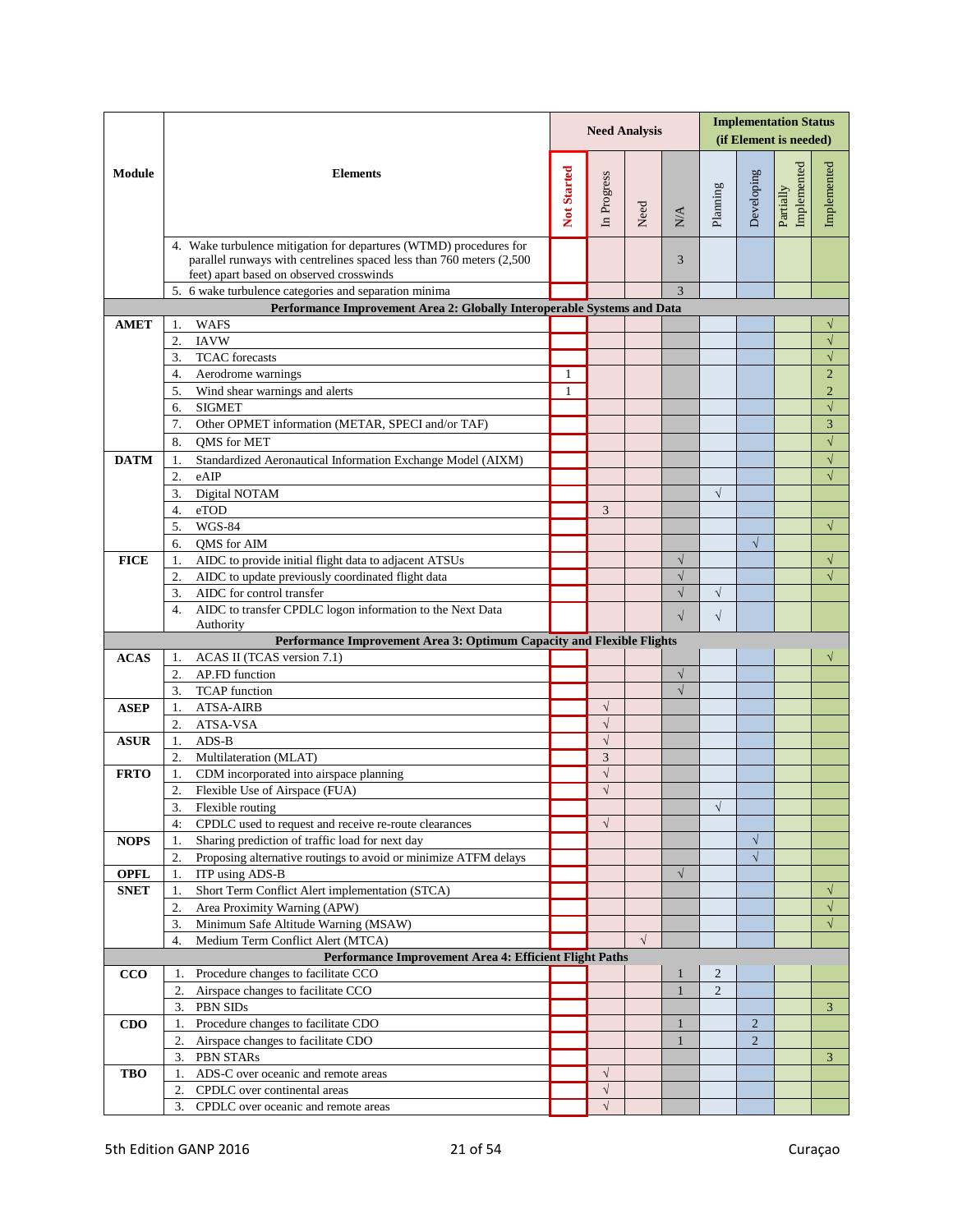#### Table 2.1.2 ASBU B0 Implementation Status Summary

#### <span id="page-21-0"></span>**2.2 ASBU Block 1 Implementation Targets and Status**

This section will be written after 2019. Appendix E is reserved for ASBU B1 ANRFs.

#### <span id="page-21-1"></span>**2.3 ASBU Block 2 Implementation Targets and Status**

This section will be written after 2025. Appendix F is reserved for ASBU B2 ANRFs.

#### <span id="page-21-2"></span>**2.4 ASBU Block 3 Implementation Targets and Status**

This section will be written after 2031. Appendix G is reserved for ASBU B3 ANRFs.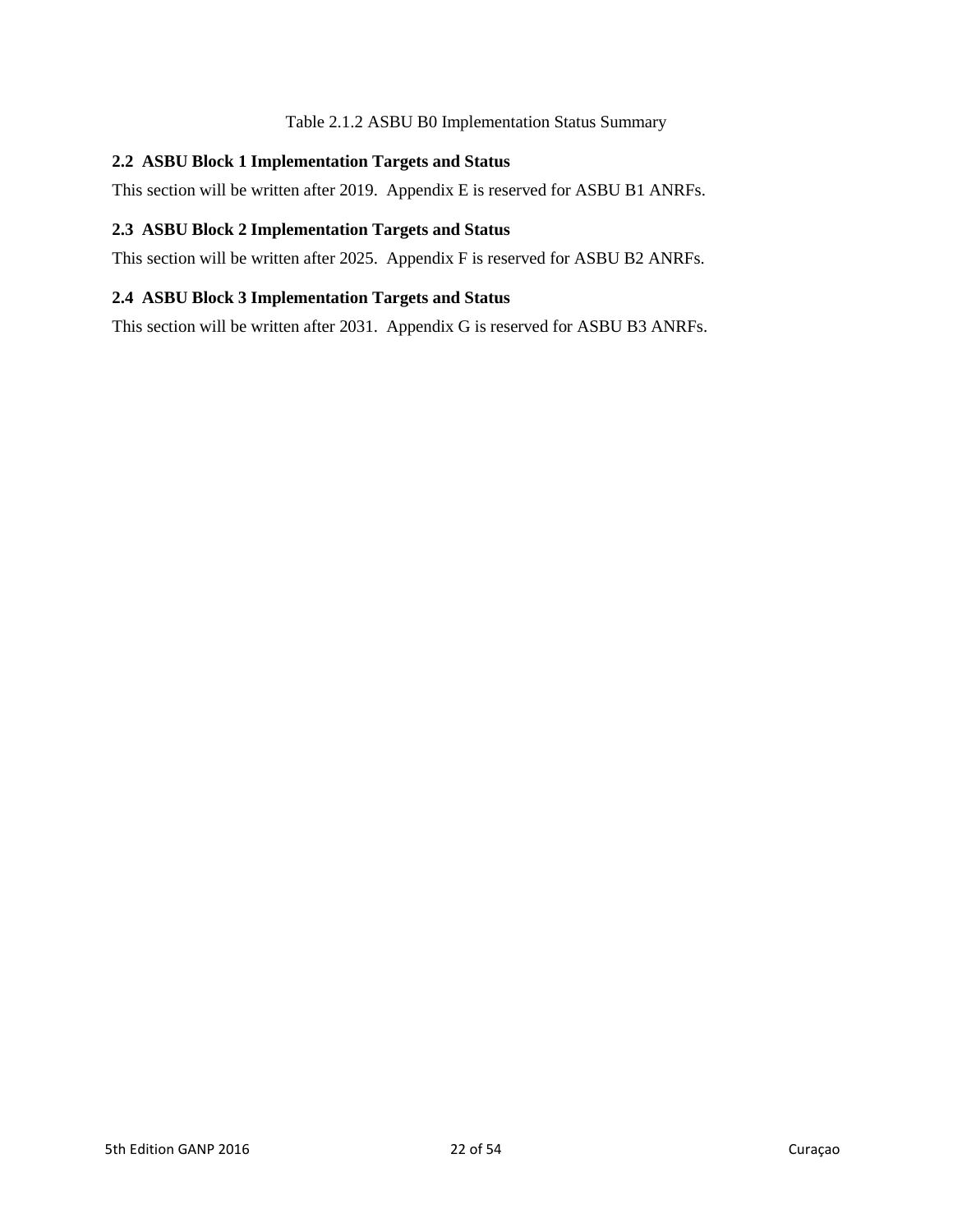## <span id="page-22-0"></span>**3. ICAO NACC Regional Aviation System Improvements (RASI) Status**

The RPBANIP is aligned with GANP and provides guidance to States in the NACC region. The ICAO NACC RO also provides guidance to implement certain capabilities outside the ASBU scope, yet regionally important improvements. Currently 4 aerodrome associated NACC region specific improvements are identified and shown below. RASI ANRF for ICAO NACC Regional Initiatives is prepared and provided in Appendix H.

- Aerodrome certification Status: Developing (at both TWOW and TBTF)
- Heliport operational approval **Status: Implemented**
- Visual aids for navigation Status: Implemented
- Aerodrome Bird/Wildlife Organization and Control Programme Status: Developing

#### <span id="page-22-1"></span>**4. Curaçao State (or National) Aviation System Improvements (SASI) Status**

Curaçao State Aviation System Improvements (SASI) are broken into three categories; (1) Equipment upgrades; (2) Procedure upgrades; and (3) Infrastructure upgrades. The details of upgrades were recorded using SASI ANRFs and provided in Appendix I.

#### <span id="page-22-2"></span>**4.1 Equipment Upgrades**

Equipment upgrades are not identified at this time.

#### <span id="page-22-3"></span>**4.2 Procedure Upgrades**

Procedure upgrades are not identified at this time.

#### <span id="page-22-4"></span>**4.3 Infrastructure Upgrades**

There are three infrastructure upgrades, shown below, which have been identified to address anticipated airport and airspace demand growth. SASI ANRF for Infrastructure Upgrades is prepared and provided in Appendix I.

- Airport Terminal Development Status: Planning
- Airport Rwy Rehabilitation and extension Status: Analysis in Progress
- Control Tower Status: Planning

#### <span id="page-22-5"></span>**5. Curaçao State ANP Next Review Schedule**

The next review and revision of this document is scheduled in September 2019. (Yearly?)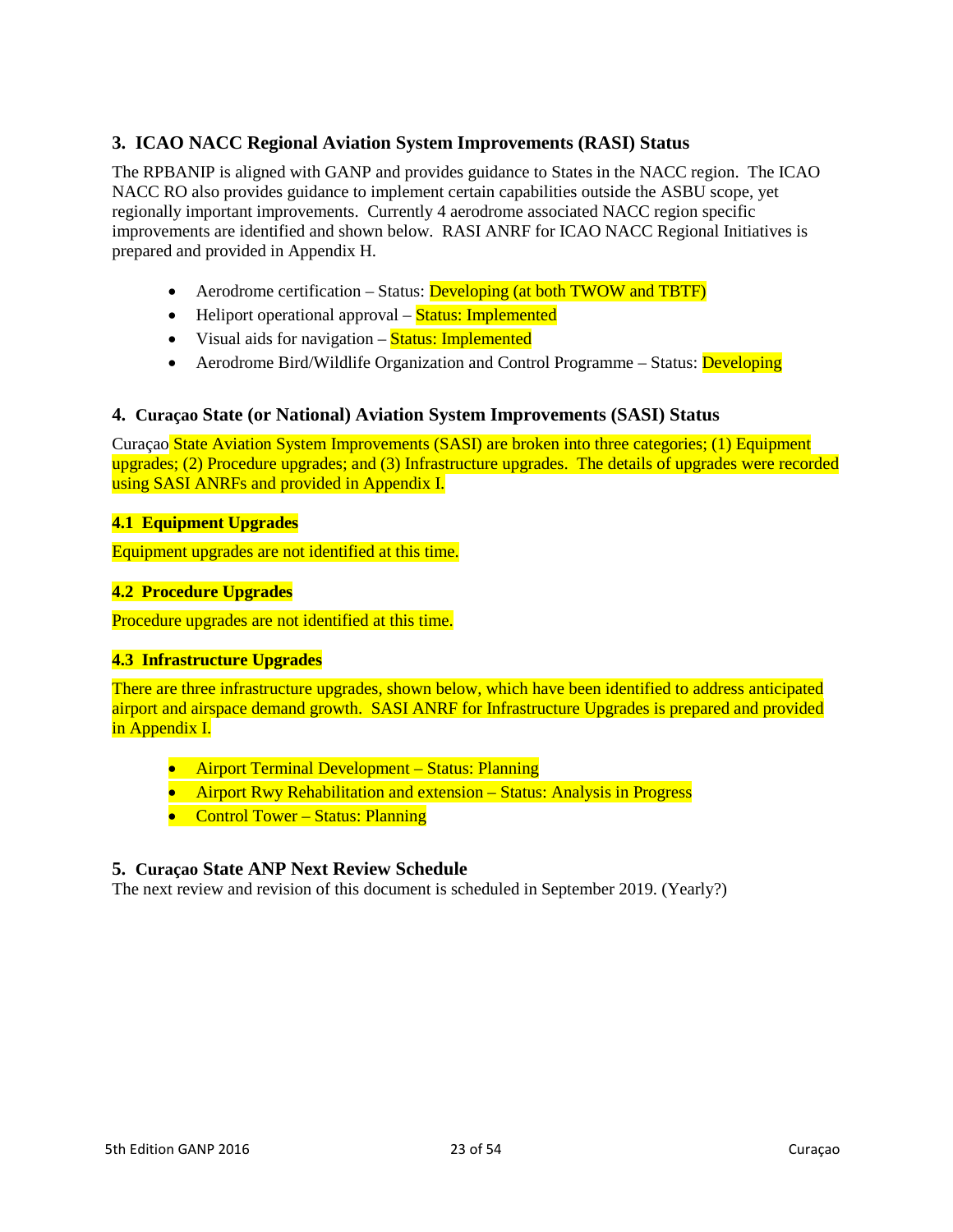## **Appendix A: ANRF Explained**

<span id="page-23-0"></span>

| An ASBU ANRF should be completed for each applicable ASBU Module as follows: |                                                                                                                                                                                                                                                                                                                                                                                                                                                         |  |  |  |  |
|------------------------------------------------------------------------------|---------------------------------------------------------------------------------------------------------------------------------------------------------------------------------------------------------------------------------------------------------------------------------------------------------------------------------------------------------------------------------------------------------------------------------------------------------|--|--|--|--|
| <b>PIA</b>                                                                   | The Performance Improvement Area $(1, 2, 3 \text{ or } 4)$ for the ASBU Module, as per<br>the NAM ASBU Handbook.                                                                                                                                                                                                                                                                                                                                        |  |  |  |  |
| <b>Block - Module</b>                                                        | The Module Designation for the ASBU Module, as per the NAM ASBU<br>Handbook.                                                                                                                                                                                                                                                                                                                                                                            |  |  |  |  |
| Date                                                                         | The date when the form was completed or updated.                                                                                                                                                                                                                                                                                                                                                                                                        |  |  |  |  |
| <b>Module Description</b>                                                    | The Summary Description for the ASBU Module, as per the NAM ASBU<br>Handbook.                                                                                                                                                                                                                                                                                                                                                                           |  |  |  |  |
| <b>Element</b>                                                               | The descriptive text for each Element, as per the NAM ASBU Handbook. It is not<br>necessary to include the Defined, Derived from or Identified By information.<br>Insert additional rows, if necessary, to accommodate all of the Elements listed for<br>the ASBU Module.                                                                                                                                                                               |  |  |  |  |
|                                                                              | <b>Date Planned or Implemented</b> The month and year when the Element was fully implemented or the year<br>when it is planned for the Element to be fully implemented by all applicable<br>States or at all applicable aerodromes. This field should be left blank if the Status<br>for the Element is "Analysis Not Started" or "Not Applicable" for all States or<br>aerodromes in the Region.                                                       |  |  |  |  |
| <b>Status</b>                                                                | The Need Analysis or Implementation status for the Element, in accordance with<br>Table NAM ASBU III-1, III-2, III-3 or III-4. Indicate the status as follows:                                                                                                                                                                                                                                                                                          |  |  |  |  |
|                                                                              | Not Started: if the Need Analysis has not been started for any of the States or<br>aerodromes                                                                                                                                                                                                                                                                                                                                                           |  |  |  |  |
|                                                                              | In Progress: if at least one Need Analysis has been started but none have yet<br>been completed                                                                                                                                                                                                                                                                                                                                                         |  |  |  |  |
|                                                                              | Need: if at least on Need Analysis has determined a requirement for the Element,<br>but no implementation planning has yet been initiated                                                                                                                                                                                                                                                                                                               |  |  |  |  |
|                                                                              | Not Applicable: 1) if all of the Need Analyses completed to date have concluded<br>the Element is not required, or 2) if the Element is not an aerodrome-related<br>improvement and the Region has not adopted the improvement for region-wide<br>implementation.                                                                                                                                                                                       |  |  |  |  |
|                                                                              | <b>Planning:</b> if at least one implementation is in the Planning phase and no<br>implementations have yet been completed.                                                                                                                                                                                                                                                                                                                             |  |  |  |  |
|                                                                              | <b>Developing:</b> if at least one implementation is in the Developing phase but no<br>implementations have yet been completed.                                                                                                                                                                                                                                                                                                                         |  |  |  |  |
|                                                                              | <b>Partially Implemented:</b> if at least one, but not all, implementations have been<br>completed.                                                                                                                                                                                                                                                                                                                                                     |  |  |  |  |
|                                                                              | <b>Implemented:</b> if all of Needed implementations have been completed.                                                                                                                                                                                                                                                                                                                                                                               |  |  |  |  |
| <b>Status Details</b>                                                        | Further information to support or explain the reported status. The reason(s) an<br>Element was found to be "Not Applicable" for all the aerodromes (or States) in<br>the Region. The reason(s) why the Need Analysis has not been completed for all<br>or some of the aerodromes (or States) in the Region. Information on where<br>implementation has or has not been completed (as appropriate) if the reported<br>status is "Partially Implemented". |  |  |  |  |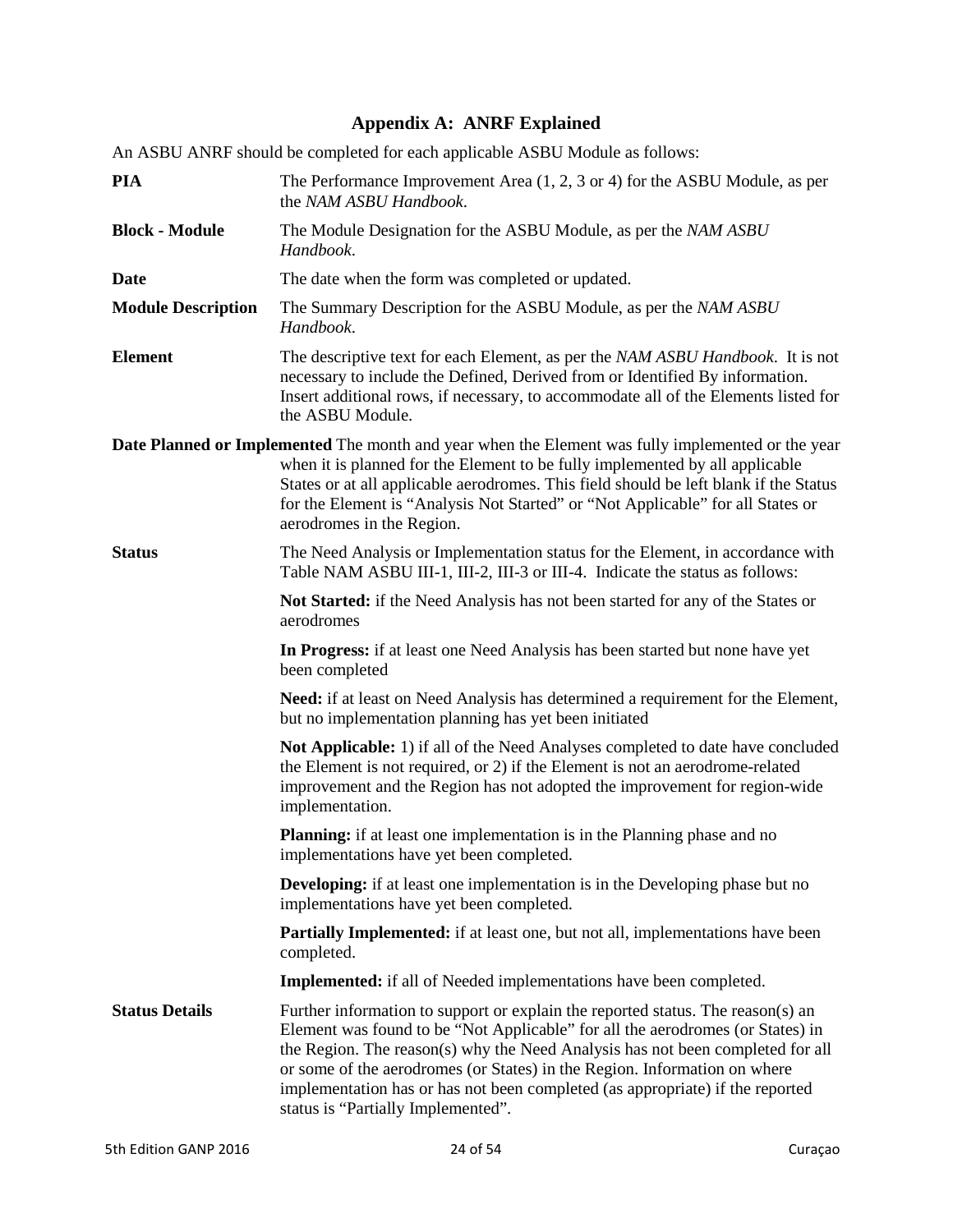#### **Achieved Benefits** Describe the achieved benefits for the entire Module or particular Elements. The benefits can be quantitative or qualitative. The benefits should be described for the following 5 of the 11 Key Performance Areas (KPAs) defined the *Manual on Global Performance of the Air Navigation System* (Doc 9883):

*Access & Equity:* Improving the operating environment so as to ensure all airspace users have the right of access to ATM resources needed to meet their specific operational requirements; and ensuring that the shared use of the airspace for different airspace users can be achieved safely. Providing equity for all airspace users that have access to a given airspace or service. Generally, the first aircraft ready to use the ATM resources will receive priority, except where significant overall safety or system operational efficiency would accrue or national defence considerations or interests dictate by providing priority on a different basis.

*Capacity:* Improving the ability to meet airspace user demand at peak times and locations while minimizing restrictions on traffic flow. Responding to future growth by increasing capacity, efficiency, flexibility, and predictability while ensuring that there are no adverse impacts to safety and giving due consideration to the environment. Increasing resiliency to service disruption and minimising resulting temporary loss of capacity.

*Efficiency:* Improving the operational and economic cost effectiveness of gateto-gate flight operations from the airspace users' perspective. Increasing the ability for airspace users to depart and arrive at the times they select and fly the trajectory they determine to be optimum in all phases of flight.

*Environment:* Contributing to the protection of the environment by minimizing or reducing noise, gaseous emissions, and other negative environmental effects in the implementation and operation of the air navigation system.

*Safety:* Reducing the likelihood or severity of operational safety risks associated with the provision or use of air navigation services.

**Implementation Challenges** A description of any circumstances that have been encountered or are foreseen that might prevent or delay implementation. Challenges should be categorized and described under the applicable subject area.

Notes **Any** further information as deemed appropriate.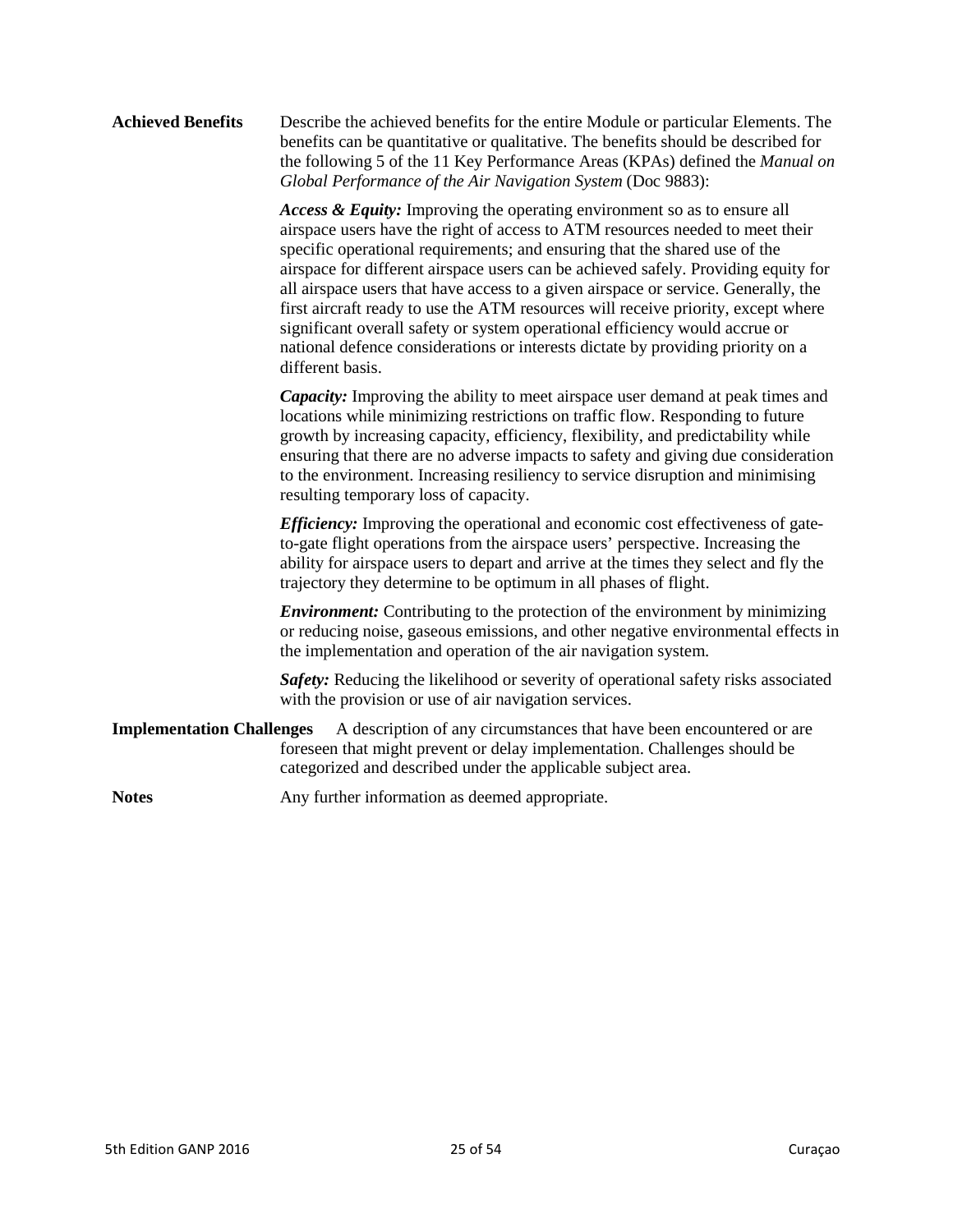|  | <b>Appendix B: ASBU ANRF Template</b> |  |
|--|---------------------------------------|--|
|--|---------------------------------------|--|

<span id="page-25-0"></span>

|                                  | Curaçao ASBU Air Navigation Reporting Form (ANRF)                                                                |                                                              |                                                                                         |  |                                 |                    |  |  |
|----------------------------------|------------------------------------------------------------------------------------------------------------------|--------------------------------------------------------------|-----------------------------------------------------------------------------------------|--|---------------------------------|--------------------|--|--|
|                                  | $B0 - CDO$<br>Date<br>April 17, 2017<br>PIA<br><b>Block - Module</b>                                             |                                                              |                                                                                         |  |                                 |                    |  |  |
|                                  | Module Description: To use performance-based airspace and arrival procedures allowing an aircraft to fly its     |                                                              |                                                                                         |  |                                 |                    |  |  |
|                                  | optimum profile using continuous descent operations. This will optimize throughput, allow fuel efficient descent |                                                              |                                                                                         |  |                                 |                    |  |  |
|                                  |                                                                                                                  |                                                              | profiles, and increase capacity in terminal areas. The application of PBN enhances CDO. |  |                                 |                    |  |  |
|                                  |                                                                                                                  | <b>Element Implementation Status</b>                         |                                                                                         |  |                                 |                    |  |  |
| $\mathbf{1}$                     |                                                                                                                  | <b>Element Description:</b>                                  |                                                                                         |  | <b>Date Planned/Implemented</b> | <b>Status</b>      |  |  |
|                                  |                                                                                                                  | Procedure changes to facilitate CDO                          |                                                                                         |  | Dec 15, 2013                    | <b>Implemented</b> |  |  |
|                                  | <b>Status Details</b>                                                                                            |                                                              |                                                                                         |  |                                 |                    |  |  |
|                                  | Describe status.                                                                                                 |                                                              |                                                                                         |  |                                 |                    |  |  |
| $\mathbf{2}$                     |                                                                                                                  | <b>Element Description</b>                                   |                                                                                         |  | <b>Date Planned/Implemented</b> | <b>Status</b>      |  |  |
|                                  |                                                                                                                  | Route changes to facilitate CDO                              |                                                                                         |  | Dec 15, 2013                    | Planning           |  |  |
|                                  | <b>Status Details</b>                                                                                            |                                                              |                                                                                         |  |                                 |                    |  |  |
|                                  | Describe status.                                                                                                 |                                                              |                                                                                         |  |                                 |                    |  |  |
| 3                                |                                                                                                                  | <b>Element Description</b>                                   |                                                                                         |  | <b>Date Planned/Implemented</b> | <b>Status</b>      |  |  |
|                                  | <b>PBN STARs</b>                                                                                                 |                                                              |                                                                                         |  | Dec 15, 2013                    | <b>Developing</b>  |  |  |
|                                  | <b>Status Details</b>                                                                                            |                                                              |                                                                                         |  |                                 |                    |  |  |
|                                  | Describe status.                                                                                                 |                                                              |                                                                                         |  |                                 |                    |  |  |
|                                  | <b>Achieved Benefits</b>                                                                                         |                                                              |                                                                                         |  |                                 |                    |  |  |
|                                  | Access and Equity                                                                                                |                                                              |                                                                                         |  |                                 |                    |  |  |
|                                  |                                                                                                                  | <b>Element 1:</b> Describe if you can, else leave it blank.  |                                                                                         |  |                                 |                    |  |  |
|                                  |                                                                                                                  | <b>Element 3:</b> Describe if you can, else leave it blank.  |                                                                                         |  |                                 |                    |  |  |
|                                  | Capacity                                                                                                         |                                                              |                                                                                         |  |                                 |                    |  |  |
|                                  |                                                                                                                  |                                                              |                                                                                         |  |                                 |                    |  |  |
|                                  |                                                                                                                  |                                                              |                                                                                         |  |                                 |                    |  |  |
|                                  | Safety                                                                                                           |                                                              |                                                                                         |  |                                 |                    |  |  |
| <b>Implementation Challenges</b> |                                                                                                                  |                                                              |                                                                                         |  |                                 |                    |  |  |
|                                  |                                                                                                                  |                                                              |                                                                                         |  |                                 |                    |  |  |
|                                  | <b>Avionics Implementation</b><br>Procedures Availability                                                        |                                                              |                                                                                         |  |                                 |                    |  |  |
|                                  |                                                                                                                  |                                                              |                                                                                         |  |                                 |                    |  |  |
|                                  |                                                                                                                  |                                                              |                                                                                         |  |                                 |                    |  |  |
|                                  |                                                                                                                  |                                                              |                                                                                         |  |                                 |                    |  |  |
| <b>Notes</b>                     | Efficiency<br>Environment<br><b>Operational Approvals</b>                                                        | Ground system Implementation<br>Provide notes if applicable. |                                                                                         |  |                                 |                    |  |  |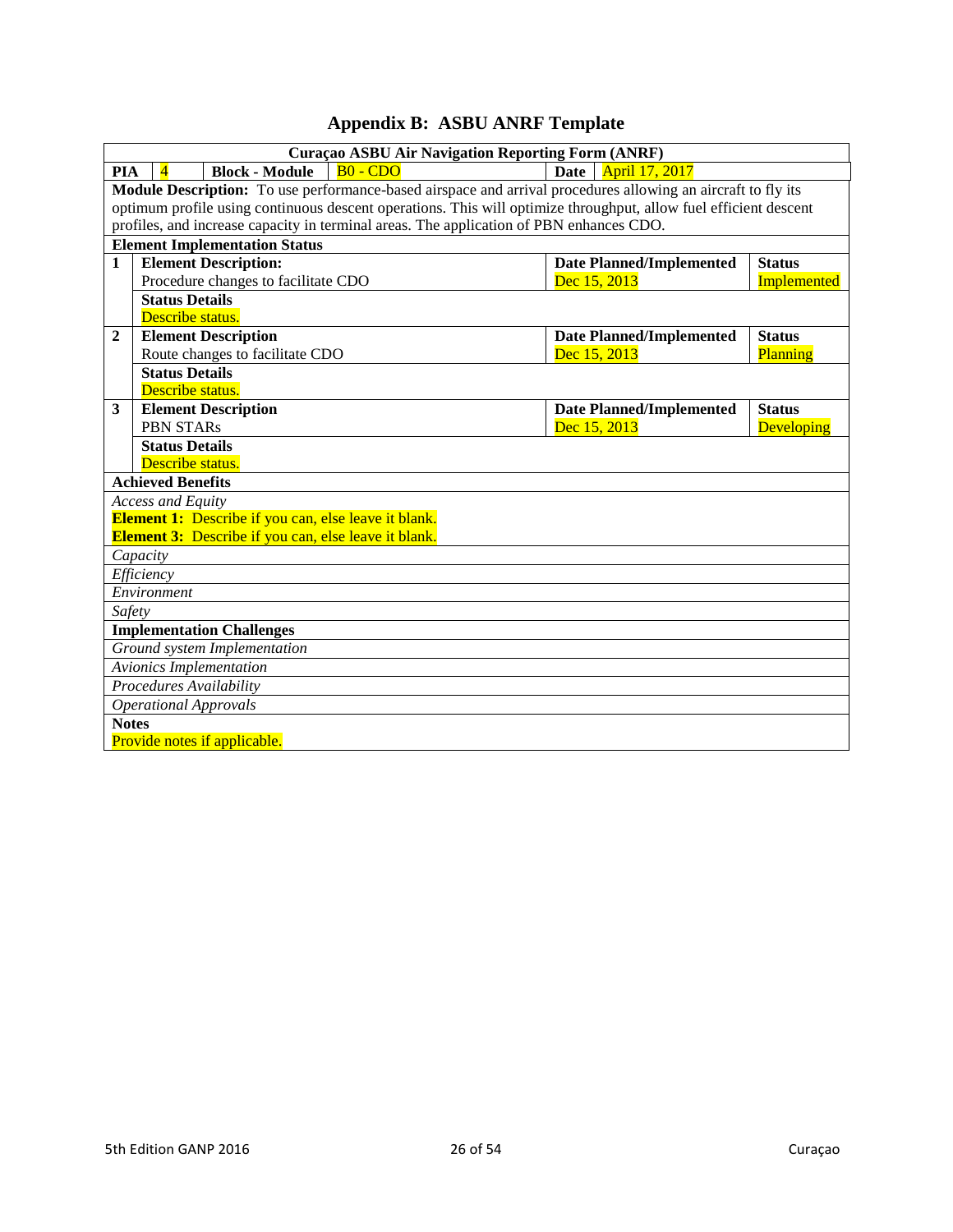## **Appendix C: RASI and SASI ANRF Templates**

<span id="page-26-0"></span>RASI and SASI ANRF templates are the same with ASBU ANRF template with exception of the header as shown in this Appendix. The first header is for the ICAO NACC Regional Office specific improvements while the second header is for the State specific improvements.

#### **Section C.1: Regional Aviation System Improvements (RASI) ANRF Header**

Enter appropriate State Name and Date. Describe the Module (i.e., improvement group description.)

| <b>Curaçao Civil Aviation Authority RASI Air Navigation Reporting Form (ANRF)</b>                                                                   |      |                   |  |  |  |  |
|-----------------------------------------------------------------------------------------------------------------------------------------------------|------|-------------------|--|--|--|--|
| <b>ICAO NACC Regional Initiatives</b>                                                                                                               | Date | September 1, 2017 |  |  |  |  |
| Module Description: <b>ICAO NACC RO</b> has identified airport improvements.                                                                        |      |                   |  |  |  |  |
| Refer to the ASBU ANRF for the remaining sections (i.e., Element Implementation Status, Achieved Benefits,<br>Implementation Challenges, and Notes) |      |                   |  |  |  |  |

#### **Section C.2: State Aviation System Improvements (SASI) ANRF Header**

Enter appropriate State Name, Upgrades category (i.e., Equipment, Procedure, Infrastructure, etc.), Date. Describe the Module (i.e., Upgrades category description.)

| <b>Curaçao SASI Air Navigation Reporting Form (ANRF)</b>                                                   |      |                   |  |  |  |
|------------------------------------------------------------------------------------------------------------|------|-------------------|--|--|--|
| <b>Infrastructure Upgrades</b>                                                                             | Date | September 1, 2017 |  |  |  |
| <b>Module Description:</b> Describe module.                                                                |      |                   |  |  |  |
|                                                                                                            |      |                   |  |  |  |
| Refer to the ASBU ANRF for the remaining sections (i.e., Element Implementation Status, Achieved Benefits, |      |                   |  |  |  |
| Implementation Challenges, and Notes)                                                                      |      |                   |  |  |  |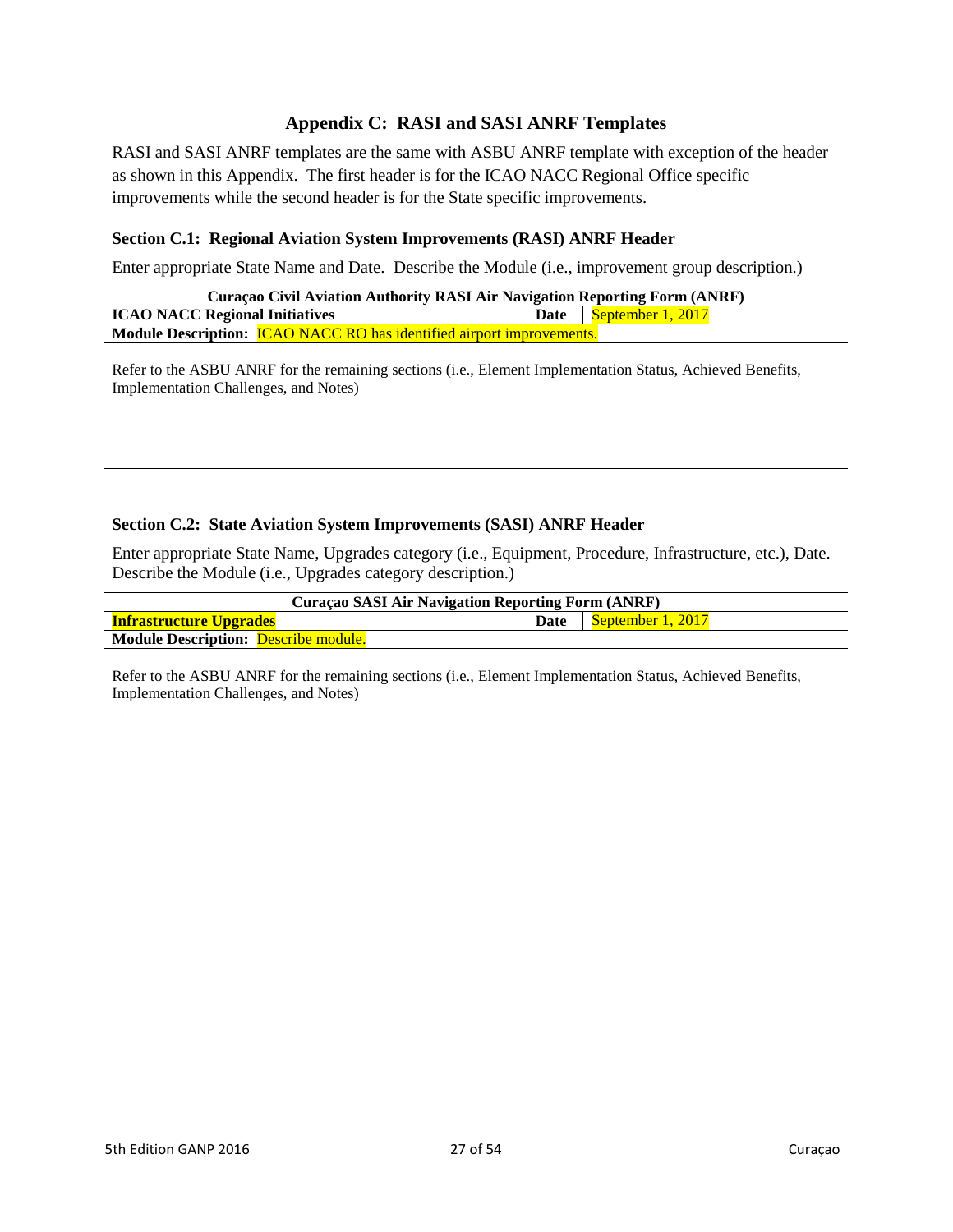## **Appendix D: Curaҫao ASBU Block 0 ANRFs**

<span id="page-27-0"></span>

|                         | Curaçao ASBU Air Navigation Reporting Form (ANRF)                                                                                            |                                                             |               |  |  |  |
|-------------------------|----------------------------------------------------------------------------------------------------------------------------------------------|-------------------------------------------------------------|---------------|--|--|--|
| PIA                     | <b>B0 - ACDM</b><br><b>Block - Module</b><br>1                                                                                               | <b>Date</b><br>March 12, 2018                               |               |  |  |  |
|                         | Module Description: To implement collaborative applications that will allow the sharing of surface operations data                           |                                                             |               |  |  |  |
|                         | among the different stakeholders on the airport. This will improve surface traffic management reducing delays on                             |                                                             |               |  |  |  |
|                         | movement and manoeuvring areas and enhance safety, efficiency and situational awareness.                                                     |                                                             |               |  |  |  |
|                         | <b>Element Implementation Status</b>                                                                                                         |                                                             |               |  |  |  |
| $\mathbf{1}$            | <b>Element Description:</b>                                                                                                                  | <b>Date Planned/Implemented</b>                             | <b>Status</b> |  |  |  |
|                         | Interconnection between aircraft operator and ANSP systems                                                                                   | Date needs to be planned with                               | Analysis in   |  |  |  |
|                         | to share surface operations information                                                                                                      | all stakeholders involved.                                  | progress      |  |  |  |
|                         | <b>Status Details</b>                                                                                                                        |                                                             |               |  |  |  |
|                         | All the Data elements that are relevant to be shared (CDM) needs to be assessed between all involved.                                        |                                                             |               |  |  |  |
|                         | This will be included in the ATFM functionality of the ANSP.                                                                                 |                                                             |               |  |  |  |
| $\overline{2}$          | <b>Element Description:</b>                                                                                                                  | <b>Date Planned/Implemented</b>                             | <b>Status</b> |  |  |  |
|                         | Interconnection between aircraft operator and airport                                                                                        | Date needs to be planned with                               | Analysis in   |  |  |  |
|                         | operator systems to share surface operations information                                                                                     | all stakeholders involved.                                  | progress      |  |  |  |
|                         | <b>Status Details</b>                                                                                                                        |                                                             |               |  |  |  |
|                         | All the Data elements that are relevant to be shared (CDM) needs to be assessed between all involved.                                        |                                                             |               |  |  |  |
| $\mathbf{3}$            | <b>Element Description:</b>                                                                                                                  | <b>Date Planned/Implemented</b>                             | <b>Status</b> |  |  |  |
|                         | Interconnection between airport operator and ANSP systems                                                                                    | Date needs to be planned with                               | Planning      |  |  |  |
|                         | to share surface operations information                                                                                                      | all stakeholders involved.                                  |               |  |  |  |
|                         | <b>Status Details</b>                                                                                                                        |                                                             |               |  |  |  |
|                         | All the Data elements that are relevant to be shared (CDM) needs to be assessed between all involved.                                        |                                                             |               |  |  |  |
|                         | This will be included in the ATFM functionality of the ANSP.                                                                                 |                                                             |               |  |  |  |
| $\overline{\mathbf{4}}$ | <b>Element Description:</b>                                                                                                                  | <b>Date Planned/Implemented</b>                             | <b>Status</b> |  |  |  |
|                         | Interconnection between airport operator, aircraft operator                                                                                  | Date needs to be planned with                               | Planning      |  |  |  |
|                         | and ANSP systems to share surface operations information                                                                                     | all stakeholders involved.                                  |               |  |  |  |
|                         | <b>Status Details</b>                                                                                                                        |                                                             |               |  |  |  |
|                         | All the Data elements that are relevant to be shared (CDM) needs to be assessed between all involved.                                        |                                                             |               |  |  |  |
|                         | This will be included in the ATFM functionality of the ANSP.                                                                                 |                                                             |               |  |  |  |
| 5                       | <b>Element Description:</b>                                                                                                                  | <b>Date Planned/Implemented</b>                             | <b>Status</b> |  |  |  |
|                         | Collaborative departure queue management                                                                                                     | Date needs to be planned with<br>all stakeholders involved. | <b>Need</b>   |  |  |  |
|                         |                                                                                                                                              |                                                             |               |  |  |  |
|                         | <b>Status Details</b>                                                                                                                        |                                                             |               |  |  |  |
|                         | All the Data elements that are relevant to be shared (CDM) needs to be assessed between all involved, to<br>evaluate benefits against costs. |                                                             |               |  |  |  |
|                         | <b>Achieved Benefits</b>                                                                                                                     |                                                             |               |  |  |  |
|                         | Access and Equity: Elements 1 to 4 Users and Airport satisfaction level to be enhanced.                                                      |                                                             |               |  |  |  |
|                         | Capacity: Elements 1 to 3 To improve capacity.                                                                                               |                                                             |               |  |  |  |
|                         | Efficiency: Will improve planning of additional sectors.                                                                                     |                                                             |               |  |  |  |
|                         | Environment: Reduced ground holding which reduces emissions.                                                                                 |                                                             |               |  |  |  |
|                         | Safety: Elements 1 to 3, Better departure management collaborates to safety.                                                                 |                                                             |               |  |  |  |
|                         | <b>Implementation Challenges</b>                                                                                                             |                                                             |               |  |  |  |
|                         | Ground system Implementation                                                                                                                 |                                                             |               |  |  |  |
|                         | Avionics Implementation                                                                                                                      |                                                             |               |  |  |  |
|                         |                                                                                                                                              |                                                             |               |  |  |  |
|                         | Procedures Availability                                                                                                                      |                                                             |               |  |  |  |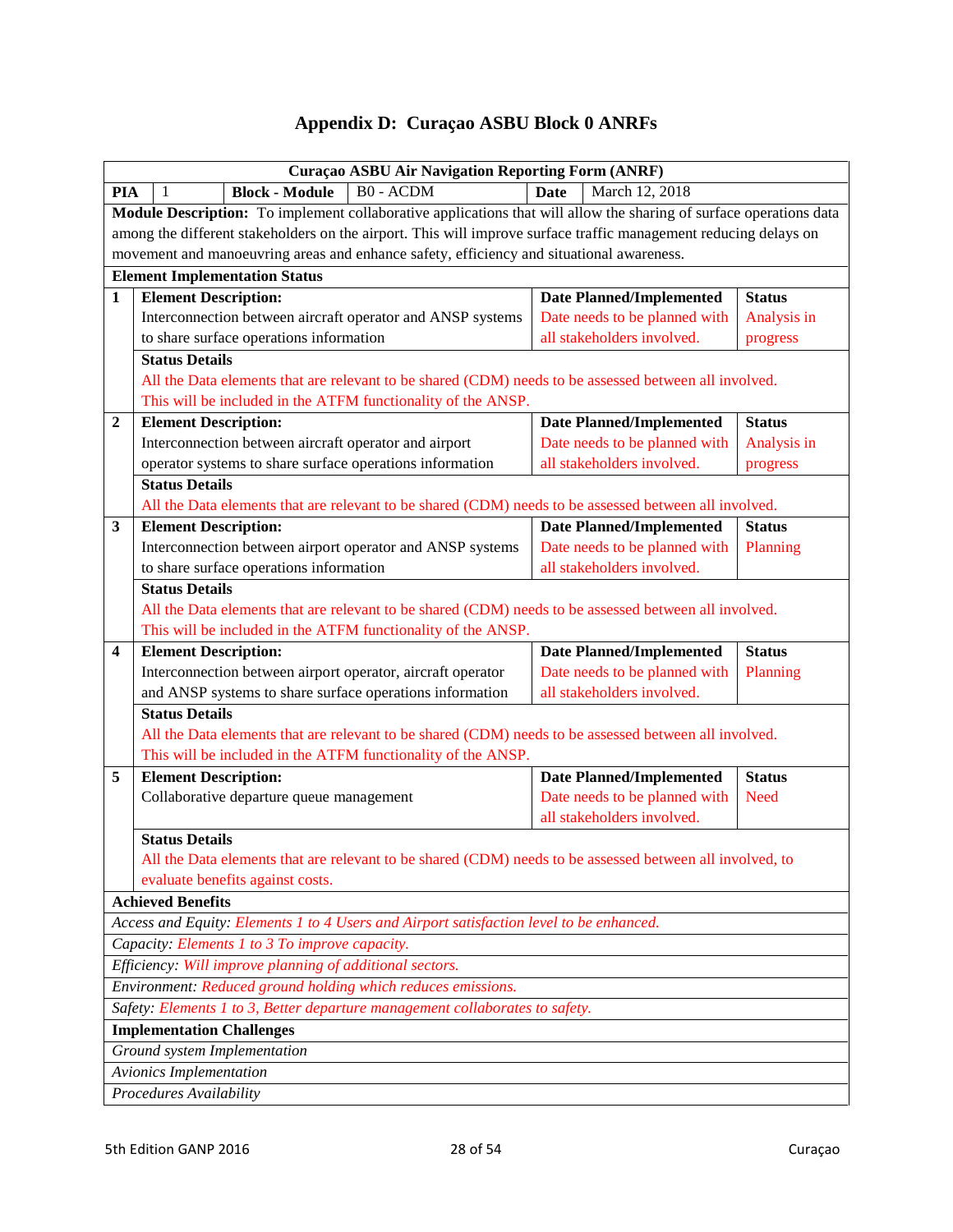*Operational Approvals*

**Notes** Challenge will be to get all stakeholders on board to assess the benefits of the above B0 elements.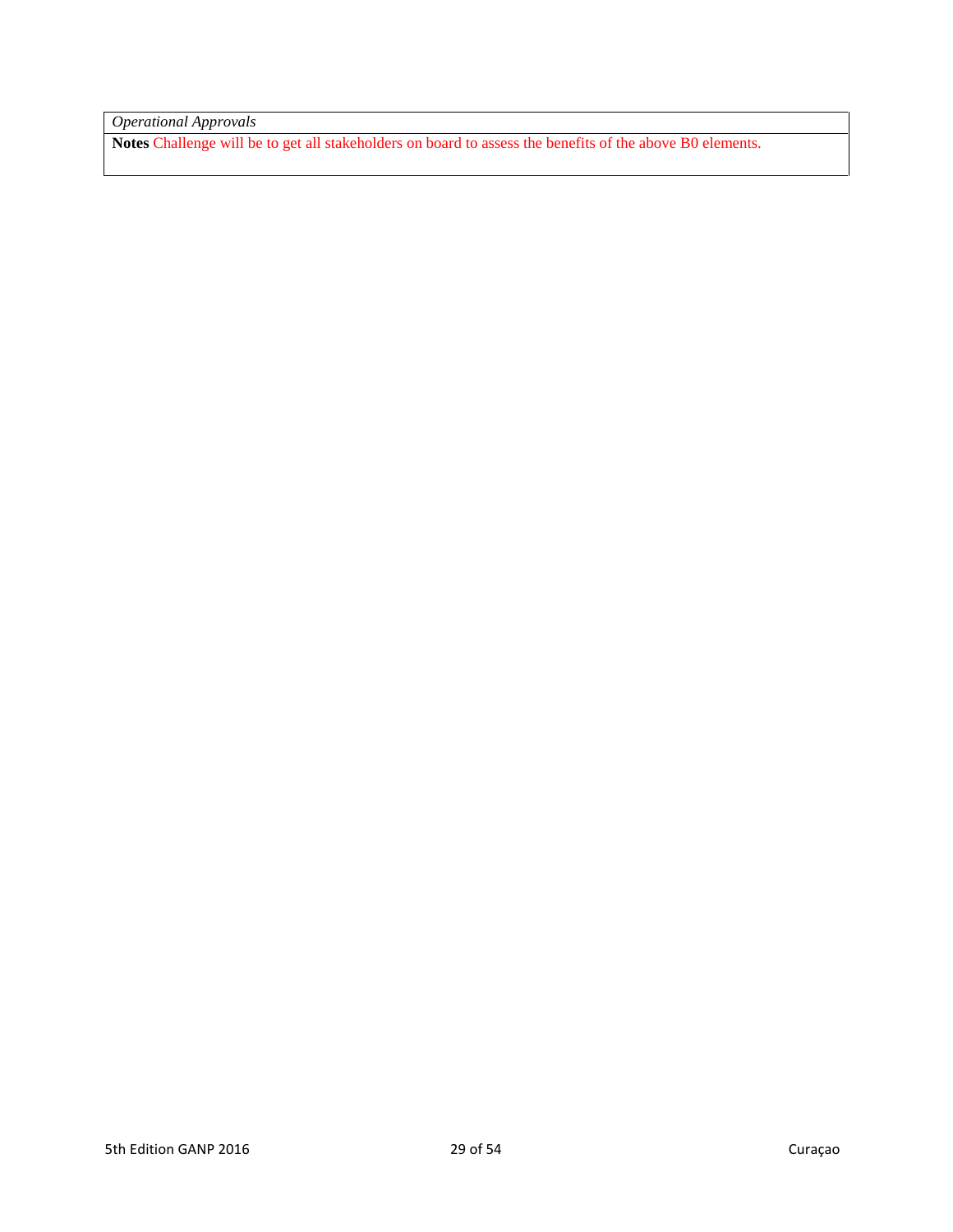|                         | Curaçao ASBU Air Navigation Reporting Form (ANRF)                                                                |                                                     |               |  |  |
|-------------------------|------------------------------------------------------------------------------------------------------------------|-----------------------------------------------------|---------------|--|--|
| <b>PIA</b>              | <b>B0 - APTA</b><br><b>Block - Module</b><br>-1                                                                  | <b>Date</b><br>March 12, 2018                       |               |  |  |
|                         | Module Description: The use of Performance-based Navigation (PBN) and ground-based augmentation system           |                                                     |               |  |  |
|                         | (GBAS) landing system (GLS) procedures will enhance the reliability and predictability of approaches to runways, |                                                     |               |  |  |
|                         | thus increasing safety, accessibility and efficiency. This is possible through the application of basic global   |                                                     |               |  |  |
|                         | navigation satellite system (GNSS), Baro-vertical navigation (VNAV), satellite-based augmentation system (SBAS)  |                                                     |               |  |  |
|                         | and GLS. The flexibility inherent in PBN approach design can be exploited to increase runway capacity.           |                                                     |               |  |  |
|                         | <b>Element Implementation Status</b>                                                                             |                                                     |               |  |  |
| $\mathbf{1}$            | <b>Element Description:</b>                                                                                      | <b>Date Planned/Implemented</b>                     | <b>Status</b> |  |  |
|                         | PBN approach procedures with vertical guidance to                                                                | <b>July 2012</b>                                    | Implemented   |  |  |
|                         | LNAV/VNAV minima                                                                                                 |                                                     |               |  |  |
|                         | <b>Status Details</b>                                                                                            |                                                     |               |  |  |
|                         |                                                                                                                  |                                                     |               |  |  |
| $\overline{2}$          | <b>Element Description:</b>                                                                                      | <b>Date Planned/Implemented</b>                     | <b>Status</b> |  |  |
|                         | PBN approach procedures with vertical guidance to LPV                                                            | <b>TBD</b>                                          | <b>Not</b>    |  |  |
|                         | minima                                                                                                           |                                                     | implemented   |  |  |
|                         | <b>Status Details</b>                                                                                            |                                                     |               |  |  |
|                         |                                                                                                                  |                                                     |               |  |  |
| 3                       | <b>Element Description:</b><br>PBN approach procedures without vertical guidance to                              | <b>Date Planned/Implemented</b><br><b>July 2012</b> | <b>Status</b> |  |  |
|                         | LNAV minima                                                                                                      |                                                     | Implemented   |  |  |
|                         | <b>Status Details</b>                                                                                            |                                                     |               |  |  |
|                         |                                                                                                                  |                                                     |               |  |  |
| $\overline{\mathbf{4}}$ | <b>Element Description:</b>                                                                                      | <b>Date Planned/Implemented</b>                     | <b>Status</b> |  |  |
|                         | GBAS Landing System (GLS) procedures to CAT I minima                                                             | <b>TBD</b>                                          | <b>Need</b>   |  |  |
|                         | <b>Status Details</b>                                                                                            |                                                     |               |  |  |
|                         |                                                                                                                  |                                                     |               |  |  |
|                         | <b>Achieved Benefits</b>                                                                                         |                                                     |               |  |  |
|                         | <b>Access and Equity</b>                                                                                         |                                                     |               |  |  |
|                         | Capacity                                                                                                         |                                                     |               |  |  |
|                         | Efficiency                                                                                                       |                                                     |               |  |  |
|                         | Environment                                                                                                      |                                                     |               |  |  |
| Safety                  |                                                                                                                  |                                                     |               |  |  |
|                         | <b>Implementation Challenges</b>                                                                                 |                                                     |               |  |  |
|                         | Ground system Implementation                                                                                     |                                                     |               |  |  |
|                         | Avionics Implementation                                                                                          |                                                     |               |  |  |
|                         | Procedures Availability                                                                                          |                                                     |               |  |  |
|                         | <b>Operational Approvals</b>                                                                                     |                                                     |               |  |  |
| <b>Notes</b>            |                                                                                                                  |                                                     |               |  |  |
|                         |                                                                                                                  |                                                     |               |  |  |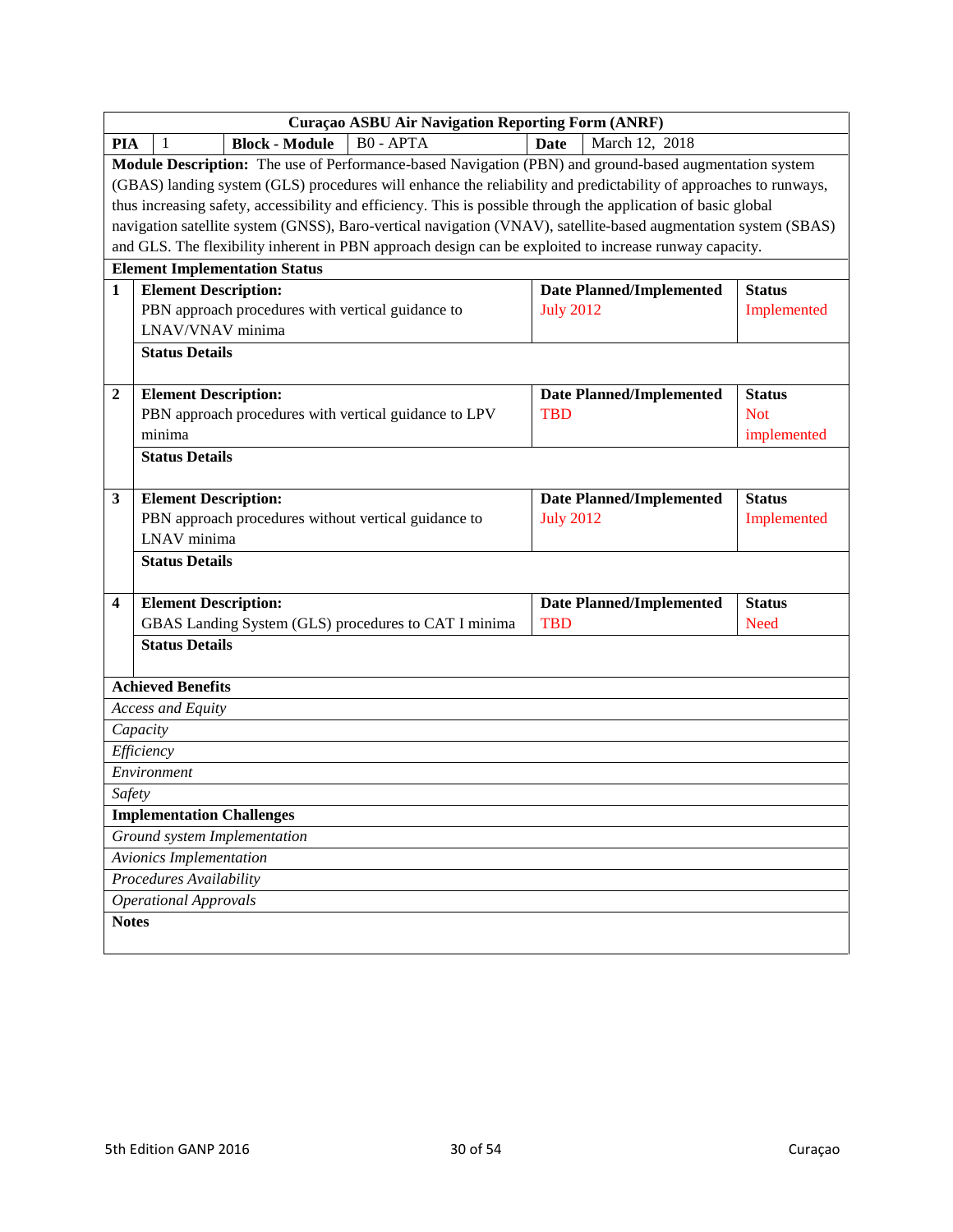|                | <b>Curaçao ASBU Air Navigation Reporting Form (ANRF)</b> |                                |                                       |                                                                                                               |             |                                 |               |
|----------------|----------------------------------------------------------|--------------------------------|---------------------------------------|---------------------------------------------------------------------------------------------------------------|-------------|---------------------------------|---------------|
| <b>PIA</b>     |                                                          | 1                              | <b>Block - Module</b>                 | <b>B0 - RSEQ</b>                                                                                              | <b>Date</b> | March 12, 2018                  |               |
|                |                                                          |                                |                                       | Module Description: To manage arrivals and departures (including time-based metering) to and from a multi-    |             |                                 |               |
|                |                                                          |                                |                                       | runway aerodrome or locations with multiple dependent runways at closely proximate aerodromes, to efficiently |             |                                 |               |
|                |                                                          |                                | utilize the inherent runway capacity. |                                                                                                               |             |                                 |               |
|                |                                                          |                                | <b>Element Implementation Status</b>  |                                                                                                               |             |                                 |               |
| 1              |                                                          | <b>Element Description:</b>    |                                       |                                                                                                               |             | <b>Date Planned/Implemented</b> | <b>Status</b> |
|                |                                                          |                                |                                       | AMAN via controlled time of arrival to a reference fix                                                        | <b>TBD</b>  |                                 | Analysis in   |
|                |                                                          |                                |                                       |                                                                                                               |             |                                 | progress      |
|                |                                                          | <b>Status Details</b>          |                                       |                                                                                                               |             |                                 |               |
|                |                                                          |                                | Need analysis needs to be conducted.  |                                                                                                               |             |                                 |               |
| $\overline{2}$ |                                                          | <b>Element Description:</b>    |                                       |                                                                                                               |             | <b>Date Planned/Implemented</b> | <b>Status</b> |
|                |                                                          |                                | Departure management                  |                                                                                                               | N/A         |                                 | N/A           |
|                |                                                          | <b>Status Details</b>          |                                       |                                                                                                               |             |                                 |               |
|                | N/A                                                      |                                |                                       |                                                                                                               |             |                                 |               |
| 3              |                                                          | <b>Element Description:</b>    |                                       |                                                                                                               | <b>TBD</b>  | <b>Date Planned/Implemented</b> | <b>Status</b> |
|                |                                                          |                                | Departure flow management             |                                                                                                               |             |                                 | Analysis in   |
|                |                                                          | <b>Status Details</b>          |                                       |                                                                                                               |             |                                 | progress      |
|                |                                                          |                                | Need analysis needs to be conducted.  |                                                                                                               |             |                                 |               |
| 4              |                                                          | <b>Element Description:</b>    |                                       |                                                                                                               |             | <b>Date Planned/Implemented</b> | <b>Status</b> |
|                |                                                          | Point merge                    |                                       |                                                                                                               | N/A         |                                 | N/A           |
|                |                                                          | <b>Status Details</b>          |                                       |                                                                                                               |             |                                 |               |
|                |                                                          |                                |                                       |                                                                                                               |             |                                 |               |
|                |                                                          | <b>Achieved Benefits</b>       |                                       |                                                                                                               |             |                                 |               |
|                |                                                          | <b>Access and Equity</b>       |                                       |                                                                                                               |             |                                 |               |
|                | Capacity                                                 |                                |                                       |                                                                                                               |             |                                 |               |
|                | Efficiency                                               |                                |                                       |                                                                                                               |             |                                 |               |
|                |                                                          | Environment                    |                                       |                                                                                                               |             |                                 |               |
| Safety         |                                                          |                                |                                       |                                                                                                               |             |                                 |               |
|                |                                                          |                                | <b>Implementation Challenges</b>      |                                                                                                               |             |                                 |               |
|                |                                                          |                                | Ground system Implementation          |                                                                                                               |             |                                 |               |
|                |                                                          | <b>Avionics Implementation</b> |                                       |                                                                                                               |             |                                 |               |
|                |                                                          | Procedures Availability        |                                       |                                                                                                               |             |                                 |               |
|                |                                                          | <b>Operational Approvals</b>   |                                       |                                                                                                               |             |                                 |               |
| <b>Notes</b>   |                                                          |                                |                                       |                                                                                                               |             |                                 |               |
|                |                                                          |                                |                                       |                                                                                                               |             |                                 |               |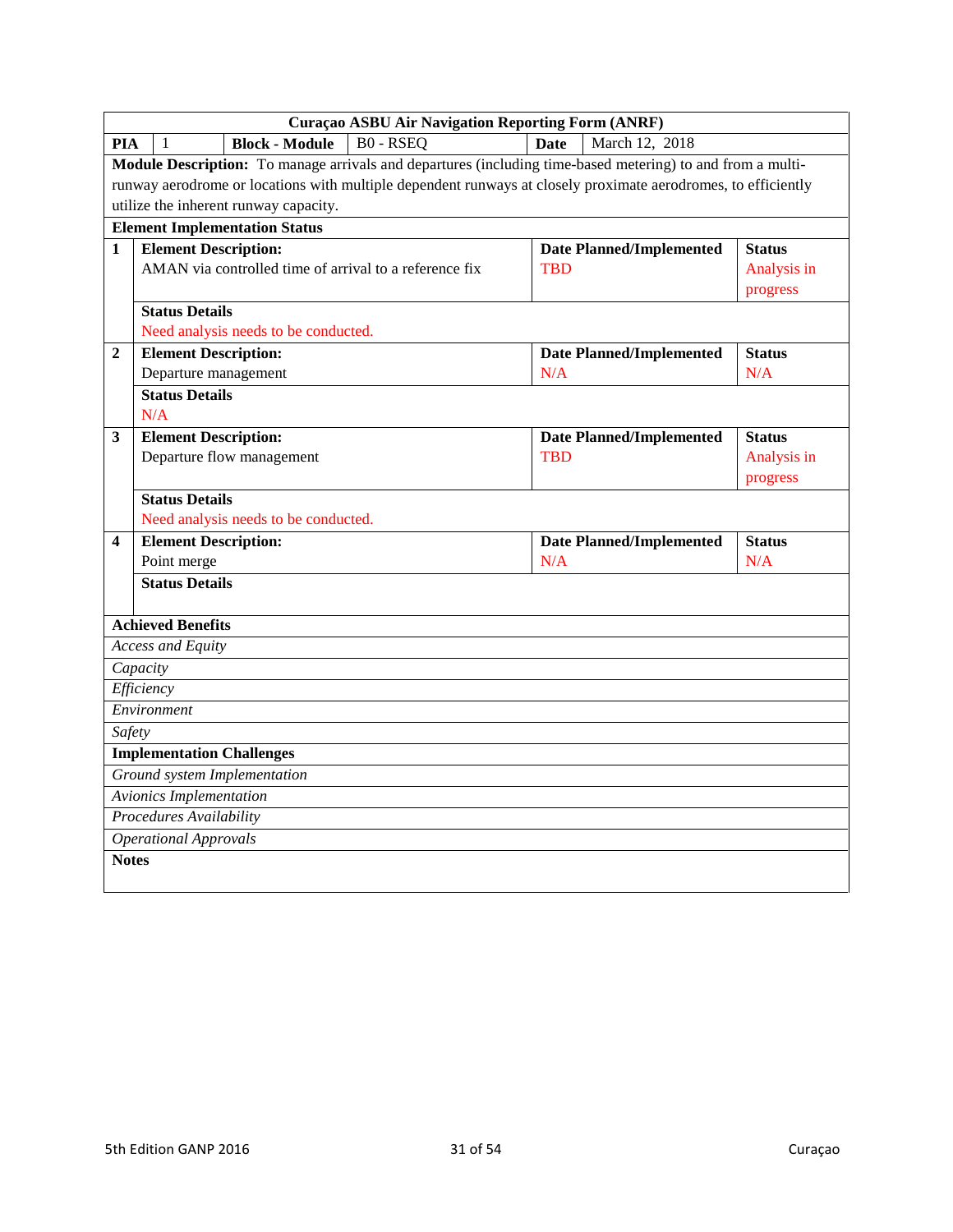|                         | Curaçao ASBU Air Navigation Reporting Form (ANRF)                                                              |                                        |               |  |  |  |
|-------------------------|----------------------------------------------------------------------------------------------------------------|----------------------------------------|---------------|--|--|--|
| <b>PIA</b>              | <b>Block - Module</b><br><b>B0 - SURF</b><br>-1                                                                | <b>Date</b><br>March 12, 2018          |               |  |  |  |
|                         | Module Description: First levels of advanced-surface movement guidance and control systems (A-SMGCS)           |                                        |               |  |  |  |
|                         | provides surveillance and alerting of movements of both aircraft and vehicles at the aerodrome, thus improving |                                        |               |  |  |  |
|                         | runway/aerodrome safety.                                                                                       |                                        |               |  |  |  |
|                         | Automatic dependent surveillance-broadcast (ADS-B) information is used when available (ADS-B APT). Enhanced    |                                        |               |  |  |  |
|                         | vision systems (EVS) is used for low-visibility operations.                                                    |                                        |               |  |  |  |
|                         | <b>Element Implementation Status</b>                                                                           |                                        |               |  |  |  |
| $\mathbf{1}$            | <b>Element Description:</b>                                                                                    | <b>Date Planned/Implemented</b>        | <b>Status</b> |  |  |  |
|                         | A-SMGCS with at least one cooperative surface surveillance                                                     | N/A                                    | N/A           |  |  |  |
|                         | system                                                                                                         |                                        |               |  |  |  |
|                         | <b>Status Details</b>                                                                                          |                                        |               |  |  |  |
|                         |                                                                                                                |                                        |               |  |  |  |
| $\overline{2}$          | <b>Element Description:</b>                                                                                    | <b>Date Planned/Implemented</b>        | <b>Status</b> |  |  |  |
|                         | <b>ADS-B APT</b>                                                                                               | N/A                                    | N/A           |  |  |  |
|                         | <b>Status Details</b>                                                                                          |                                        |               |  |  |  |
|                         |                                                                                                                |                                        | <b>Status</b> |  |  |  |
| $\mathbf{3}$            | <b>Element Description:</b><br>A-SMGCS alerting with flight identification information                         | <b>Date Planned/Implemented</b><br>N/A | N/A           |  |  |  |
|                         | <b>Status Details</b>                                                                                          |                                        |               |  |  |  |
|                         |                                                                                                                |                                        |               |  |  |  |
| $\overline{\mathbf{4}}$ | <b>Element Description:</b>                                                                                    | <b>Date Planned/Implemented</b>        | <b>Status</b> |  |  |  |
|                         | EVS for taxi operations                                                                                        | N/A                                    | N/A           |  |  |  |
|                         | <b>Status Details</b>                                                                                          |                                        |               |  |  |  |
| 5                       | <b>Element Description:</b>                                                                                    | <b>Date Planned/Implemented</b>        | <b>Status</b> |  |  |  |
|                         | Airport vehicles equipped with transponders                                                                    | N/A                                    | N/A           |  |  |  |
|                         | <b>Status Details</b>                                                                                          |                                        |               |  |  |  |
|                         |                                                                                                                |                                        |               |  |  |  |
|                         | <b>Achieved Benefits</b>                                                                                       |                                        |               |  |  |  |
|                         | Access and Equity                                                                                              |                                        |               |  |  |  |
|                         | Capacity                                                                                                       |                                        |               |  |  |  |
|                         | Efficiency                                                                                                     |                                        |               |  |  |  |
|                         | Environment                                                                                                    |                                        |               |  |  |  |
| Safety                  |                                                                                                                |                                        |               |  |  |  |
|                         | <b>Implementation Challenges</b>                                                                               |                                        |               |  |  |  |
|                         | Ground system Implementation                                                                                   |                                        |               |  |  |  |
|                         | Avionics Implementation                                                                                        |                                        |               |  |  |  |
|                         | Procedures Availability                                                                                        |                                        |               |  |  |  |
|                         | <b>Operational Approvals</b>                                                                                   |                                        |               |  |  |  |
| <b>Notes</b>            |                                                                                                                |                                        |               |  |  |  |
|                         | Airport has not shown complexity that requires this functionality.                                             |                                        |               |  |  |  |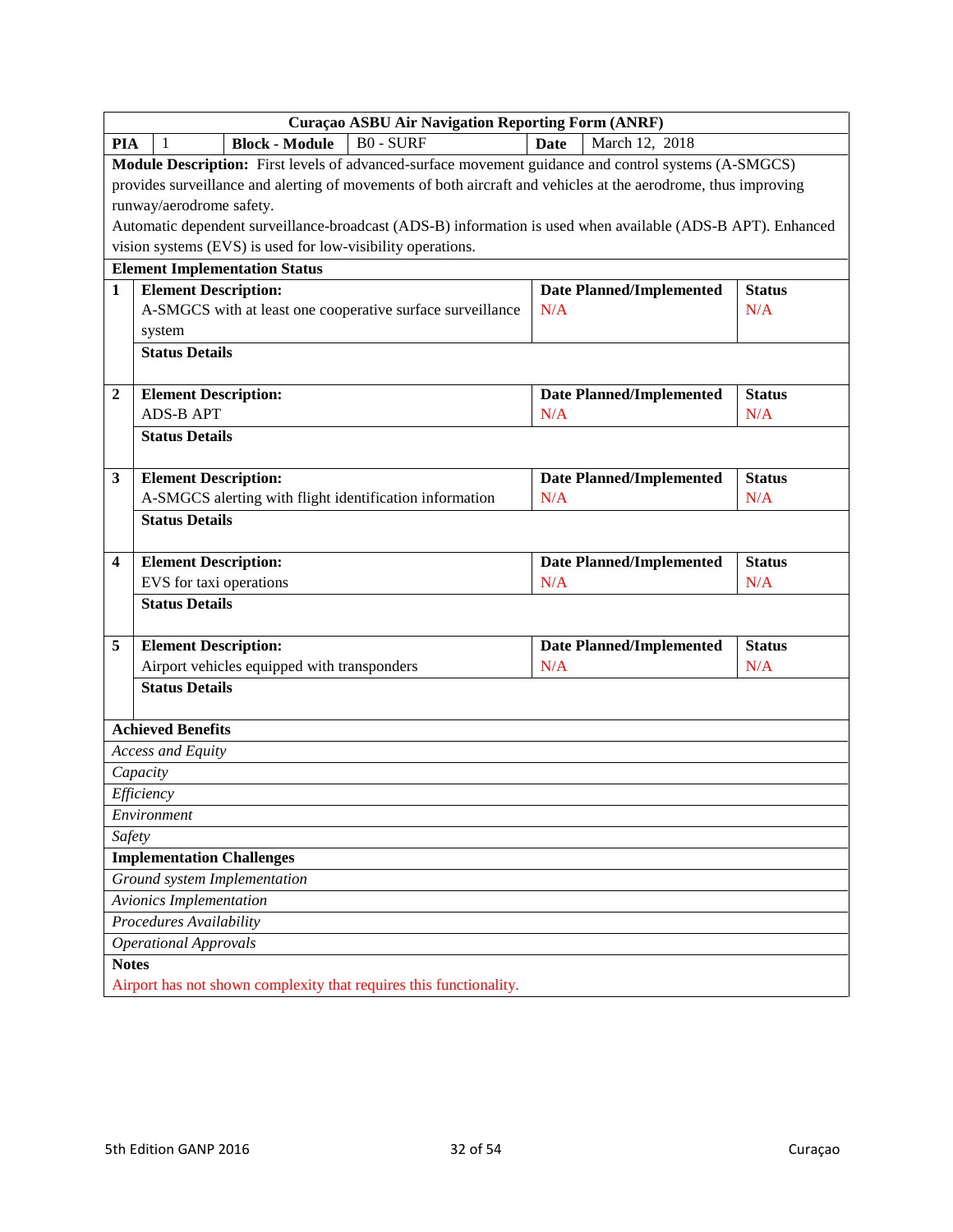|                         | Curaçao ASBU Air Navigation Reporting Form (ANRF)                                                          |             |                                 |               |  |  |
|-------------------------|------------------------------------------------------------------------------------------------------------|-------------|---------------------------------|---------------|--|--|
| <b>PIA</b>              | <b>B0 - WAKE</b><br><b>Block - Module</b><br>-1                                                            | <b>Date</b> | March 12, 2018                  |               |  |  |
|                         | Module Description: Improved throughput on departure and arrival runways through optimized wake turbulence |             |                                 |               |  |  |
|                         | separation minima, revised aircraft wake turbulence categories and procedures.                             |             |                                 |               |  |  |
|                         | <b>Element Implementation Status</b>                                                                       |             |                                 |               |  |  |
| $\mathbf{1}$            | <b>Element Description:</b>                                                                                |             | <b>Date Planned/Implemented</b> | <b>Status</b> |  |  |
|                         | New PANS-ATM wake turbulence categories and separation                                                     | <b>TBD</b>  |                                 | Analysis in   |  |  |
|                         | minima                                                                                                     |             |                                 | progress      |  |  |
|                         | <b>Status Details</b>                                                                                      |             |                                 |               |  |  |
|                         | Awaiting updated categories from ICAO                                                                      |             |                                 |               |  |  |
| $\overline{2}$          | <b>Element Description:</b>                                                                                |             | <b>Date Planned/Implemented</b> | <b>Status</b> |  |  |
|                         | Dependent diagonal paired approach procedures for parallel                                                 | N/A         |                                 | N/A           |  |  |
|                         | runways with centrelines spaced less than 760 meters (2,500)                                               |             |                                 |               |  |  |
|                         | feet) apart                                                                                                |             |                                 |               |  |  |
|                         | <b>Status Details</b>                                                                                      |             |                                 |               |  |  |
|                         |                                                                                                            |             |                                 |               |  |  |
| $\mathbf{3}$            | <b>Element Description:</b>                                                                                |             | <b>Date Planned/Implemented</b> | <b>Status</b> |  |  |
|                         | Wake independent departure and arrival operations                                                          | N/A         |                                 | N/A           |  |  |
|                         | (WIDAO) for parallel runways with centrelines spaced less                                                  |             |                                 |               |  |  |
|                         | than 760 meters (2,500 feet) apart                                                                         |             |                                 |               |  |  |
|                         | <b>Status Details</b>                                                                                      |             |                                 |               |  |  |
|                         |                                                                                                            |             |                                 |               |  |  |
| $\overline{\mathbf{4}}$ | <b>Element Description:</b>                                                                                |             | <b>Date Planned/Implemented</b> | <b>Status</b> |  |  |
|                         | Wake turbulence mitigation for departures (WTMD)                                                           | N/A         |                                 | N/A           |  |  |
|                         | procedures for parallel runways with centrelines spaced less                                               |             |                                 |               |  |  |
|                         | than 760 meters (2,500 feet) apart based on observed                                                       |             |                                 |               |  |  |
|                         | crosswinds                                                                                                 |             |                                 |               |  |  |
|                         | <b>Status Details</b>                                                                                      |             |                                 |               |  |  |
| 5                       | <b>Element Description:</b>                                                                                |             | <b>Date Planned/Implemented</b> | <b>Status</b> |  |  |
|                         | 6 wake turbulence categories and separation minima                                                         | <b>TBD</b>  |                                 | Analysis in   |  |  |
|                         |                                                                                                            |             |                                 | progress      |  |  |
|                         | <b>Status Details</b>                                                                                      |             |                                 |               |  |  |
|                         | Will be evaluated at Radar Automation system change.                                                       |             |                                 |               |  |  |
|                         | <b>Achieved Benefits</b>                                                                                   |             |                                 |               |  |  |
|                         | Access and Equity                                                                                          |             |                                 |               |  |  |
|                         | Capacity                                                                                                   |             |                                 |               |  |  |
|                         | Efficiency                                                                                                 |             |                                 |               |  |  |
|                         | Environment                                                                                                |             |                                 |               |  |  |
| Safety                  |                                                                                                            |             |                                 |               |  |  |
|                         | <b>Implementation Challenges</b>                                                                           |             |                                 |               |  |  |
|                         | Ground system Implementation                                                                               |             |                                 |               |  |  |
|                         | <b>Avionics Implementation</b>                                                                             |             |                                 |               |  |  |
|                         | Procedures Availability                                                                                    |             |                                 |               |  |  |
|                         | <b>Operational Approvals</b>                                                                               |             |                                 |               |  |  |
|                         | <b>Notes</b>                                                                                               |             |                                 |               |  |  |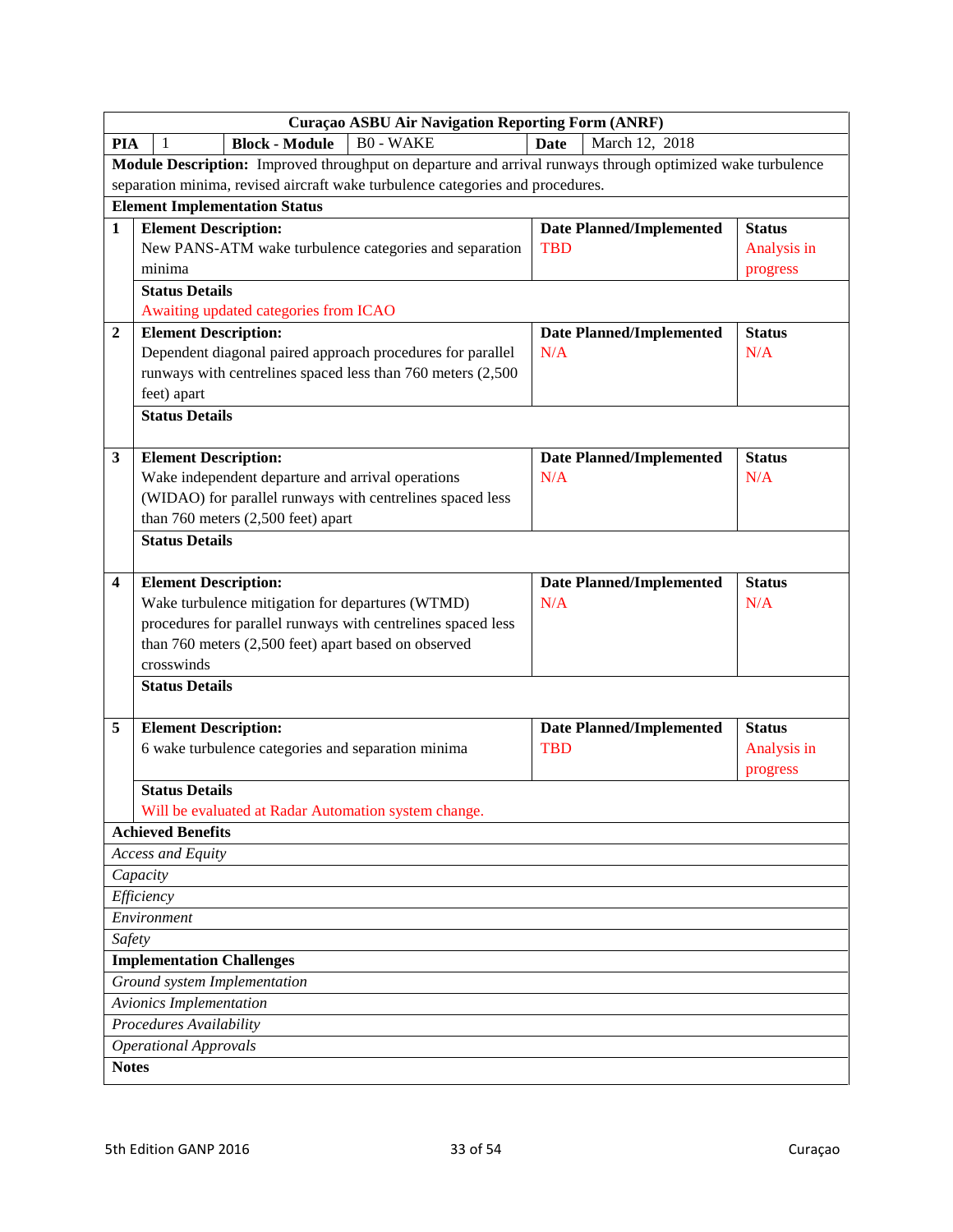|                |                                                                                                                   | Curaçao ASBU Air Navigation Reporting Form (ANRF) |                                 |               |  |  |
|----------------|-------------------------------------------------------------------------------------------------------------------|---------------------------------------------------|---------------------------------|---------------|--|--|
| <b>PIA</b>     | <b>B0 - AMET</b><br><b>Block - Module</b><br>1                                                                    | <b>Date</b>                                       | March 12, 2018                  |               |  |  |
|                | Module Description: Global, regional and local meteorological information:                                        |                                                   |                                 |               |  |  |
|                | a) forecasts provided by world area forecast centres (WAFC), volcanic ash advisory centres (VAAC) and tropical    |                                                   |                                 |               |  |  |
|                | cyclone advisory centres (TCAC);                                                                                  |                                                   |                                 |               |  |  |
|                | b) aerodrome warnings to give concise information of meteorological conditions that could adversely affect all    |                                                   |                                 |               |  |  |
|                | aircraft at an aerodrome including wind shear; and                                                                |                                                   |                                 |               |  |  |
|                | SIGMETs to provide information on occurrence or expected occurrence of specific enroute weather<br>C)             |                                                   |                                 |               |  |  |
|                | phenomena which may affect the safety of aircraft operations and other operational meteorological (OPMET)         |                                                   |                                 |               |  |  |
|                | information, including METAR/SPECI and TAF, to provide routine and special observations and forecasts of          |                                                   |                                 |               |  |  |
|                | meteorological conditions occurring or expected to occur at the aerodrome.                                        |                                                   |                                 |               |  |  |
|                | This information supports flexible airspace management, improved situational awareness and collaborative decision |                                                   |                                 |               |  |  |
|                | making, and dynamically optimized flight trajectory planning.                                                     |                                                   |                                 |               |  |  |
|                | This module includes elements which should be viewed as a subset of all available meteorological information that |                                                   |                                 |               |  |  |
|                | can be used to support enhanced operational efficiency and safety.                                                |                                                   |                                 |               |  |  |
|                | <b>Element Implementation Status</b>                                                                              |                                                   |                                 |               |  |  |
| $\mathbf{1}$   | <b>Element Description:</b>                                                                                       |                                                   | <b>Date Planned/Implemented</b> | <b>Status</b> |  |  |
|                | <b>WAFS</b>                                                                                                       |                                                   | Implemented in 1995             | Implemented   |  |  |
|                | <b>Status Details At TNCC</b>                                                                                     |                                                   |                                 |               |  |  |
| $\overline{2}$ | <b>Element Description:</b>                                                                                       |                                                   | <b>Date Planned/Implemented</b> | <b>Status</b> |  |  |
|                | <b>IAVW</b>                                                                                                       |                                                   | Implemented in 2000             | Implemented   |  |  |
|                | <b>Status Details At TNCC</b>                                                                                     |                                                   |                                 |               |  |  |
| 3              | <b>Element Description:</b>                                                                                       |                                                   | <b>Date Planned/Implemented</b> | <b>Status</b> |  |  |
|                | <b>TCAC</b> forecasts                                                                                             |                                                   | Implemented in 1975             | Implemented   |  |  |
|                | <b>Status Details At TNCC</b>                                                                                     |                                                   |                                 |               |  |  |
| 4              | <b>Element Description:</b>                                                                                       |                                                   | <b>Date Planned/Implemented</b> | <b>Status</b> |  |  |
|                | Aerodrome warnings                                                                                                |                                                   | Implemented in 2008             | Implemented   |  |  |
|                | <b>Status Details At TNCC</b>                                                                                     |                                                   |                                 |               |  |  |
| 5              | <b>Element Description:</b>                                                                                       |                                                   | <b>Date Planned/Implemented</b> | <b>Status</b> |  |  |
|                | Wind shear warnings and alerts                                                                                    |                                                   | Implemented in 2008             | Implemented   |  |  |
|                | <b>Status Details At TNCC</b>                                                                                     |                                                   |                                 |               |  |  |
| 6              | <b>Element Description:</b>                                                                                       |                                                   | <b>Date Planned/Implemented</b> | <b>Status</b> |  |  |
|                | <b>SIGMET</b>                                                                                                     |                                                   | Implemented in 1975             | Implemented   |  |  |
|                | <b>Status Details</b>                                                                                             |                                                   |                                 |               |  |  |
|                | At TNCC                                                                                                           |                                                   |                                 |               |  |  |
| $\overline{7}$ | <b>Element Description:</b>                                                                                       |                                                   | <b>Date Planned/Implemented</b> | <b>Status</b> |  |  |
|                | Other OPMET information (METAR, SPECI and/or TAF)                                                                 |                                                   | Implemented in 1975             | Implemented   |  |  |
|                | <b>Status Details</b>                                                                                             |                                                   |                                 |               |  |  |
|                | At TNCC                                                                                                           |                                                   |                                 |               |  |  |
| 8              | <b>Element Description:</b>                                                                                       |                                                   | <b>Date Planned/Implemented</b> | <b>Status</b> |  |  |
|                | QMS for MET                                                                                                       |                                                   | Implemented in 2008             | Implemented   |  |  |
|                | <b>Status Details</b>                                                                                             |                                                   |                                 |               |  |  |
|                | At TNCC                                                                                                           |                                                   |                                 |               |  |  |
|                | <b>Achieved Benefits</b>                                                                                          |                                                   |                                 |               |  |  |
|                | <b>Access and Equity</b>                                                                                          |                                                   |                                 |               |  |  |
|                | Capacity                                                                                                          |                                                   |                                 |               |  |  |
|                | Efficiency                                                                                                        |                                                   |                                 |               |  |  |
|                | Environment                                                                                                       |                                                   |                                 |               |  |  |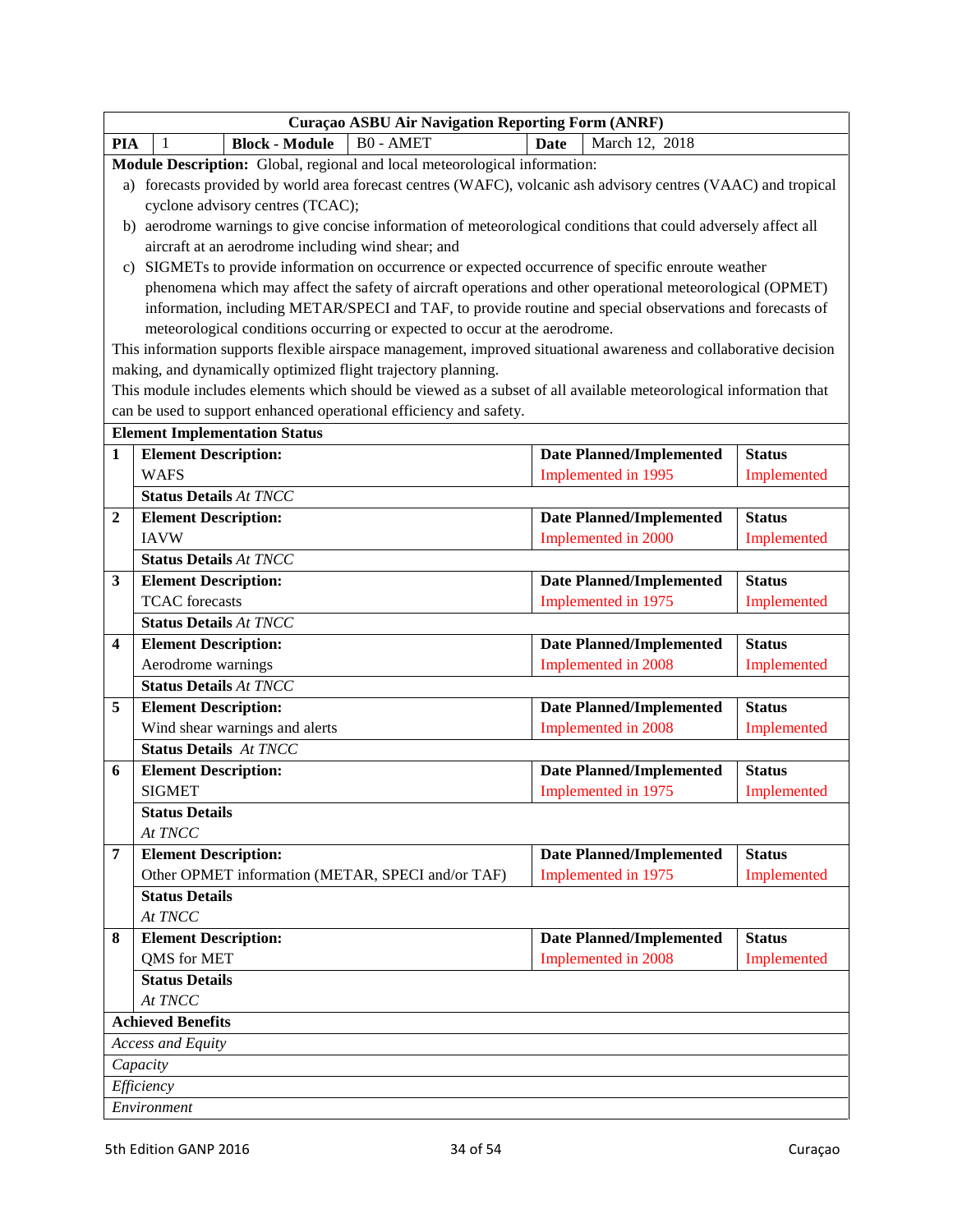| Safety                           |
|----------------------------------|
| <b>Implementation Challenges</b> |
| Ground system Implementation     |
| <b>Avionics Implementation</b>   |
| Procedures Availability          |
| <b>Operational Approvals</b>     |
| <b>Notes</b>                     |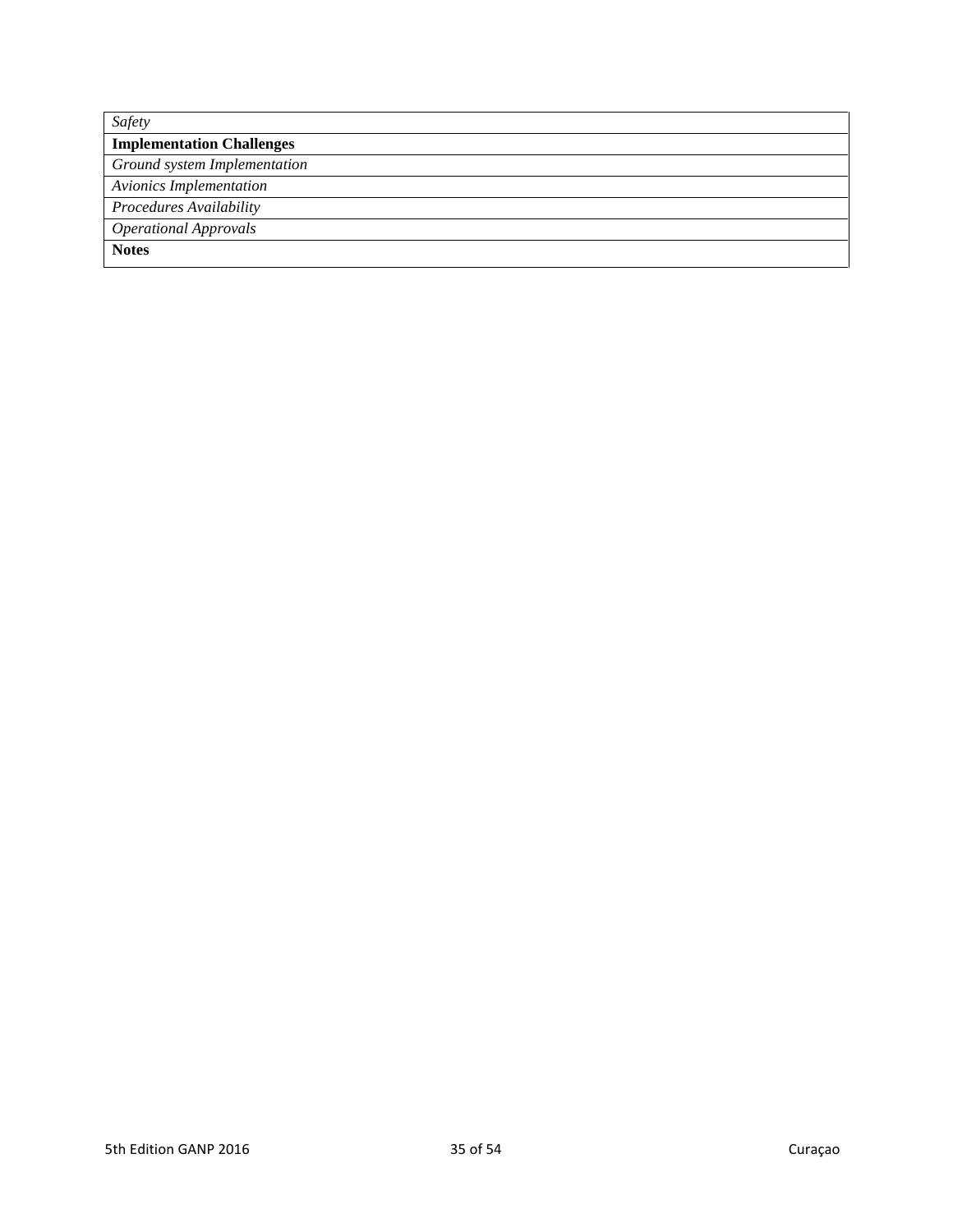|                | Curaçao ASBU Air Navigation Reporting Form (ANRF)                                                              |                                 |               |
|----------------|----------------------------------------------------------------------------------------------------------------|---------------------------------|---------------|
| <b>PIA</b>     | <b>B0 - DATM</b><br><b>Block - Module</b><br>$\overline{2}$                                                    | <b>Date</b><br>March 12, 2018   |               |
|                | <b>Module Description:</b> The initial introduction of digital processing and management of information, from  |                                 |               |
|                | origination to publication, through aeronautical information service (AIS)/aeronautical information management |                                 |               |
|                | (AIM) implementation, use of aeronautical exchange model (AIXM), migration to electronic aeronautical          |                                 |               |
|                | information publication (AIP) and better quality and availability of data.                                     |                                 |               |
|                | <b>Element Implementation Status</b>                                                                           |                                 |               |
| $\mathbf{1}$   | <b>Element Description:</b>                                                                                    | <b>Date Planned/Implemented</b> | <b>Status</b> |
|                | Standardized Aeronautical Information Exchange Model                                                           | Implemented 2012                | Implemented   |
|                | (AIXM)                                                                                                         |                                 |               |
|                | <b>Status Details</b>                                                                                          |                                 |               |
| $\overline{2}$ | <b>Element Description:</b>                                                                                    | <b>Date Planned/Implemented</b> | <b>Status</b> |
|                | eAIP                                                                                                           | <b>July 2016</b>                | Implemented   |
|                | <b>Status Details</b>                                                                                          |                                 |               |
| 3              | <b>Element Description:</b>                                                                                    | <b>Date Planned/Implemented</b> | <b>Status</b> |
|                | Digital NOTAM                                                                                                  | TBD (phase 3 of transition to   | Planning      |
|                |                                                                                                                | AIM)                            |               |
|                | <b>Status Details</b>                                                                                          |                                 |               |
| 4              | <b>Element Description:</b>                                                                                    | <b>Date Planned/Implemented</b> | <b>Status</b> |
|                | eTOD                                                                                                           | <b>TBD</b>                      | Analysis in   |
|                |                                                                                                                |                                 | progress      |
|                | <b>Status Details</b>                                                                                          |                                 |               |
|                | Assessing implementation method to comply with ICAO requirements.                                              |                                 |               |
| 5              | <b>Element Description: WGS-84</b>                                                                             | <b>Date Planned/Implemented</b> | <b>Status</b> |
|                |                                                                                                                | Implemented 2011                | Implemented   |
|                | <b>Status Details</b>                                                                                          |                                 |               |
| 6              | <b>Element Description:</b>                                                                                    | <b>Date Planned/Implemented</b> | <b>Status</b> |
|                | QMS for AIM                                                                                                    | Q4 2018                         | In            |
|                |                                                                                                                |                                 | development   |
|                | <b>Status Details</b>                                                                                          |                                 |               |
|                | Manual is in development.<br><b>Achieved Benefits</b>                                                          |                                 |               |
|                | <b>Achieved Benefits</b>                                                                                       |                                 |               |
|                | Access and Equity                                                                                              |                                 |               |
|                | Capacity                                                                                                       |                                 |               |
|                | Efficiency                                                                                                     |                                 |               |
|                | Environment                                                                                                    |                                 |               |
| Safety         |                                                                                                                |                                 |               |
|                | <b>Implementation Challenges</b>                                                                               |                                 |               |
|                | Ground system Implementation                                                                                   |                                 |               |
|                | Avionics Implementation                                                                                        |                                 |               |
|                | Procedures Availability                                                                                        |                                 |               |
|                |                                                                                                                |                                 |               |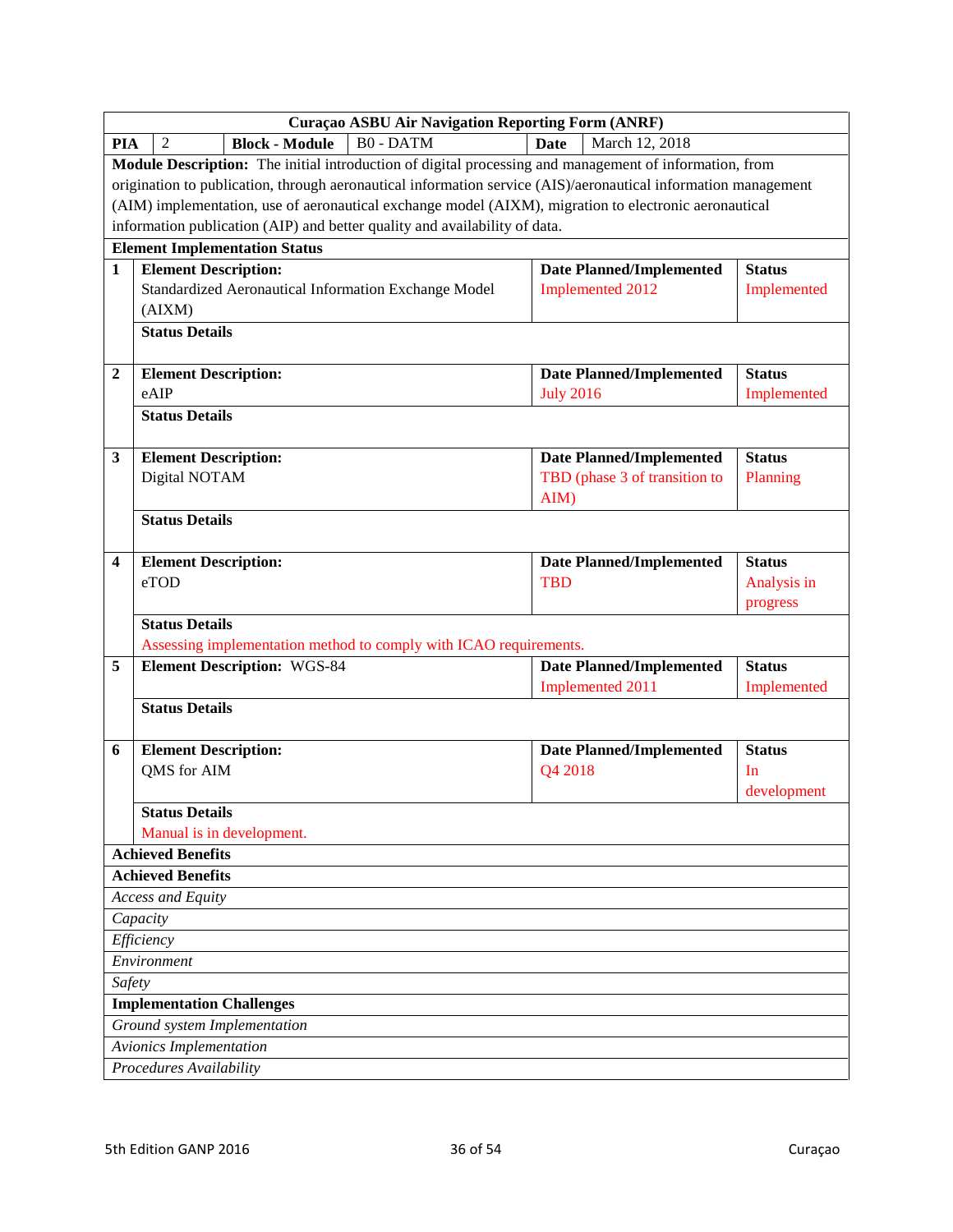**Notes**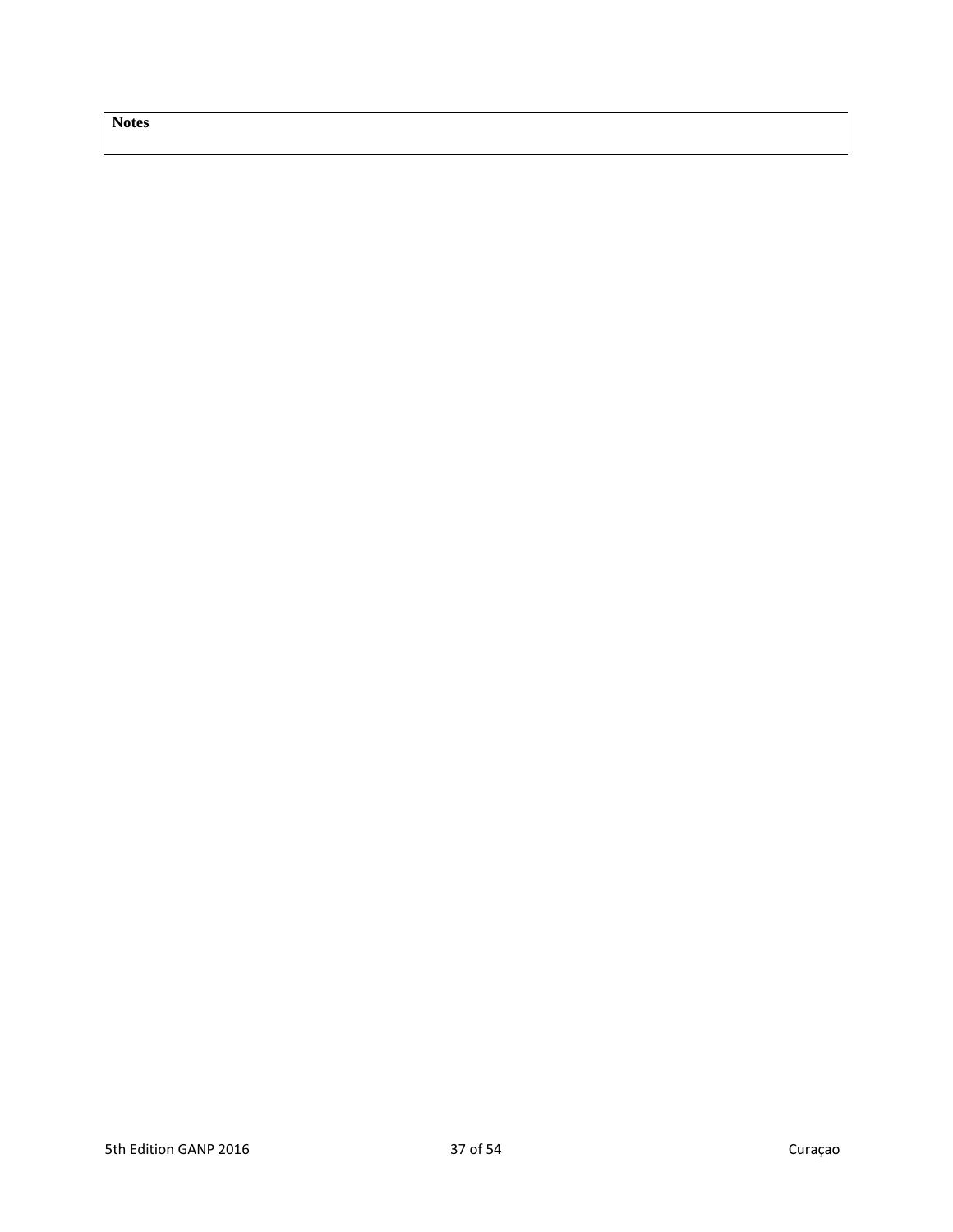|              |                                      |                                                          | Curaçao ASBU Air Navigation Reporting Form (ANRF)                                                                       |             |                                 |               |  |
|--------------|--------------------------------------|----------------------------------------------------------|-------------------------------------------------------------------------------------------------------------------------|-------------|---------------------------------|---------------|--|
| PIA          | $\overline{2}$                       | <b>Block - Module</b>                                    | $B0 - FICE$                                                                                                             | <b>Date</b> | March 12, 2018                  |               |  |
|              |                                      |                                                          | <b>Module Description:</b> To improve coordination between air traffic service units (ATSUs) by using ATS interfacility |             |                                 |               |  |
|              |                                      |                                                          | data communication (AIDC) defined by ICAO's Manual of Air Traffic Services Data Link Applications (Doc 9694).           |             |                                 |               |  |
|              |                                      |                                                          | An additional benefit is the improved efficiency of the transfer of communication in a data link environment.           |             |                                 |               |  |
|              | <b>Element Implementation Status</b> |                                                          |                                                                                                                         |             |                                 |               |  |
| $\mathbf{1}$ |                                      | <b>Element Description:</b>                              |                                                                                                                         |             | <b>Date Planned/Implemented</b> | <b>Status</b> |  |
|              |                                      | AIDC to provide initial flight data to adjacent ATSUs    |                                                                                                                         | 2006        |                                 | Implemented   |  |
|              | <b>Status Details</b>                |                                                          |                                                                                                                         |             |                                 |               |  |
|              |                                      |                                                          | Functionality is part of current Radar Automation system.                                                               |             |                                 |               |  |
| 2            |                                      | <b>Element Description:</b>                              |                                                                                                                         |             | <b>Date Planned/Implemented</b> | <b>Status</b> |  |
|              |                                      | AIDC to update previously coordinated flight data        |                                                                                                                         | 2006        |                                 | Implemented   |  |
|              | <b>Status Details</b>                |                                                          |                                                                                                                         |             |                                 |               |  |
|              |                                      |                                                          | Functionality is part of current Radar Automation system.                                                               |             |                                 |               |  |
| $\mathbf{3}$ |                                      | <b>Element Description:</b><br>AIDC for control transfer |                                                                                                                         |             | <b>Date Planned/Implemented</b> | <b>Status</b> |  |
|              |                                      |                                                          |                                                                                                                         |             | Planned in 5 yr ATM system      | Planning      |  |
|              |                                      |                                                          |                                                                                                                         |             | upgrade (Approx 2023)           |               |  |
|              | <b>Status Details</b>                |                                                          | Being assessed. Requirement to use North American format not compatible with current ATM System.                        |             |                                 |               |  |
| 4            |                                      | <b>Element Description:</b>                              |                                                                                                                         |             | <b>Date Planned/Implemented</b> | <b>Status</b> |  |
|              |                                      |                                                          | AIDC to transfer CPDLC logon information to the Next                                                                    |             | Planned in 5 yr ATM system      | Planning      |  |
|              | Data Authority                       |                                                          |                                                                                                                         |             | upgrade (Approx 2023)           |               |  |
|              | <b>Status Details</b>                |                                                          |                                                                                                                         |             |                                 |               |  |
|              |                                      |                                                          | Being assessed. Requirement to use North American format not compatible with current ATM System.                        |             |                                 |               |  |
|              | <b>Achieved Benefits</b>             |                                                          |                                                                                                                         |             |                                 |               |  |
|              | <b>Access and Equity</b>             |                                                          |                                                                                                                         |             |                                 |               |  |
|              | Capacity                             |                                                          |                                                                                                                         |             |                                 |               |  |
|              | Efficiency                           |                                                          |                                                                                                                         |             |                                 |               |  |
|              | Environment                          |                                                          |                                                                                                                         |             |                                 |               |  |
| Safety       |                                      |                                                          |                                                                                                                         |             |                                 |               |  |
|              |                                      | <b>Implementation Challenges</b>                         |                                                                                                                         |             |                                 |               |  |
|              |                                      | Ground system Implementation                             |                                                                                                                         |             |                                 |               |  |
|              | <b>Avionics Implementation</b>       |                                                          |                                                                                                                         |             |                                 |               |  |
|              | Procedures Availability              |                                                          |                                                                                                                         |             |                                 |               |  |
|              | <b>Operational Approvals</b>         |                                                          |                                                                                                                         |             |                                 |               |  |
| <b>Notes</b> |                                      |                                                          |                                                                                                                         |             |                                 |               |  |
|              |                                      |                                                          |                                                                                                                         |             |                                 |               |  |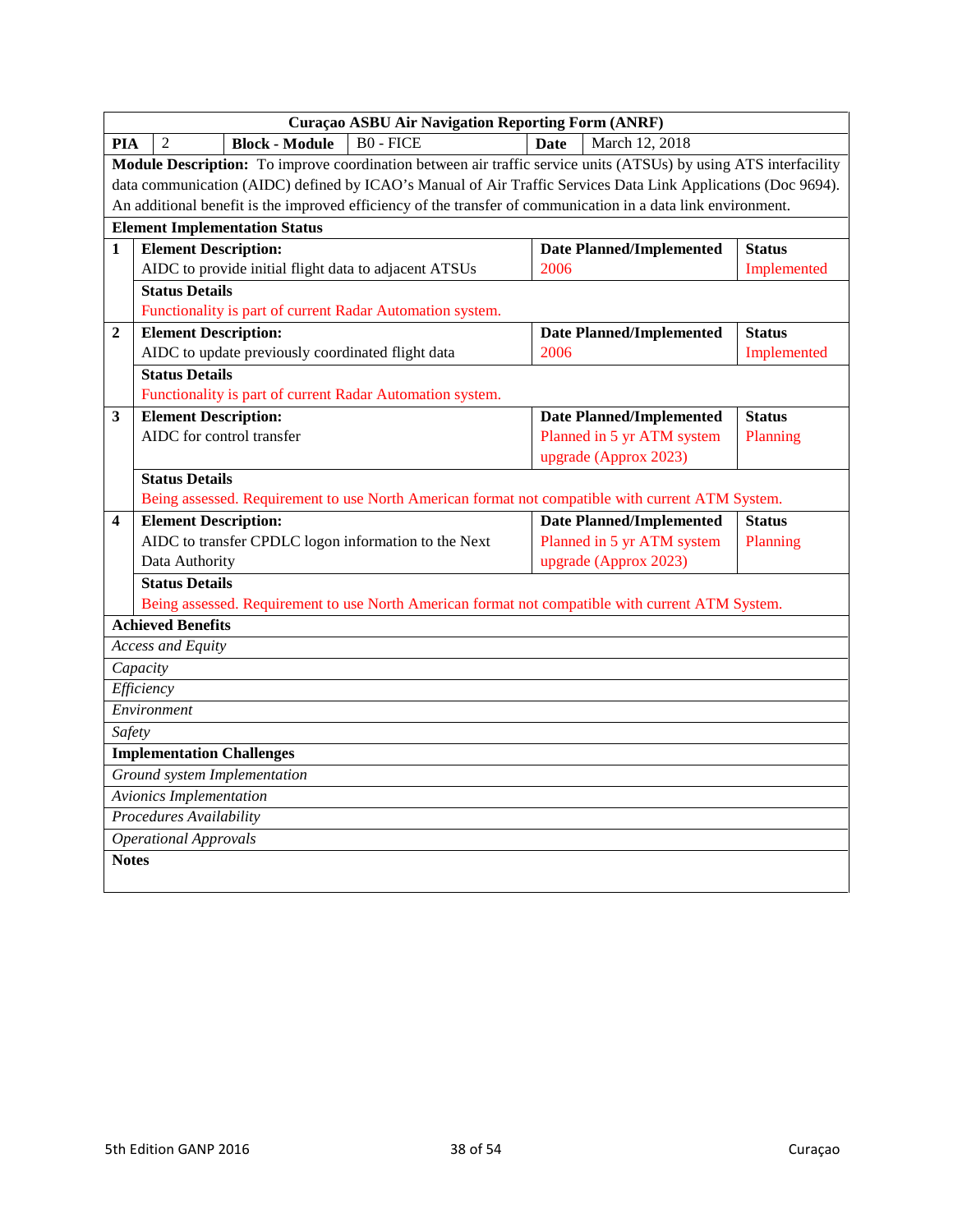|              | <b>Curaçao ASBU Air Navigation Reporting Form (ANRF)</b>                                                             |                                 |               |  |  |  |
|--------------|----------------------------------------------------------------------------------------------------------------------|---------------------------------|---------------|--|--|--|
| <b>PIA</b>   | $B0 - ACAS$<br><b>Block - Module</b><br>3                                                                            | <b>Date</b><br>March 12, 2018   |               |  |  |  |
|              | Module Description: To provide short-term improvements to existing airborne collision avoidance systems              |                                 |               |  |  |  |
|              | (ACAS) to reduce nuisance alerts while maintaining existing levels of safety. This will reduce trajectory deviations |                                 |               |  |  |  |
|              | and increase safety in cases where there is a breakdown of separation.                                               |                                 |               |  |  |  |
|              | <b>Element Implementation Status</b>                                                                                 |                                 |               |  |  |  |
| $\mathbf{1}$ | <b>Element Description:</b>                                                                                          | <b>Date Planned/Implemented</b> | <b>Status</b> |  |  |  |
|              | ACAS II (TCAS version 7.1)                                                                                           | January 2017                    | Implemented   |  |  |  |
|              | <b>Status Details</b>                                                                                                |                                 |               |  |  |  |
|              | Implemented. Atco's trained for changes.                                                                             |                                 |               |  |  |  |
| 2            | <b>Element Description:</b>                                                                                          | <b>Date Planned/Implemented</b> | <b>Status</b> |  |  |  |
|              | <b>AP/FD</b> function                                                                                                | N/A                             | N/A           |  |  |  |
|              | <b>Status Details</b>                                                                                                |                                 |               |  |  |  |
|              | Flight Ops (State will not require this as mandatory)                                                                |                                 |               |  |  |  |
| 3            | <b>Element Description:</b>                                                                                          | <b>Date Planned/Implemented</b> | <b>Status</b> |  |  |  |
|              | <b>TCAP</b> function                                                                                                 | N/A                             | N/A           |  |  |  |
|              | <b>Status Details</b>                                                                                                |                                 |               |  |  |  |
|              | Flight Ops (State will not require this as mandatory)                                                                |                                 |               |  |  |  |
|              | <b>Achieved Benefits</b>                                                                                             |                                 |               |  |  |  |
|              | Access and Equity                                                                                                    |                                 |               |  |  |  |
|              | Capacity                                                                                                             |                                 |               |  |  |  |
|              | Efficiency                                                                                                           |                                 |               |  |  |  |
|              | Environment                                                                                                          |                                 |               |  |  |  |
| Safety       |                                                                                                                      |                                 |               |  |  |  |
|              | <b>Implementation Challenges</b>                                                                                     |                                 |               |  |  |  |
|              | Ground system Implementation                                                                                         |                                 |               |  |  |  |
|              | <b>Avionics Implementation</b>                                                                                       |                                 |               |  |  |  |
|              | Procedures Availability                                                                                              |                                 |               |  |  |  |
|              | <b>Operational Approvals</b>                                                                                         |                                 |               |  |  |  |
| <b>Notes</b> |                                                                                                                      |                                 |               |  |  |  |
|              |                                                                                                                      |                                 |               |  |  |  |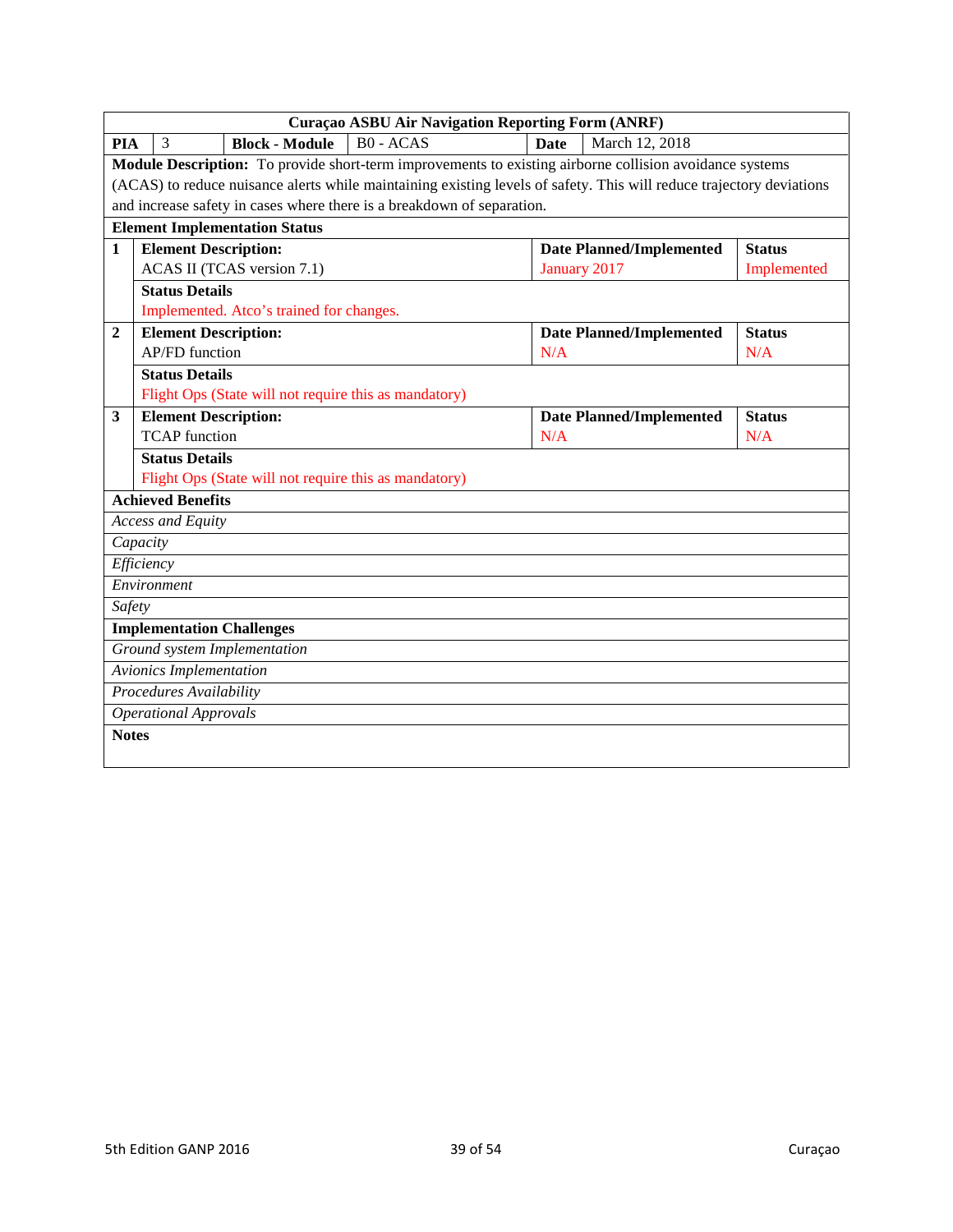|                  | Curaçao ASBU Air Navigation Reporting Form (ANRF)                                                                 |                                         |                                                                                                             |             |                                 |               |
|------------------|-------------------------------------------------------------------------------------------------------------------|-----------------------------------------|-------------------------------------------------------------------------------------------------------------|-------------|---------------------------------|---------------|
| <b>PIA</b>       | 3                                                                                                                 | <b>Block - Module</b>                   | <b>B0 - ASEP</b>                                                                                            | <b>Date</b> | March 12, 2018                  |               |
|                  |                                                                                                                   |                                         | Module Description: Two air traffic situational awareness (ATSA) applications which will enhance safety and |             |                                 |               |
|                  | efficiency by providing pilots with the means to enhance traffic situational awareness and achieve quicker visual |                                         |                                                                                                             |             |                                 |               |
|                  | acquisition of targets:                                                                                           |                                         |                                                                                                             |             |                                 |               |
|                  |                                                                                                                   |                                         | a) AIRB (basic airborne situational awareness during flight operations).                                    |             |                                 |               |
|                  |                                                                                                                   | b) VSA (visual separation on approach). |                                                                                                             |             |                                 |               |
|                  |                                                                                                                   | <b>Element Implementation Status</b>    |                                                                                                             |             |                                 |               |
| $\mathbf{1}$     | <b>Element Description:</b>                                                                                       |                                         |                                                                                                             |             | <b>Date Planned/Implemented</b> | <b>Status</b> |
|                  | <b>ATSA-AIRB</b>                                                                                                  |                                         |                                                                                                             |             | <b>State to review</b>          | Analysis in   |
|                  |                                                                                                                   |                                         |                                                                                                             |             |                                 | progress      |
|                  | <b>Status Details</b>                                                                                             |                                         |                                                                                                             |             |                                 |               |
|                  | <b>Flight Ops</b>                                                                                                 |                                         |                                                                                                             |             |                                 |               |
| $\boldsymbol{2}$ | <b>Element Description:</b>                                                                                       |                                         |                                                                                                             |             | <b>Date Planned/Implemented</b> | <b>Status</b> |
|                  | ATSA-VSA                                                                                                          |                                         |                                                                                                             |             | State to review                 | Analysis in   |
|                  |                                                                                                                   |                                         |                                                                                                             |             |                                 | progress      |
|                  | <b>Status Details</b>                                                                                             |                                         |                                                                                                             |             |                                 |               |
|                  | <b>Flight Ops</b>                                                                                                 |                                         |                                                                                                             |             |                                 |               |
|                  | <b>Achieved Benefits</b>                                                                                          |                                         |                                                                                                             |             |                                 |               |
|                  | <b>Access and Equity</b>                                                                                          |                                         |                                                                                                             |             |                                 |               |
|                  | Capacity                                                                                                          |                                         |                                                                                                             |             |                                 |               |
|                  | Efficiency                                                                                                        |                                         |                                                                                                             |             |                                 |               |
|                  | Environment                                                                                                       |                                         |                                                                                                             |             |                                 |               |
| Safety           |                                                                                                                   |                                         |                                                                                                             |             |                                 |               |
|                  | <b>Implementation Challenges</b>                                                                                  |                                         |                                                                                                             |             |                                 |               |
|                  |                                                                                                                   | Ground system Implementation            |                                                                                                             |             |                                 |               |
|                  | Avionics Implementation                                                                                           |                                         |                                                                                                             |             |                                 |               |
|                  | Procedures Availability                                                                                           |                                         |                                                                                                             |             |                                 |               |
|                  | <b>Operational Approvals</b>                                                                                      |                                         |                                                                                                             |             |                                 |               |
| <b>Notes</b>     |                                                                                                                   |                                         |                                                                                                             |             |                                 |               |
|                  |                                                                                                                   |                                         |                                                                                                             |             |                                 |               |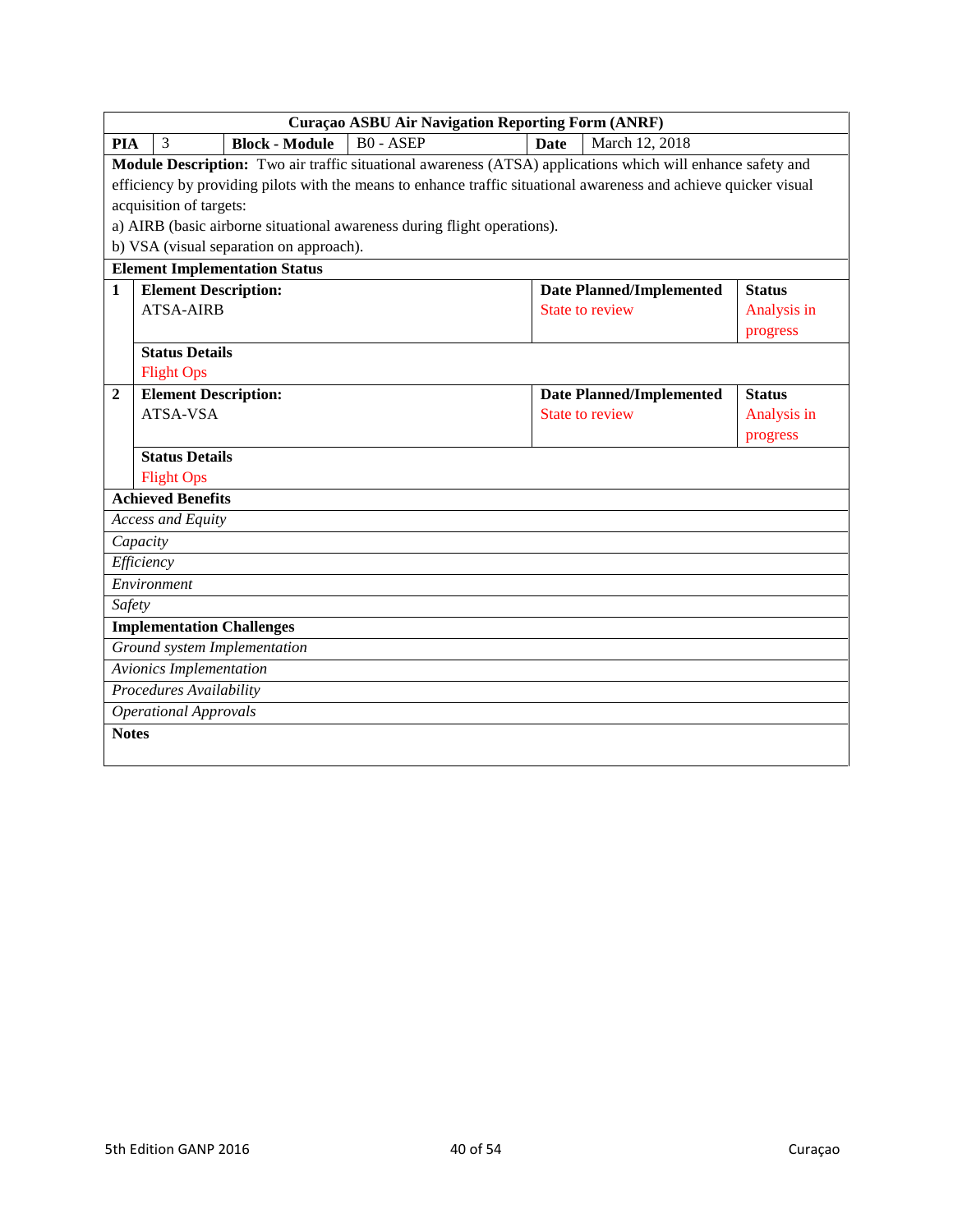|              | <b>Curaçao ASBU Air Navigation Reporting Form (ANRF)</b>                                                       |                                      |                                                                                                              |         |                                 |               |  |
|--------------|----------------------------------------------------------------------------------------------------------------|--------------------------------------|--------------------------------------------------------------------------------------------------------------|---------|---------------------------------|---------------|--|
| <b>PIA</b>   | 3                                                                                                              | <b>Block - Module</b>                | $\overline{B0}$ - ASUR                                                                                       | Date    | March 12, 2018                  |               |  |
|              |                                                                                                                |                                      | <b>Module Description:</b> To provide initial capability for lower cost ground surveillance supported by new |         |                                 |               |  |
|              | technologies such as ADS-B OUT and wide area multilateration (MLAT) systems. This capability will be expressed |                                      |                                                                                                              |         |                                 |               |  |
|              |                                                                                                                |                                      | in various ATM services, e.g. traffic information, search and rescue and separation provision.               |         |                                 |               |  |
|              |                                                                                                                | <b>Element Implementation Status</b> |                                                                                                              |         |                                 |               |  |
| $\mathbf{1}$ |                                                                                                                | <b>Element Description:</b>          |                                                                                                              |         | <b>Date Planned/Implemented</b> | <b>Status</b> |  |
|              | $ADS-B$                                                                                                        |                                      |                                                                                                              |         | Planned in 5 yr ATM system      | Analysis in   |  |
|              |                                                                                                                |                                      |                                                                                                              | upgrade |                                 | progress      |  |
|              | <b>Status Details</b>                                                                                          |                                      |                                                                                                              |         |                                 |               |  |
|              |                                                                                                                |                                      | Being planned in the 5yr Road Map to achieve a Radar Automation system change.                               |         |                                 |               |  |
| 2            |                                                                                                                | <b>Element Description:</b>          |                                                                                                              |         | <b>Date Planned/Implemented</b> | <b>Status</b> |  |
|              | <b>MLAT</b>                                                                                                    |                                      |                                                                                                              |         | Planned in 5 yr ATM system      | Analysis in   |  |
|              |                                                                                                                |                                      |                                                                                                              | upgrade |                                 | progress      |  |
|              | <b>Status Details</b>                                                                                          |                                      |                                                                                                              |         |                                 |               |  |
|              |                                                                                                                |                                      | Being planned in the 5yr Road Map to achieve a Radar Automation system change.                               |         |                                 |               |  |
|              | <b>Achieved Benefits</b>                                                                                       |                                      |                                                                                                              |         |                                 |               |  |
|              | <b>Access and Equity</b>                                                                                       |                                      |                                                                                                              |         |                                 |               |  |
|              | Capacity                                                                                                       |                                      |                                                                                                              |         |                                 |               |  |
|              | Efficiency                                                                                                     |                                      |                                                                                                              |         |                                 |               |  |
|              | Environment                                                                                                    |                                      |                                                                                                              |         |                                 |               |  |
| Safety       |                                                                                                                |                                      |                                                                                                              |         |                                 |               |  |
|              |                                                                                                                | <b>Implementation Challenges</b>     |                                                                                                              |         |                                 |               |  |
|              |                                                                                                                | Ground system Implementation         |                                                                                                              |         |                                 |               |  |
|              |                                                                                                                | Avionics Implementation              |                                                                                                              |         |                                 |               |  |
|              |                                                                                                                | <b>Procedures Availability</b>       |                                                                                                              |         |                                 |               |  |
|              | <b>Operational Approvals</b>                                                                                   |                                      |                                                                                                              |         |                                 |               |  |
| <b>Notes</b> |                                                                                                                |                                      |                                                                                                              |         |                                 |               |  |
|              |                                                                                                                |                                      |                                                                                                              |         |                                 |               |  |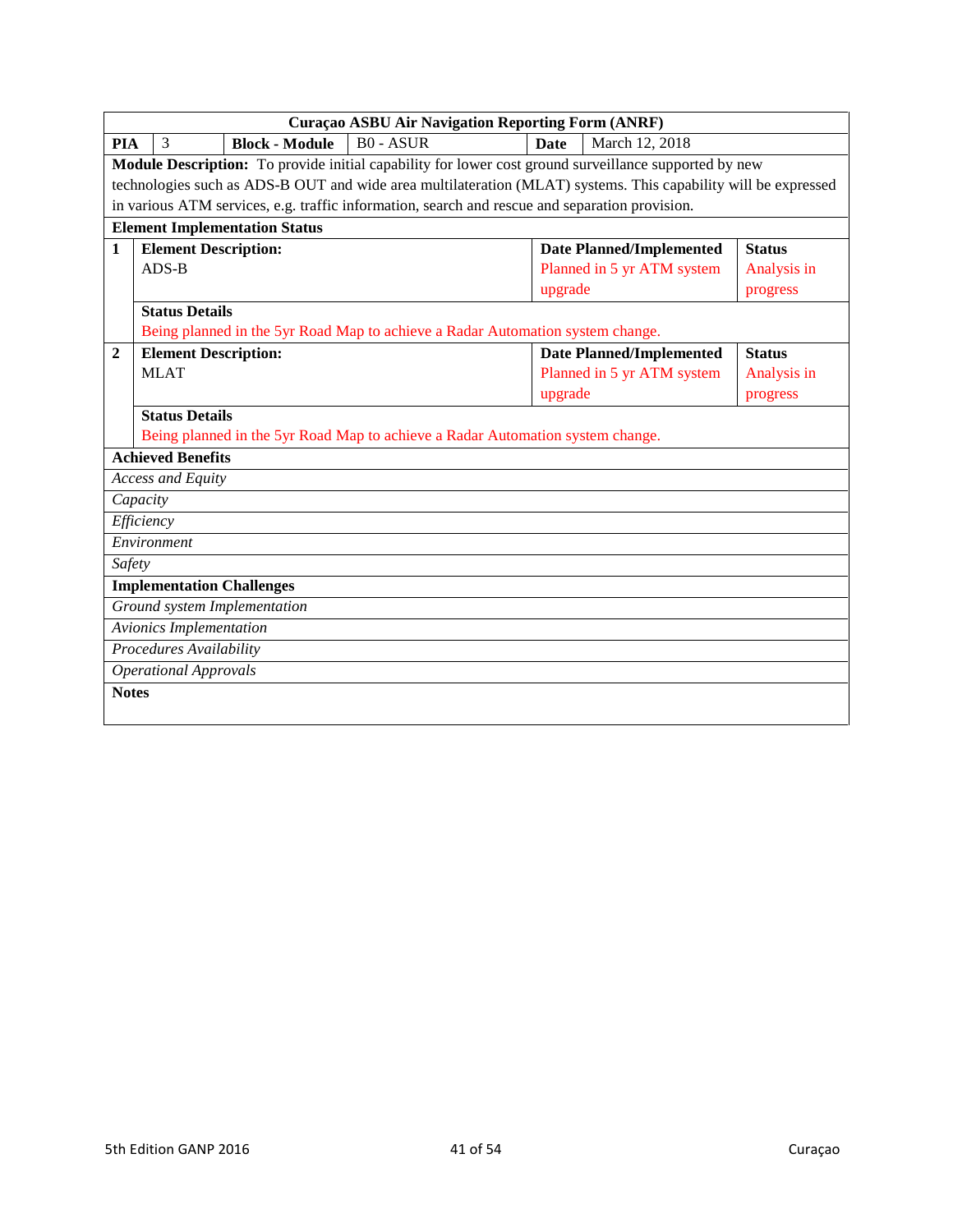|                | Curaçao ASBU Air Navigation Reporting Form (ANRF)                                                                    |                                                      |                                                                                                                         |            |                                 |               |  |  |
|----------------|----------------------------------------------------------------------------------------------------------------------|------------------------------------------------------|-------------------------------------------------------------------------------------------------------------------------|------------|---------------------------------|---------------|--|--|
| <b>PIA</b>     | 3                                                                                                                    | <b>Block - Module</b>                                | <b>B0 - FRTO</b>                                                                                                        | Date       | March 12, 2018                  |               |  |  |
|                |                                                                                                                      |                                                      | <b>Module Description:</b> To allow the use of airspace which would otherwise be segregated (i.e. special use airspace) |            |                                 |               |  |  |
|                |                                                                                                                      |                                                      | along with flexible routing adjusted for specific traffic patterns. This will allow greater routing possibilities,      |            |                                 |               |  |  |
|                | reducing potential congestion on trunk routes and busy crossing points, resulting in reduced flight lengths and fuel |                                                      |                                                                                                                         |            |                                 |               |  |  |
| burn.          |                                                                                                                      |                                                      |                                                                                                                         |            |                                 |               |  |  |
|                | <b>Element Implementation Status</b>                                                                                 |                                                      |                                                                                                                         |            |                                 |               |  |  |
| $\mathbf{1}$   | <b>Element Description:</b>                                                                                          |                                                      |                                                                                                                         | <b>TBD</b> | <b>Date Planned/Implemented</b> | <b>Status</b> |  |  |
|                | CDM incorporated into airspace planning                                                                              |                                                      |                                                                                                                         |            |                                 | Analysis in   |  |  |
|                | <b>Status Details</b>                                                                                                |                                                      |                                                                                                                         |            |                                 | progress      |  |  |
|                |                                                                                                                      | Implementation with all stakeholders being assessed. |                                                                                                                         |            |                                 |               |  |  |
| $\overline{2}$ | <b>Element Description:</b>                                                                                          |                                                      |                                                                                                                         |            | <b>Date Planned/Implemented</b> | <b>Status</b> |  |  |
|                |                                                                                                                      | Flexible Use of Airspace (FUA)                       |                                                                                                                         | <b>TBD</b> |                                 | Analysis in   |  |  |
|                |                                                                                                                      |                                                      |                                                                                                                         |            |                                 | progress      |  |  |
|                | <b>Status Details</b>                                                                                                |                                                      |                                                                                                                         |            |                                 |               |  |  |
|                |                                                                                                                      | Needs to be assessed if this is applicable.          |                                                                                                                         |            |                                 |               |  |  |
| 3              | <b>Element Description:</b>                                                                                          |                                                      |                                                                                                                         |            | <b>Date Planned/Implemented</b> | <b>Status</b> |  |  |
|                | Flexible routing                                                                                                     |                                                      |                                                                                                                         | <b>TBD</b> |                                 | Planning      |  |  |
|                | <b>Status Details</b>                                                                                                |                                                      |                                                                                                                         |            |                                 |               |  |  |
|                |                                                                                                                      |                                                      | Needs to be formalized on paper, individual requests are being assessed and approved.                                   |            |                                 |               |  |  |
| 4              | <b>Element Description:</b>                                                                                          |                                                      |                                                                                                                         |            | <b>Date Planned/Implemented</b> | <b>Status</b> |  |  |
|                |                                                                                                                      |                                                      | CPDLC used to request and receive re-route clearances                                                                   |            | Planned in 5 yr ATM system      | Analysis in   |  |  |
|                | <b>Status Details</b>                                                                                                |                                                      |                                                                                                                         | upgrade    |                                 | progress      |  |  |
|                |                                                                                                                      |                                                      | Being planned in the 5yr Road Map to achieve a Radar Automation system change.                                          |            |                                 |               |  |  |
|                | <b>Achieved Benefits</b>                                                                                             |                                                      |                                                                                                                         |            |                                 |               |  |  |
|                | Access and Equity                                                                                                    |                                                      |                                                                                                                         |            |                                 |               |  |  |
|                | Capacity                                                                                                             |                                                      |                                                                                                                         |            |                                 |               |  |  |
|                | Efficiency                                                                                                           |                                                      |                                                                                                                         |            |                                 |               |  |  |
|                | Environment                                                                                                          |                                                      |                                                                                                                         |            |                                 |               |  |  |
| Safety         |                                                                                                                      |                                                      |                                                                                                                         |            |                                 |               |  |  |
|                | <b>Implementation Challenges</b>                                                                                     |                                                      |                                                                                                                         |            |                                 |               |  |  |
|                |                                                                                                                      | Ground system Implementation                         |                                                                                                                         |            |                                 |               |  |  |
|                | Avionics Implementation                                                                                              |                                                      |                                                                                                                         |            |                                 |               |  |  |
|                | Procedures Availability                                                                                              |                                                      |                                                                                                                         |            |                                 |               |  |  |
|                | <b>Operational Approvals</b>                                                                                         |                                                      |                                                                                                                         |            |                                 |               |  |  |
| <b>Notes</b>   |                                                                                                                      |                                                      |                                                                                                                         |            |                                 |               |  |  |
|                |                                                                                                                      |                                                      |                                                                                                                         |            |                                 |               |  |  |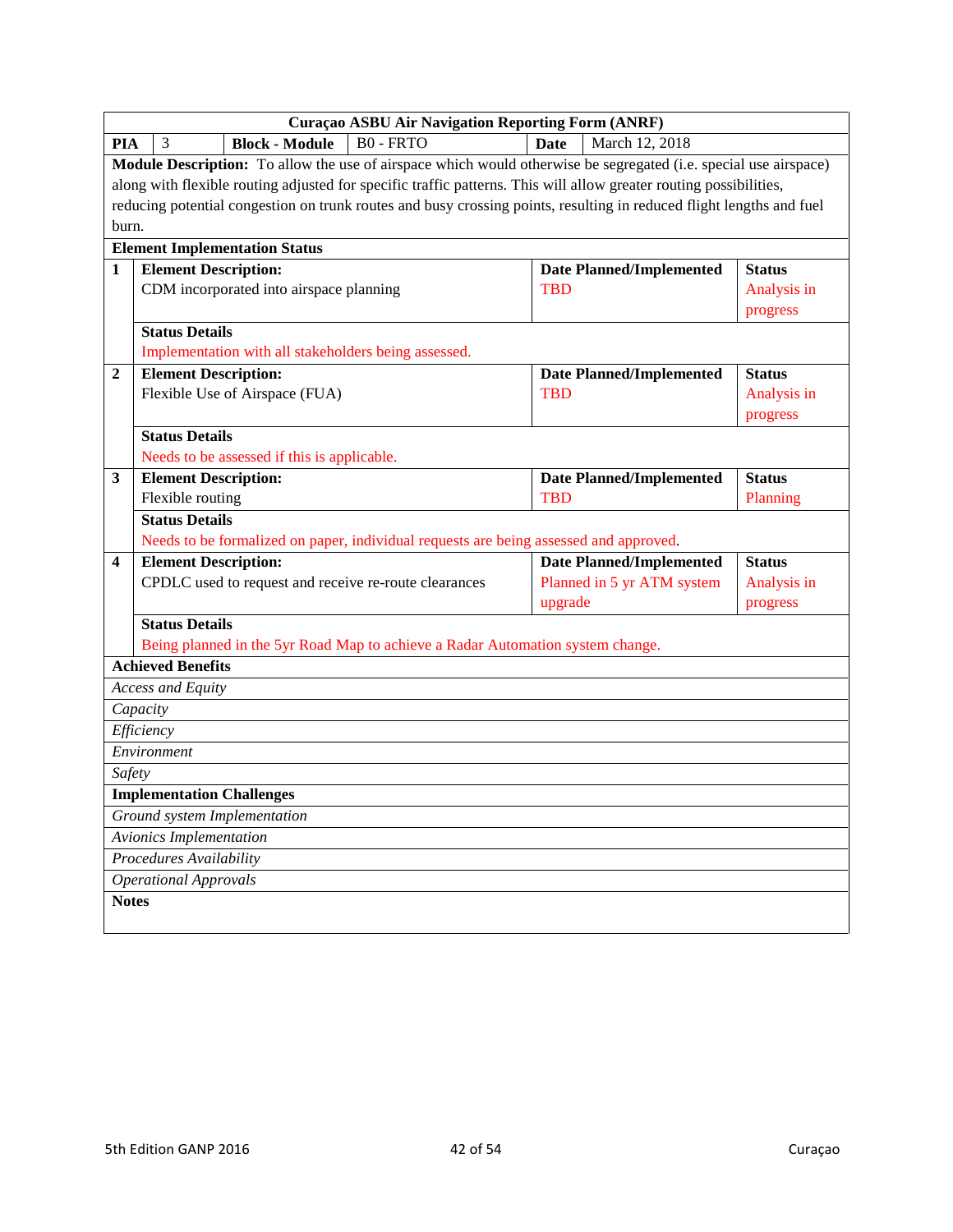|                  | <b>Curaçao ASBU Air Navigation Reporting Form (ANRF)</b>                                                              |                                 |               |  |  |  |  |
|------------------|-----------------------------------------------------------------------------------------------------------------------|---------------------------------|---------------|--|--|--|--|
| <b>PIA</b>       | $B0 - NOPS$<br><b>Block - Module</b><br>3                                                                             | March 12, 2018<br><b>Date</b>   |               |  |  |  |  |
|                  | Module Description: Air traffic flow management (ATFM) is used to manage the flow of traffic in a way that            |                                 |               |  |  |  |  |
|                  | minimizes delays and maximizes the use of the entire airspace. Collaborative ATFM can regulate traffic flows          |                                 |               |  |  |  |  |
|                  | involving departure slots, smooth flows and manage rates of entry into airspace along traffic axes, manage arrival    |                                 |               |  |  |  |  |
|                  | time at waypoints or flight information region (FIR)/sector boundaries and re-route traffic to avoid saturated areas. |                                 |               |  |  |  |  |
|                  | ATFM may also be used to address system disruptions including a crisis caused by human or natural phenomena.          |                                 |               |  |  |  |  |
|                  | <b>Element Implementation Status</b>                                                                                  |                                 |               |  |  |  |  |
| 1                | <b>Element Description:</b>                                                                                           | <b>Date Planned/Implemented</b> | <b>Status</b> |  |  |  |  |
|                  | Sharing prediction of traffic load for next day                                                                       | Q2 2018                         | Developing    |  |  |  |  |
|                  | <b>Status Details</b>                                                                                                 |                                 |               |  |  |  |  |
|                  | Last phase of project to be finalized in Q2 2018                                                                      |                                 |               |  |  |  |  |
| $\boldsymbol{2}$ | <b>Element Description:</b>                                                                                           | <b>Date Planned/Implemented</b> | <b>Status</b> |  |  |  |  |
|                  | Proposing alternative routings to avoid or minimize ATFM                                                              | Q3 2018                         | Developing    |  |  |  |  |
|                  | delays                                                                                                                |                                 |               |  |  |  |  |
|                  | <b>Status Details</b>                                                                                                 |                                 |               |  |  |  |  |
|                  | Full implementation expected in Q3 2018                                                                               |                                 |               |  |  |  |  |
|                  | <b>Achieved Benefits</b>                                                                                              |                                 |               |  |  |  |  |
|                  | <b>Access and Equity</b>                                                                                              |                                 |               |  |  |  |  |
|                  | Capacity                                                                                                              |                                 |               |  |  |  |  |
|                  | Efficiency                                                                                                            |                                 |               |  |  |  |  |
|                  | Environment                                                                                                           |                                 |               |  |  |  |  |
| Safety           |                                                                                                                       |                                 |               |  |  |  |  |
|                  | <b>Implementation Challenges</b>                                                                                      |                                 |               |  |  |  |  |
|                  | Ground system Implementation                                                                                          |                                 |               |  |  |  |  |
|                  | Avionics Implementation                                                                                               |                                 |               |  |  |  |  |
|                  | Procedures Availability                                                                                               |                                 |               |  |  |  |  |
|                  | <b>Operational Approvals</b>                                                                                          |                                 |               |  |  |  |  |
| <b>Notes</b>     |                                                                                                                       |                                 |               |  |  |  |  |
|                  |                                                                                                                       |                                 |               |  |  |  |  |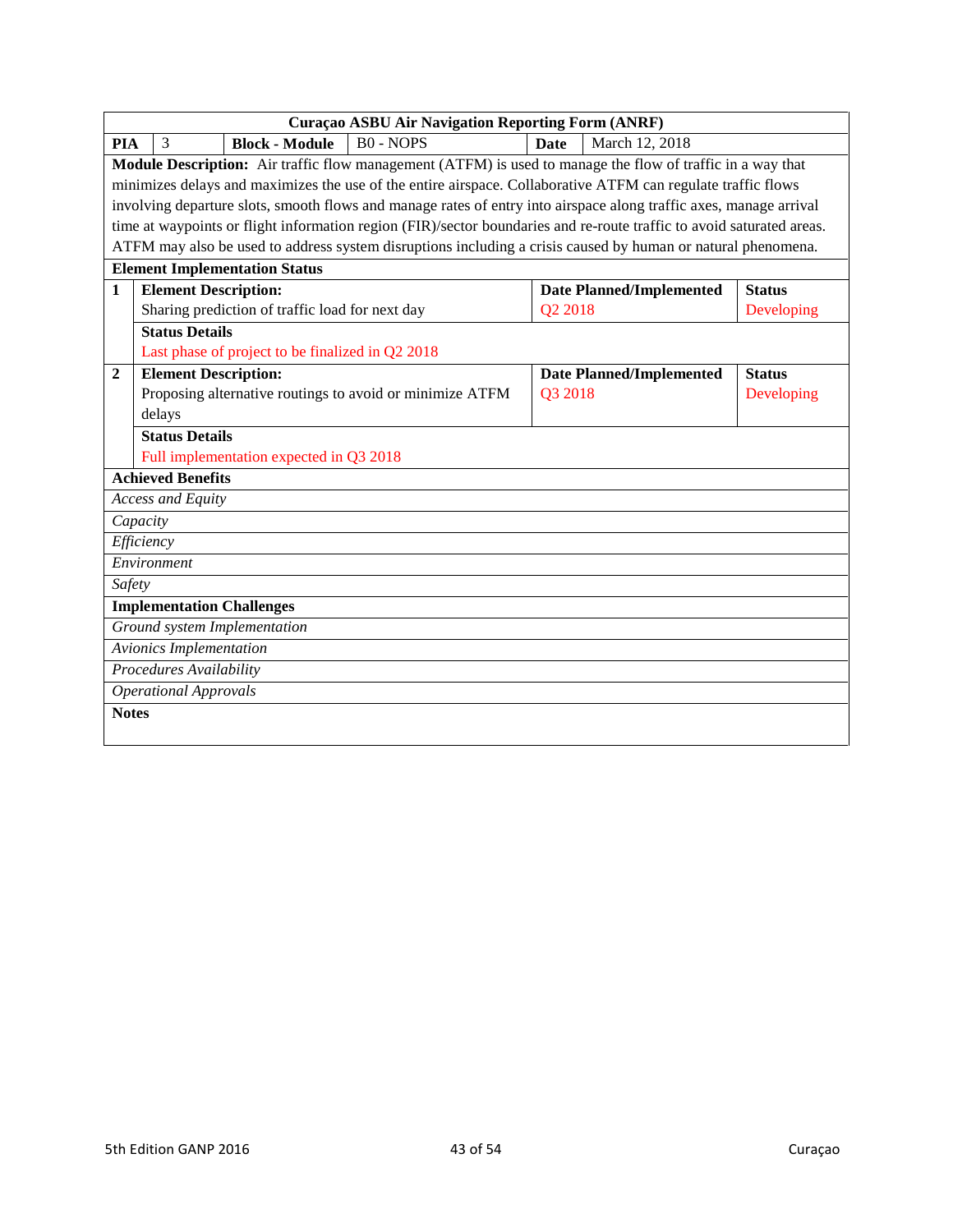|            | Curaçao ASBU Air Navigation Reporting Form (ANRF)                                                                         |                                                 |                                                                                                              |      |                                 |               |  |
|------------|---------------------------------------------------------------------------------------------------------------------------|-------------------------------------------------|--------------------------------------------------------------------------------------------------------------|------|---------------------------------|---------------|--|
| <b>PIA</b> | 3                                                                                                                         | <b>Block - Module</b>                           | <b>BO-OPFL</b>                                                                                               | Date | March 12, 2018                  |               |  |
|            | <b>Module Description:</b> To enable aircraft to reach a more satisfactory flight level for flight efficiency or to avoid |                                                 |                                                                                                              |      |                                 |               |  |
|            |                                                                                                                           |                                                 | turbulence for safety. The main benefit of ITP is fuel/emissions savings and the uplift of greater payloads. |      |                                 |               |  |
|            |                                                                                                                           | <b>Element Implementation Status</b>            |                                                                                                              |      |                                 |               |  |
| 1          | <b>Element Description:</b>                                                                                               |                                                 |                                                                                                              |      | <b>Date Planned/Implemented</b> | <b>Status</b> |  |
|            | ITP using ADS-B                                                                                                           |                                                 |                                                                                                              | N/A  |                                 | N/A           |  |
|            | <b>Status Details</b>                                                                                                     |                                                 |                                                                                                              |      |                                 |               |  |
|            | N/A                                                                                                                       |                                                 |                                                                                                              |      |                                 |               |  |
|            | <b>Achieved Benefits</b>                                                                                                  |                                                 |                                                                                                              |      |                                 |               |  |
|            | <b>Access and Equity</b>                                                                                                  |                                                 |                                                                                                              |      |                                 |               |  |
|            | Capacity                                                                                                                  |                                                 |                                                                                                              |      |                                 |               |  |
|            | Efficiency                                                                                                                |                                                 |                                                                                                              |      |                                 |               |  |
|            | Environment                                                                                                               |                                                 |                                                                                                              |      |                                 |               |  |
| Safety     |                                                                                                                           |                                                 |                                                                                                              |      |                                 |               |  |
|            | <b>Implementation Challenges</b>                                                                                          |                                                 |                                                                                                              |      |                                 |               |  |
|            |                                                                                                                           | Ground system Implementation                    |                                                                                                              |      |                                 |               |  |
|            | Avionics Implementation                                                                                                   |                                                 |                                                                                                              |      |                                 |               |  |
|            | Procedures Availability                                                                                                   |                                                 |                                                                                                              |      |                                 |               |  |
|            | <b>Operational Approvals</b>                                                                                              |                                                 |                                                                                                              |      |                                 |               |  |
|            |                                                                                                                           | Notes This is mostly used in the pacific by FAA |                                                                                                              |      |                                 |               |  |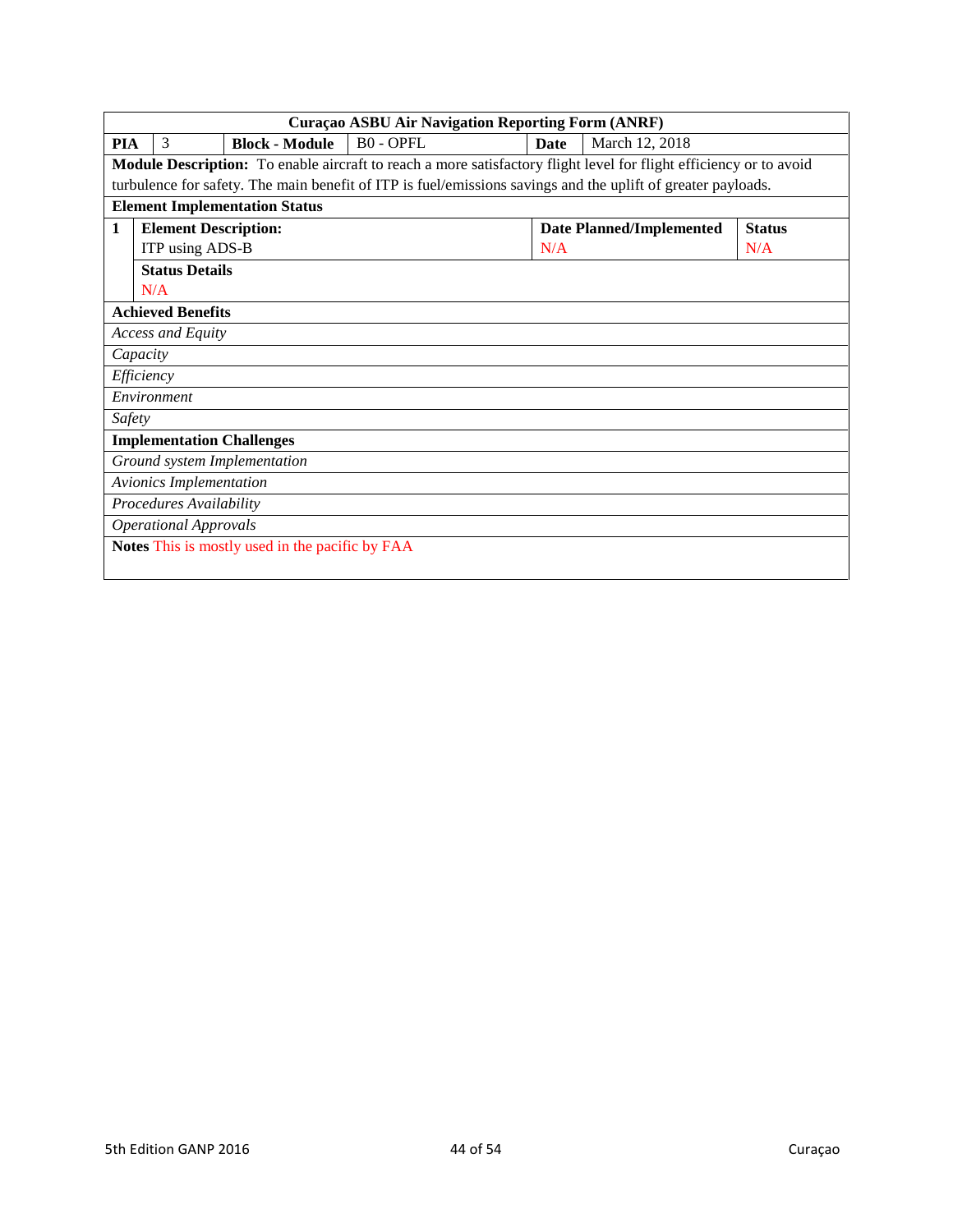|                         | Curaçao ASBU Air Navigation Reporting Form (ANRF)                                                        |                              |                                                                  |                                                                                                                        |             |                                 |               |
|-------------------------|----------------------------------------------------------------------------------------------------------|------------------------------|------------------------------------------------------------------|------------------------------------------------------------------------------------------------------------------------|-------------|---------------------------------|---------------|
| <b>PIA</b>              |                                                                                                          | 3                            | <b>Block - Module</b>                                            | <b>BO-SNET</b>                                                                                                         | <b>Date</b> | March 12, 2018                  |               |
|                         |                                                                                                          |                              |                                                                  | Module Description: To enable monitoring of flights while airborne to provide timely alerts to air traffic             |             |                                 |               |
|                         |                                                                                                          |                              |                                                                  | controllers of potential risks to flight safety. Alerts from short-term conflict alert (STCA), area proximity warnings |             |                                 |               |
|                         | (APW) and minimum safe altitude warnings (MSAW) are proposed. Ground-based safety nets make an essential |                              |                                                                  |                                                                                                                        |             |                                 |               |
|                         |                                                                                                          |                              |                                                                  | contribution to safety and remain required as long as the operational concept remains human centred.                   |             |                                 |               |
|                         |                                                                                                          |                              | <b>Element Implementation Status</b>                             |                                                                                                                        |             |                                 |               |
| 1                       |                                                                                                          |                              | <b>Element Description:</b>                                      |                                                                                                                        |             | <b>Date Planned/Implemented</b> | <b>Status</b> |
|                         | Short Term Conflict Alert (STCA)<br>2006<br>Implemented                                                  |                              |                                                                  |                                                                                                                        |             |                                 |               |
|                         |                                                                                                          | <b>Status Details</b>        |                                                                  |                                                                                                                        |             |                                 |               |
|                         |                                                                                                          |                              |                                                                  | Functionality is part of current Radar Automation system.                                                              |             |                                 |               |
| $\boldsymbol{2}$        |                                                                                                          |                              | <b>Element Description:</b>                                      |                                                                                                                        |             | <b>Date Planned/Implemented</b> | <b>Status</b> |
|                         |                                                                                                          |                              | Area Proximity Warning (APW)                                     |                                                                                                                        | 2006        |                                 | Implemented   |
|                         |                                                                                                          | <b>Status Details</b>        |                                                                  |                                                                                                                        |             |                                 |               |
|                         |                                                                                                          |                              |                                                                  | Functionality is part of current Radar Automation system.                                                              |             |                                 |               |
| 3                       |                                                                                                          |                              | <b>Element Description:</b>                                      |                                                                                                                        |             | <b>Date Planned/Implemented</b> | <b>Status</b> |
|                         |                                                                                                          |                              | Minimum Safe Altitude Warning (MSAW)                             |                                                                                                                        | 2006        |                                 | Implemented   |
|                         |                                                                                                          | <b>Status Details</b>        |                                                                  |                                                                                                                        |             |                                 |               |
|                         |                                                                                                          |                              |                                                                  | Functionality is part of current Radar Automation system.                                                              |             |                                 |               |
| $\overline{\mathbf{4}}$ |                                                                                                          |                              | <b>Element Description:</b><br>Medium Term Conflict Alert (MTCA) |                                                                                                                        |             | <b>Date Planned/Implemented</b> | <b>Status</b> |
|                         |                                                                                                          |                              |                                                                  |                                                                                                                        | change.     | Being planned in system         | <b>Need</b>   |
|                         |                                                                                                          |                              |                                                                  |                                                                                                                        |             |                                 |               |
|                         |                                                                                                          | <b>Status Details</b>        |                                                                  |                                                                                                                        |             |                                 |               |
|                         |                                                                                                          |                              |                                                                  | Being planned as a requirement with the new Radar Automation system.                                                   |             |                                 |               |
|                         |                                                                                                          | <b>Achieved Benefits</b>     |                                                                  |                                                                                                                        |             |                                 |               |
|                         |                                                                                                          | Access and Equity            |                                                                  |                                                                                                                        |             |                                 |               |
|                         | Capacity                                                                                                 |                              |                                                                  |                                                                                                                        |             |                                 |               |
|                         | Efficiency                                                                                               |                              |                                                                  |                                                                                                                        |             |                                 |               |
|                         |                                                                                                          | Environment                  |                                                                  |                                                                                                                        |             |                                 |               |
| Safety                  |                                                                                                          |                              |                                                                  |                                                                                                                        |             |                                 |               |
|                         |                                                                                                          |                              | <b>Implementation Challenges</b>                                 |                                                                                                                        |             |                                 |               |
|                         |                                                                                                          |                              | Ground system Implementation                                     |                                                                                                                        |             |                                 |               |
|                         |                                                                                                          | Avionics Implementation      |                                                                  |                                                                                                                        |             |                                 |               |
|                         |                                                                                                          | Procedures Availability      |                                                                  |                                                                                                                        |             |                                 |               |
|                         |                                                                                                          | <b>Operational Approvals</b> |                                                                  |                                                                                                                        |             |                                 |               |
| <b>Notes</b>            |                                                                                                          |                              |                                                                  |                                                                                                                        |             |                                 |               |
|                         |                                                                                                          |                              |                                                                  |                                                                                                                        |             |                                 |               |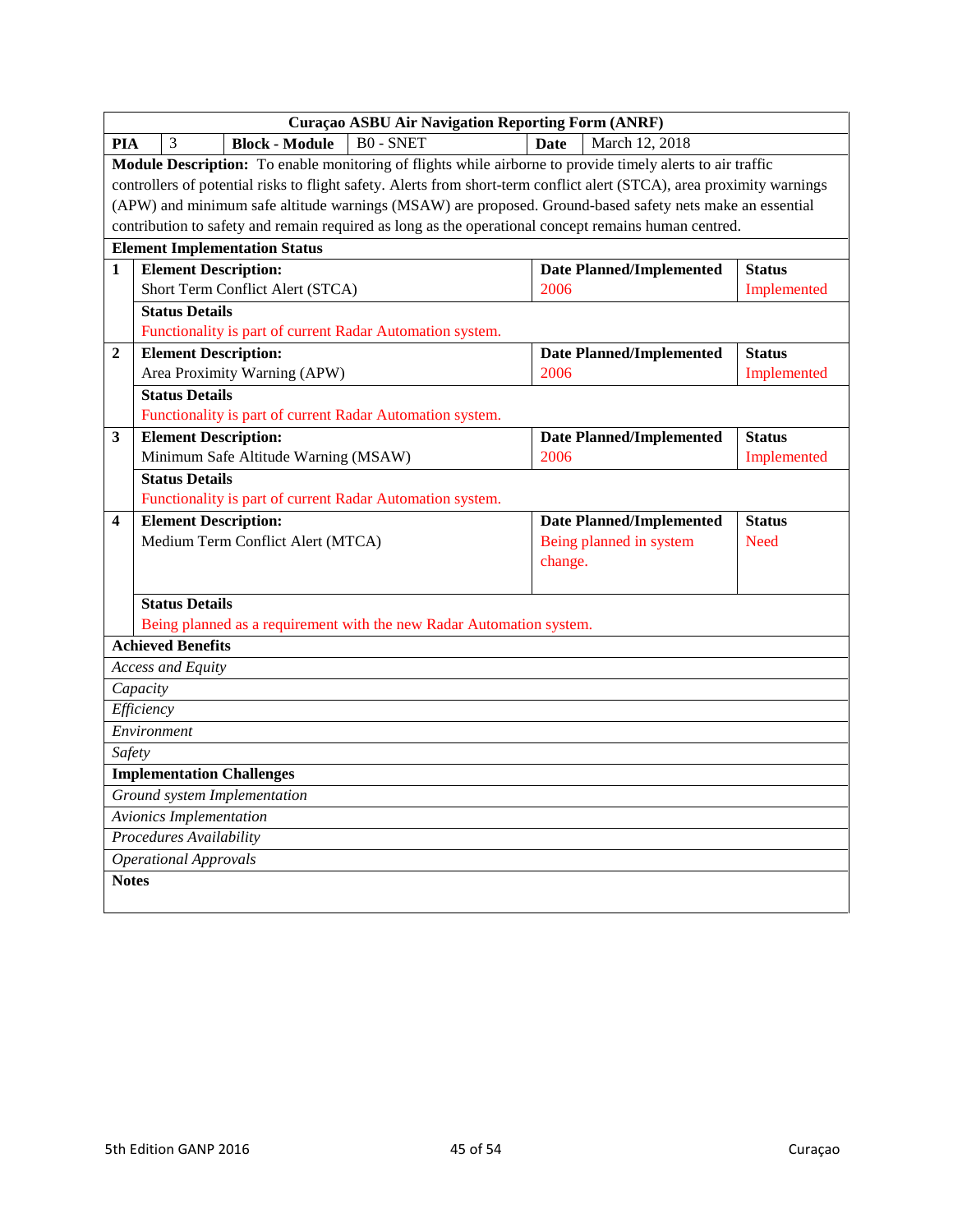|              | <b>Curaçao ASBU Air Navigation Reporting Form (ANRF)</b>                                                           |                                 |               |  |  |  |  |
|--------------|--------------------------------------------------------------------------------------------------------------------|---------------------------------|---------------|--|--|--|--|
| <b>PIA</b>   | $B0 - CCO$<br><b>Block - Module</b><br>4                                                                           | March 12, 2018<br><b>Date</b>   |               |  |  |  |  |
|              | Module Description: To implement continuous climb operations in conjunction with performance-based                 |                                 |               |  |  |  |  |
|              | navigation (PBN) to provide opportunities to optimize throughput, improve flexibility, enable fuel-efficient climb |                                 |               |  |  |  |  |
|              | profiles, and increase capacity at congested terminal areas. The application of PBN enhances CCO.                  |                                 |               |  |  |  |  |
|              | <b>Element Implementation Status</b>                                                                               |                                 |               |  |  |  |  |
| $\mathbf{1}$ | <b>Element Description:</b>                                                                                        | <b>Date Planned/Implemented</b> | <b>Status</b> |  |  |  |  |
|              | Procedure changes to facilitate CCO                                                                                | Q3 2018                         | Planning      |  |  |  |  |
|              | <b>Status Details</b>                                                                                              |                                 |               |  |  |  |  |
|              | This element will be planned in current Airspace Restructuring project.                                            |                                 |               |  |  |  |  |
| $\mathbf{2}$ | <b>Element Description:</b>                                                                                        | <b>Date Planned/Implemented</b> | <b>Status</b> |  |  |  |  |
|              | Airspace changes to facilitate CCO                                                                                 | Q3 2018                         | Planning      |  |  |  |  |
|              | <b>Status Details</b>                                                                                              |                                 |               |  |  |  |  |
|              | This element will be planned in current Airspace Restructuring project.                                            |                                 |               |  |  |  |  |
| 3            | <b>Element Description:</b>                                                                                        | <b>Date Planned/Implemented</b> | <b>Status</b> |  |  |  |  |
|              | <b>PBN SIDs</b>                                                                                                    | <b>July 2012</b>                | Implemented   |  |  |  |  |
|              |                                                                                                                    |                                 |               |  |  |  |  |
|              | <b>Status Details</b>                                                                                              |                                 |               |  |  |  |  |
|              | Current SID and STAR's are to revised to obtain separated arrival and departure routes.                            |                                 |               |  |  |  |  |
|              | <b>Achieved Benefits</b>                                                                                           |                                 |               |  |  |  |  |
|              | <b>Access and Equity</b>                                                                                           |                                 |               |  |  |  |  |
|              | Capacity                                                                                                           |                                 |               |  |  |  |  |
|              | Efficiency                                                                                                         |                                 |               |  |  |  |  |
|              | Environment                                                                                                        |                                 |               |  |  |  |  |
| Safety       |                                                                                                                    |                                 |               |  |  |  |  |
|              | <b>Implementation Challenges</b>                                                                                   |                                 |               |  |  |  |  |
|              | Ground system Implementation                                                                                       |                                 |               |  |  |  |  |
|              | Avionics Implementation                                                                                            |                                 |               |  |  |  |  |
|              | Procedures Availability                                                                                            |                                 |               |  |  |  |  |
|              | <b>Operational Approvals</b>                                                                                       |                                 |               |  |  |  |  |
| <b>Notes</b> |                                                                                                                    |                                 |               |  |  |  |  |
|              |                                                                                                                    |                                 |               |  |  |  |  |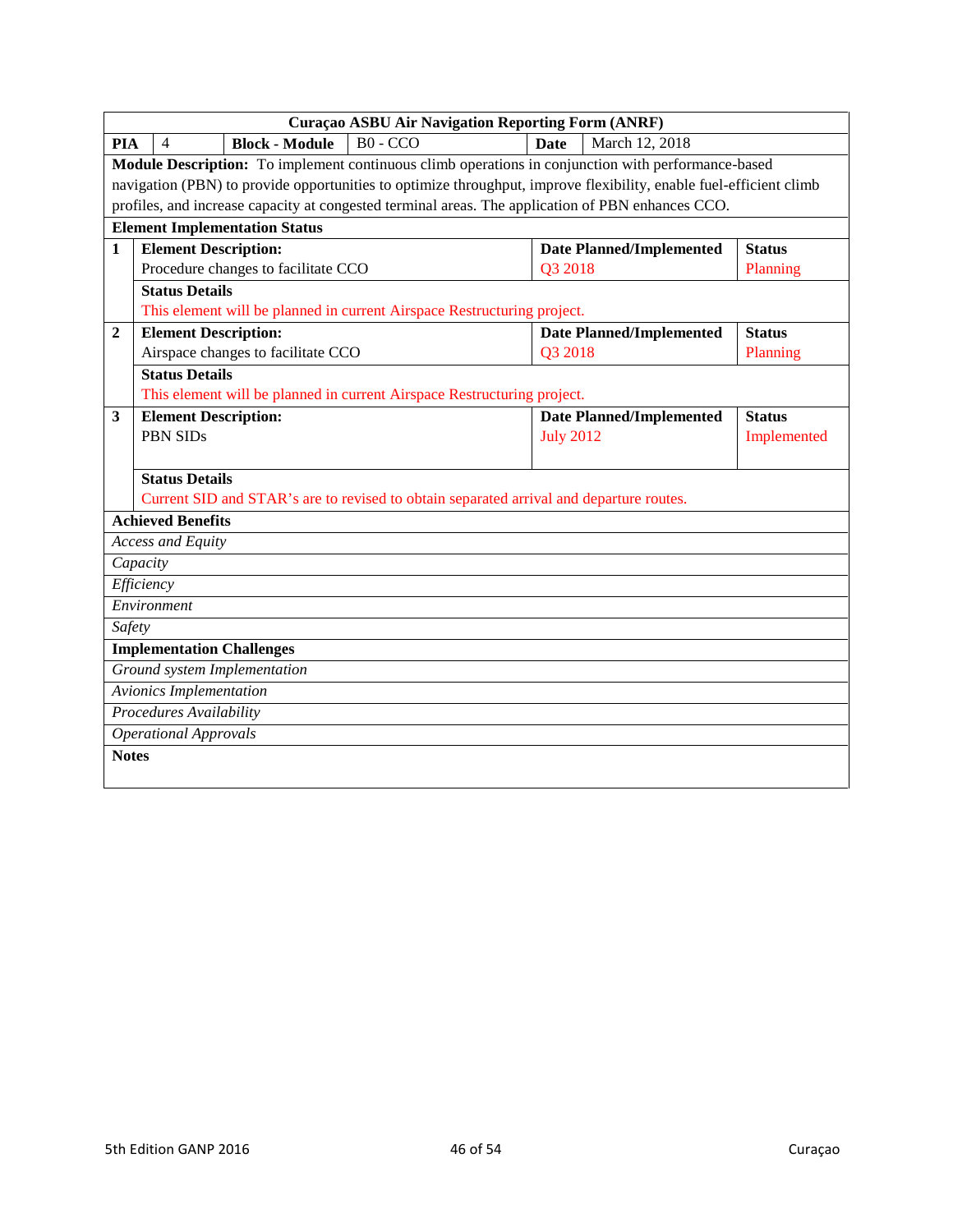|                  | <b>Curaçao ASBU Air Navigation Reporting Form (ANRF)</b>                                                         |                                 |               |  |  |  |  |
|------------------|------------------------------------------------------------------------------------------------------------------|---------------------------------|---------------|--|--|--|--|
| <b>PIA</b>       | $B0 - CDO$<br><b>Block - Module</b><br>$\overline{\mathcal{A}}$                                                  | March 12, 2018<br><b>Date</b>   |               |  |  |  |  |
|                  | Module Description: To use performance-based airspace and arrival procedures allowing an aircraft to fly its     |                                 |               |  |  |  |  |
|                  | optimum profile using continuous descent operations. This will optimize throughput, allow fuel efficient descent |                                 |               |  |  |  |  |
|                  | profiles, and increase capacity in terminal areas. The application of PBN enhances CDO.                          |                                 |               |  |  |  |  |
|                  | <b>Element Implementation Status</b>                                                                             |                                 |               |  |  |  |  |
| 1                | <b>Element Description:</b>                                                                                      | <b>Date Planned/Implemented</b> | <b>Status</b> |  |  |  |  |
|                  | Procedure changes to facilitate CDO                                                                              | Q3 2018                         | Developing    |  |  |  |  |
|                  | <b>Status Details</b>                                                                                            |                                 |               |  |  |  |  |
|                  | This element will be planned in current Airspace Restructuring project.                                          |                                 |               |  |  |  |  |
| $\boldsymbol{2}$ | <b>Element Description:</b>                                                                                      | <b>Date Planned/Implemented</b> | <b>Status</b> |  |  |  |  |
|                  | Airspace changes to facilitate CDO                                                                               | Q3 2018                         | Developing    |  |  |  |  |
|                  | <b>Status Details</b>                                                                                            |                                 |               |  |  |  |  |
|                  | This element will be planned in current Airspace Restructuring project.                                          |                                 |               |  |  |  |  |
| 3                | <b>Element Description:</b>                                                                                      | <b>Date Planned/Implemented</b> | <b>Status</b> |  |  |  |  |
|                  | <b>PBN STARs</b>                                                                                                 | <b>July 2012</b>                | Implemented   |  |  |  |  |
|                  |                                                                                                                  |                                 |               |  |  |  |  |
|                  | <b>Status Details</b>                                                                                            |                                 |               |  |  |  |  |
|                  | Existing STAR's will be revised in the new Airspace structure project.                                           |                                 |               |  |  |  |  |
|                  | <b>Achieved Benefits</b>                                                                                         |                                 |               |  |  |  |  |
|                  | <b>Access and Equity</b>                                                                                         |                                 |               |  |  |  |  |
|                  | Capacity                                                                                                         |                                 |               |  |  |  |  |
|                  | Efficiency                                                                                                       |                                 |               |  |  |  |  |
|                  | Environment                                                                                                      |                                 |               |  |  |  |  |
| Safety           |                                                                                                                  |                                 |               |  |  |  |  |
|                  | <b>Implementation Challenges</b>                                                                                 |                                 |               |  |  |  |  |
|                  | Ground system Implementation                                                                                     |                                 |               |  |  |  |  |
|                  | <b>Avionics Implementation</b>                                                                                   |                                 |               |  |  |  |  |
|                  | Procedures Availability                                                                                          |                                 |               |  |  |  |  |
|                  | <b>Operational Approvals</b>                                                                                     |                                 |               |  |  |  |  |
| <b>Notes</b>     |                                                                                                                  |                                 |               |  |  |  |  |
|                  |                                                                                                                  |                                 |               |  |  |  |  |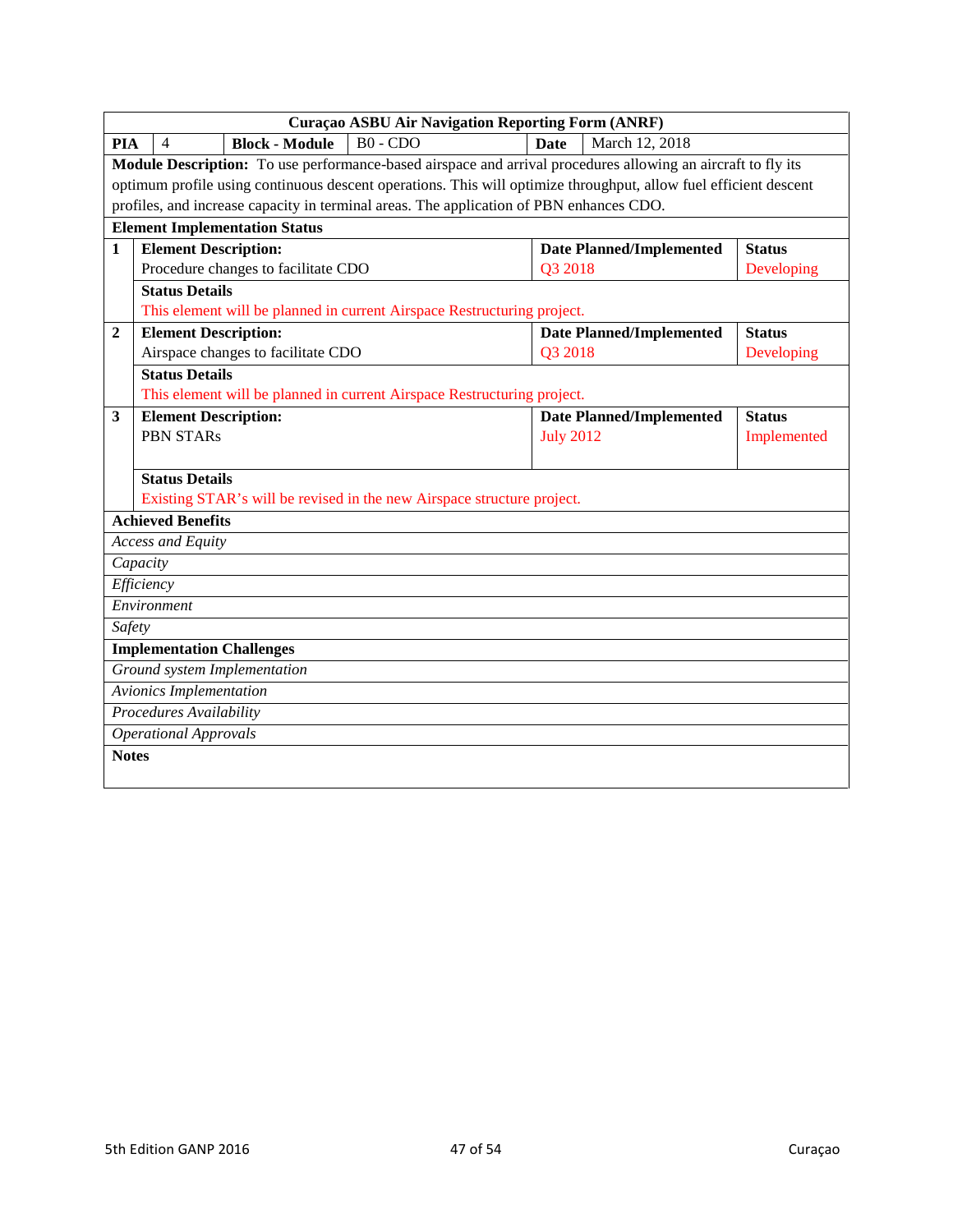|                | <b>Curaçao ASBU Air Navigation Reporting Form (ANRF)</b> |                                      |                                                                                                                |             |                                 |               |  |  |
|----------------|----------------------------------------------------------|--------------------------------------|----------------------------------------------------------------------------------------------------------------|-------------|---------------------------------|---------------|--|--|
| <b>PIA</b>     | $\overline{4}$                                           | <b>Block - Module</b>                | $B0 - TBO$                                                                                                     | <b>Date</b> | March 12, 2018                  |               |  |  |
|                |                                                          |                                      | Module Description: To implement a set of data link applications supporting surveillance and communications in |             |                                 |               |  |  |
|                |                                                          |                                      | air traffic services, which will lead to flexible routing, reduced separation and improved safety.             |             |                                 |               |  |  |
|                | <b>Element Implementation Status</b>                     |                                      |                                                                                                                |             |                                 |               |  |  |
| $\mathbf{1}$   | <b>Element Description:</b>                              |                                      |                                                                                                                |             | <b>Date Planned/Implemented</b> | <b>Status</b> |  |  |
|                |                                                          | ADS-C over oceanic and remote areas  |                                                                                                                | <b>TBD</b>  |                                 | Analysis in   |  |  |
|                |                                                          |                                      |                                                                                                                |             |                                 | progress      |  |  |
|                | <b>Status Details</b>                                    |                                      |                                                                                                                |             |                                 |               |  |  |
|                |                                                          | Need analysis needs to be conducted. |                                                                                                                |             |                                 |               |  |  |
| $\overline{2}$ | <b>Element Description:</b>                              |                                      |                                                                                                                |             | <b>Date Planned/Implemented</b> | <b>Status</b> |  |  |
|                |                                                          | CPDLC over continental areas         |                                                                                                                |             | Planned in 5YR plan to          | Analysis in   |  |  |
|                |                                                          |                                      |                                                                                                                |             | change Radar Automation         | progress      |  |  |
|                |                                                          |                                      |                                                                                                                | system      |                                 |               |  |  |
|                | <b>Status Details</b>                                    |                                      |                                                                                                                |             |                                 |               |  |  |
|                |                                                          |                                      | This functionality will be a system requirement when planning the new Radar Automation system.                 |             |                                 |               |  |  |
| $\mathbf{3}$   | <b>Element Description:</b>                              |                                      |                                                                                                                |             | <b>Date Planned/Implemented</b> | <b>Status</b> |  |  |
|                |                                                          | CPDLC over oceanic and remote areas  |                                                                                                                |             | Planned in 5YR plan to          | Analysis in   |  |  |
|                |                                                          |                                      |                                                                                                                |             | change Radar Automation         | progress      |  |  |
|                |                                                          |                                      |                                                                                                                | system      |                                 |               |  |  |
|                | <b>Status Details</b>                                    |                                      |                                                                                                                |             |                                 |               |  |  |
|                |                                                          |                                      | This functionality will be a system requirement when planning the new Radar Automation system.                 |             |                                 |               |  |  |
|                | <b>Achieved Benefits</b>                                 |                                      |                                                                                                                |             |                                 |               |  |  |
|                | Access and Equity                                        |                                      |                                                                                                                |             |                                 |               |  |  |
|                | Capacity                                                 |                                      |                                                                                                                |             |                                 |               |  |  |
|                | Efficiency                                               |                                      |                                                                                                                |             |                                 |               |  |  |
|                | Environment                                              |                                      |                                                                                                                |             |                                 |               |  |  |
| Safety         |                                                          |                                      |                                                                                                                |             |                                 |               |  |  |
|                | <b>Implementation Challenges</b>                         |                                      |                                                                                                                |             |                                 |               |  |  |
|                |                                                          | Ground system Implementation         |                                                                                                                |             |                                 |               |  |  |
|                | <b>Avionics Implementation</b>                           |                                      |                                                                                                                |             |                                 |               |  |  |
|                | Procedures Availability                                  |                                      |                                                                                                                |             |                                 |               |  |  |
|                | <b>Operational Approvals</b>                             |                                      |                                                                                                                |             |                                 |               |  |  |
| <b>Notes</b>   |                                                          |                                      |                                                                                                                |             |                                 |               |  |  |
|                |                                                          |                                      |                                                                                                                |             |                                 |               |  |  |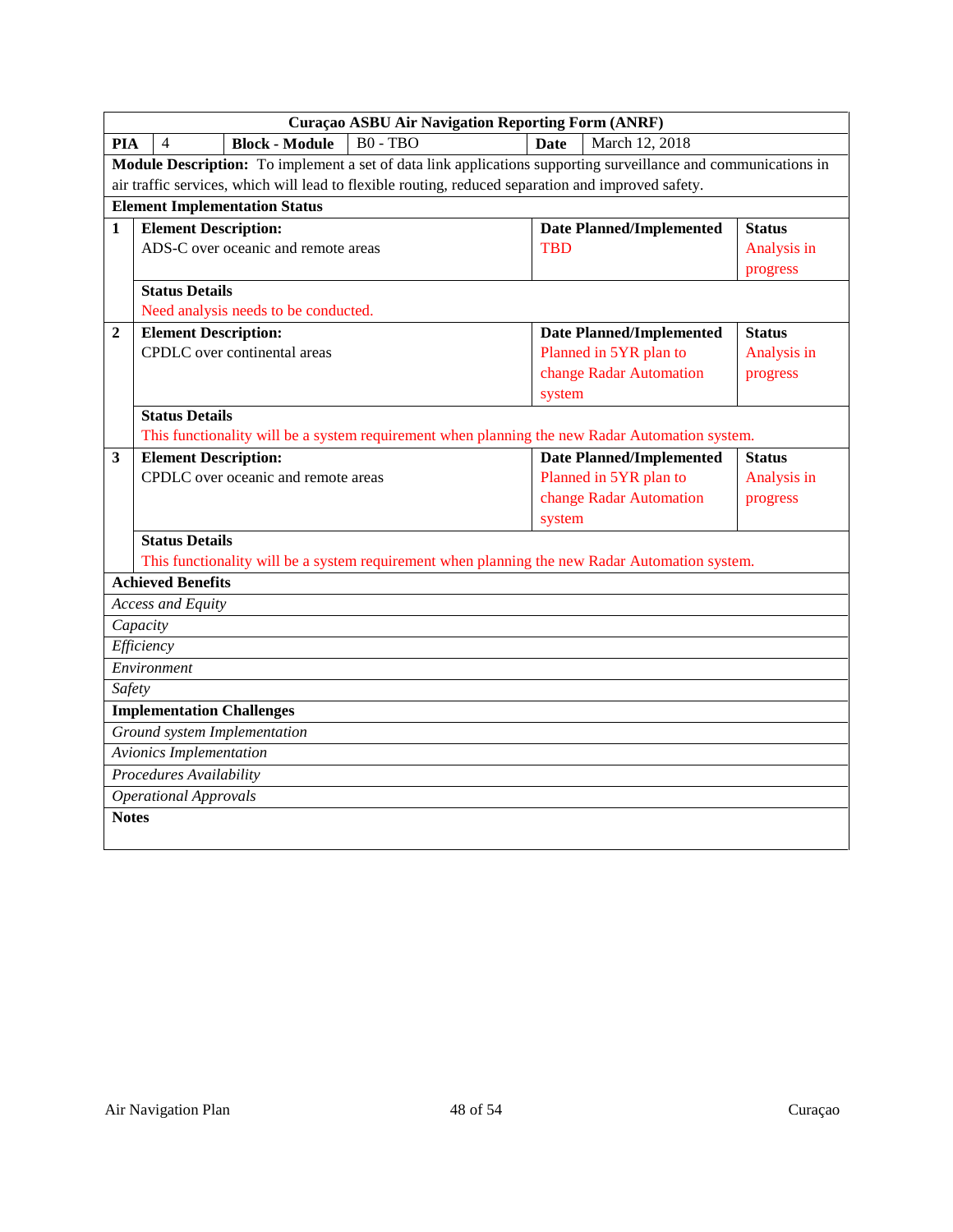## **Appendix E: Curaҫao ASBU Block 1 ANRFs**

<span id="page-48-0"></span>Insert ASBU B1 ANRFs in the future.

## **Appendix F: Curaҫao ASBU Block 2 ANRFs**

<span id="page-48-1"></span>Insert ASBU B2 ANRFs in the future.

## **Appendix G: Curaҫao ASBU Block 3 ANRFs**

<span id="page-48-2"></span>Insert ASBU B3 ANRFs in the future.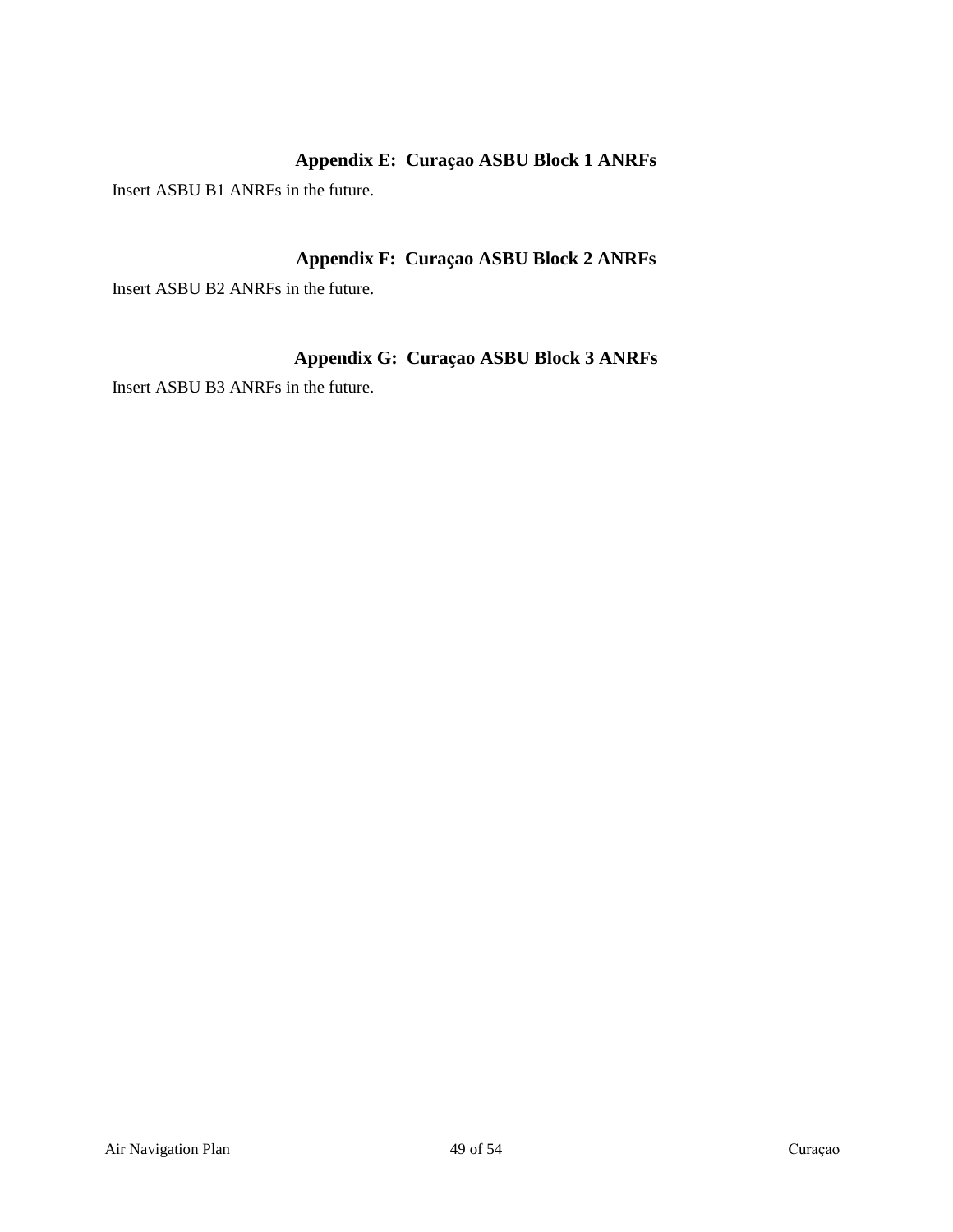## **Appendix H: Curaçao RASI ANRFs**

<span id="page-49-0"></span>

| <b>Curaçao RASI Air Navigation Reporting Form (ANRF)</b>                                                                                                                                                                                                                                                                              |                                                                                                                                                                                                                                                                                                                                                                                                                                                                      |                                                    |                                           |  |  |  |
|---------------------------------------------------------------------------------------------------------------------------------------------------------------------------------------------------------------------------------------------------------------------------------------------------------------------------------------|----------------------------------------------------------------------------------------------------------------------------------------------------------------------------------------------------------------------------------------------------------------------------------------------------------------------------------------------------------------------------------------------------------------------------------------------------------------------|----------------------------------------------------|-------------------------------------------|--|--|--|
|                                                                                                                                                                                                                                                                                                                                       | March 13, 2018<br><b>ICAO NACC Regional Initiatives</b><br><b>Date</b>                                                                                                                                                                                                                                                                                                                                                                                               |                                                    |                                           |  |  |  |
|                                                                                                                                                                                                                                                                                                                                       | Module Description: ICAO NACC RO has identified airport improvements.                                                                                                                                                                                                                                                                                                                                                                                                |                                                    |                                           |  |  |  |
|                                                                                                                                                                                                                                                                                                                                       | <b>Element Implementation Status</b>                                                                                                                                                                                                                                                                                                                                                                                                                                 |                                                    |                                           |  |  |  |
| $\mathbf{1}$                                                                                                                                                                                                                                                                                                                          | <b>Element Description:</b><br>Aerodrome certification                                                                                                                                                                                                                                                                                                                                                                                                               | <b>Date Planned/Implemented</b><br>Dec 2018        | <b>Status</b><br>Partially<br>Implemented |  |  |  |
|                                                                                                                                                                                                                                                                                                                                       | <b>Status Details</b><br>$TNCA - obtain$ the information.<br>$TNCB - need to re-certified.$<br>TNCC is certified.                                                                                                                                                                                                                                                                                                                                                    |                                                    |                                           |  |  |  |
| $\overline{2}$                                                                                                                                                                                                                                                                                                                        | <b>Element Description:</b><br>Heliport operational approval<br><b>Status Details</b>                                                                                                                                                                                                                                                                                                                                                                                | <b>Date Planned/Implemented</b><br>Sep 2017        | <b>Status</b><br>N/A                      |  |  |  |
|                                                                                                                                                                                                                                                                                                                                       | ICAO NACC region has a goal to have CAR heliports in its regional ANP Table AOP I-1 certified.<br>TNCC has only helipad. Curacao Civil Aviation Authority (CCAA) will issue approval.                                                                                                                                                                                                                                                                                |                                                    |                                           |  |  |  |
| 3                                                                                                                                                                                                                                                                                                                                     | <b>Element Description:</b><br>Visual aids for navigation                                                                                                                                                                                                                                                                                                                                                                                                            | <b>Date Planned/Implemented</b><br><b>Mar 2018</b> | <b>Status</b><br>Implemented              |  |  |  |
|                                                                                                                                                                                                                                                                                                                                       | <b>Status Details</b><br>ICAO NACC region has a goal to have CAR airports in its ANP Table AOP I-1 compliant with Annex 14<br>requirements. This capability is implemented at TNCA (need to verify), TNCB, and TNCC.                                                                                                                                                                                                                                                 |                                                    |                                           |  |  |  |
| 4                                                                                                                                                                                                                                                                                                                                     | <b>Element Description:</b>                                                                                                                                                                                                                                                                                                                                                                                                                                          | <b>Date Planned/Implemented</b>                    | <b>Status</b>                             |  |  |  |
|                                                                                                                                                                                                                                                                                                                                       | Aerodrome Bird/Wildlife Organization and Control<br>Programme                                                                                                                                                                                                                                                                                                                                                                                                        | Dec 2018                                           | Developing                                |  |  |  |
|                                                                                                                                                                                                                                                                                                                                       | <b>Status Details</b><br>ICAO NACC region has a goal to have CAR airports in its ANP Table AOP I-1 have an aerodrome<br>bird/wildlife organization and control programme. TNCC is developing the program. Need to verify the status<br>for TNCA and TNCB.                                                                                                                                                                                                            |                                                    |                                           |  |  |  |
|                                                                                                                                                                                                                                                                                                                                       | <b>Achieved Benefits</b>                                                                                                                                                                                                                                                                                                                                                                                                                                             |                                                    |                                           |  |  |  |
|                                                                                                                                                                                                                                                                                                                                       | <b>Access and Equity</b><br>Element 1 - Aerodrome certification: International operators may not be permitted to operate to aerodromes that are<br>not certified<br>Element 2. Heliport operational approval: International operators may not be permitted to operate to heliports that<br>are not approved<br>Element 3. Visual aids for navigation: International operators may not be permitted to operate to aerodromes that<br>are not compliant with Annex 14  |                                                    |                                           |  |  |  |
|                                                                                                                                                                                                                                                                                                                                       | Capacity: No report                                                                                                                                                                                                                                                                                                                                                                                                                                                  |                                                    |                                           |  |  |  |
|                                                                                                                                                                                                                                                                                                                                       | <b>Efficiency</b><br>Element 3. Visual aids for navigation: Annex 14 compliant visual aids for navigation assist flights to more<br>efficiently complete ground movements                                                                                                                                                                                                                                                                                            |                                                    |                                           |  |  |  |
|                                                                                                                                                                                                                                                                                                                                       | <b>Environment:</b> No report                                                                                                                                                                                                                                                                                                                                                                                                                                        |                                                    |                                           |  |  |  |
| <b>Safety</b><br>Element 1 - Aerodrome certification: Certification should be contingent upon the airport complying with applicable<br>ICAO SARPs. Certification and the associated regulatory oversight should increase the effectiveness of SSP and<br>SMS processes to identify and correct safety issues at certified aerodromes. |                                                                                                                                                                                                                                                                                                                                                                                                                                                                      |                                                    |                                           |  |  |  |
|                                                                                                                                                                                                                                                                                                                                       | Element 2. Heliport operational approval: Certification should be contingent upon the heliport complying with<br>applicable ICAO SARPs. Approval and the associated regulatory oversight should increase the effectiveness of SSP<br>and SMS processes to identify and correct safety issues at approved heliports.                                                                                                                                                  |                                                    |                                           |  |  |  |
|                                                                                                                                                                                                                                                                                                                                       | Element 3. Visual aids for navigation: Annex 14 compliant visual aids for navigation reduce flight crew confusion<br>and assist in avoiding runway incursions or other ground movement errors.<br>Element 4. Aerodrome Bird/Wildlife Organization and Control Programme: An effective organization and control<br>programme reduces the potential for aircraft to strike wildlife or ingest wildlife into engines or propellers.<br><b>Implementation Challenges</b> |                                                    |                                           |  |  |  |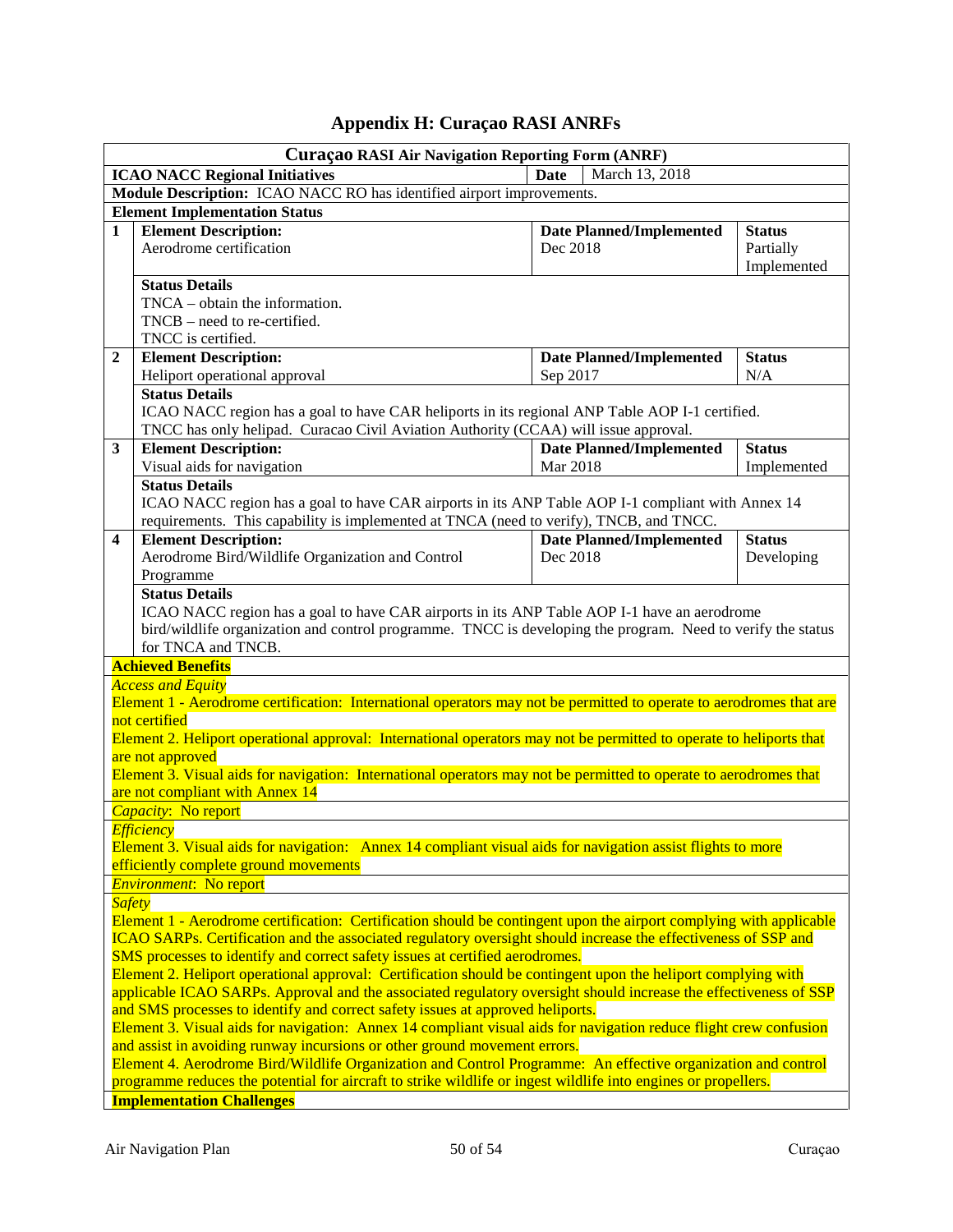| Ground system Implementation: No report: No report |  |  |  |  |
|----------------------------------------------------|--|--|--|--|
| Avionics Implementation: No report                 |  |  |  |  |
| Procedures Availability: No report                 |  |  |  |  |
| <i>Operational Approvals:</i> No report            |  |  |  |  |
| <b>Notes</b>                                       |  |  |  |  |
|                                                    |  |  |  |  |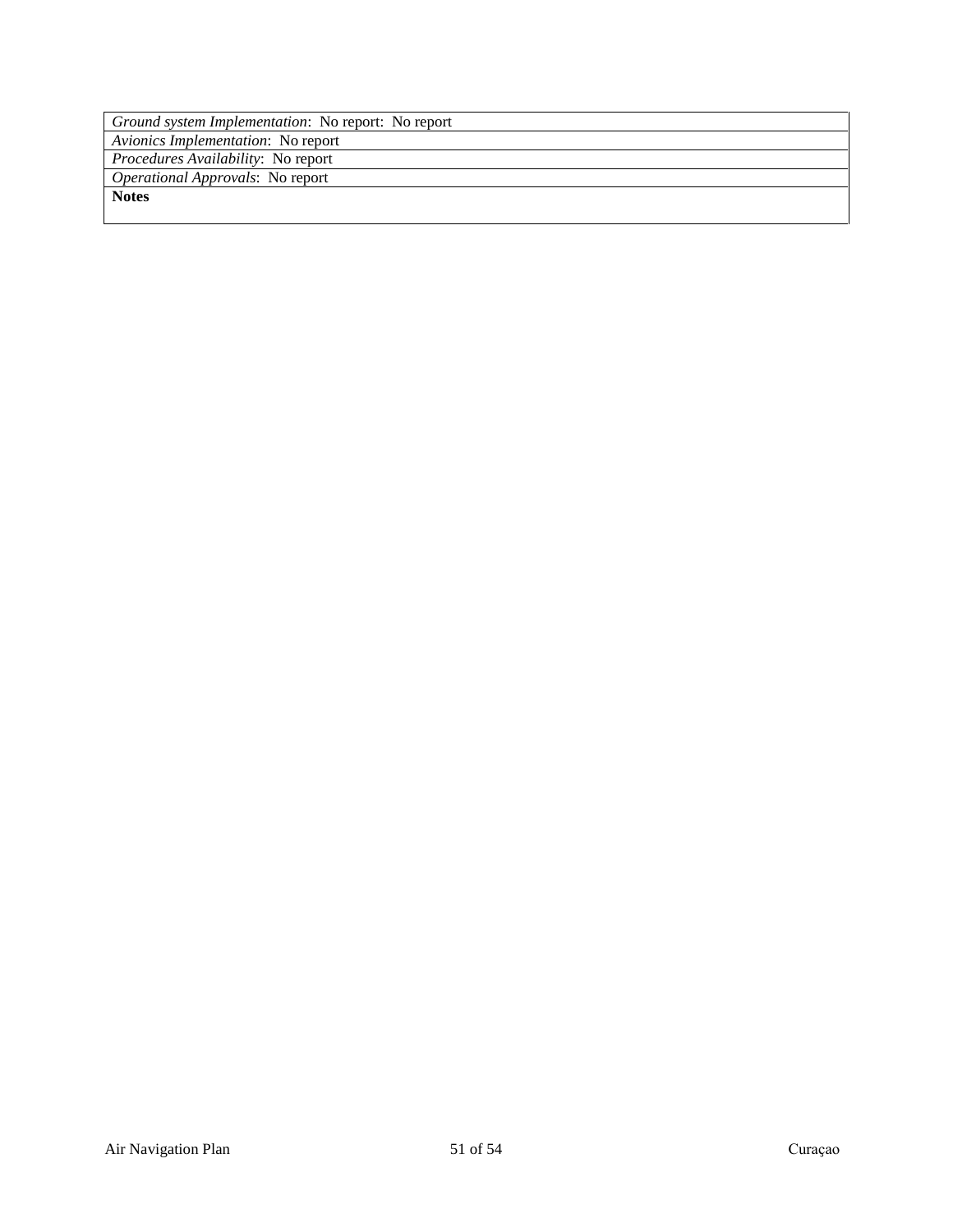<span id="page-51-0"></span>

|                                                                                                              | <b>Curaçao SASI Air Navigation Reporting Form (ANRF)</b>                                                                                                                                               |             |                                 |                    |  |  |
|--------------------------------------------------------------------------------------------------------------|--------------------------------------------------------------------------------------------------------------------------------------------------------------------------------------------------------|-------------|---------------------------------|--------------------|--|--|
|                                                                                                              | <b>Infrastructure Upgrades</b>                                                                                                                                                                         | <b>Date</b> | March 14, 2018                  |                    |  |  |
|                                                                                                              | Module Description: Curacao: Type info.                                                                                                                                                                |             |                                 |                    |  |  |
|                                                                                                              | Aruba: Need info.                                                                                                                                                                                      |             |                                 |                    |  |  |
|                                                                                                              | Bonaire: Need info                                                                                                                                                                                     |             |                                 |                    |  |  |
|                                                                                                              |                                                                                                                                                                                                        |             |                                 |                    |  |  |
|                                                                                                              |                                                                                                                                                                                                        |             |                                 |                    |  |  |
|                                                                                                              | Development of major components of the overall Airport/Aerodrome to meet the demands of the growing Aviation                                                                                           |             |                                 |                    |  |  |
|                                                                                                              | Industry. This will improve capacity and safety in the in terminal and allow seamless maneuvering of wide body                                                                                         |             |                                 |                    |  |  |
|                                                                                                              | Aircraft (example B777) at the turning bay. Such maneuvering will reduce runway occupancy time and reduce                                                                                              |             |                                 |                    |  |  |
|                                                                                                              | surface wear and tear. New ATC facility is required to meet the demands of increase staffing. Improving                                                                                                |             |                                 |                    |  |  |
|                                                                                                              | operational space is vital to meet the need of increased traffic. The benefits of such infrastructure upgrades will                                                                                    |             |                                 |                    |  |  |
|                                                                                                              | increase an overall traffic management efficiency and enhance safety.                                                                                                                                  |             |                                 |                    |  |  |
|                                                                                                              | <b>Element Implementation Status</b>                                                                                                                                                                   |             |                                 |                    |  |  |
| $\mathbf{1}$                                                                                                 | <b>Element Description:</b>                                                                                                                                                                            |             | <b>Date Planned/Implemented</b> | <b>Status</b>      |  |  |
|                                                                                                              | <b>Airport Terminal Development</b>                                                                                                                                                                    | <b>TBD</b>  |                                 | Planning           |  |  |
|                                                                                                              | <b>Status Details</b>                                                                                                                                                                                  |             |                                 |                    |  |  |
|                                                                                                              | Current terminal building does not meeting the passenger demands during peak periods. With the current                                                                                                 |             |                                 |                    |  |  |
|                                                                                                              | airport terminal situation, the security and safety are likely to be compromised.                                                                                                                      |             |                                 |                    |  |  |
| $\overline{\mathbf{2}}$                                                                                      | <b>Element Description:</b>                                                                                                                                                                            |             | <b>Date Planned/Implemented</b> | <b>Status</b>      |  |  |
|                                                                                                              | <b>Airport Runway Rehabilitation and Extension</b>                                                                                                                                                     | <b>TBD</b>  |                                 | <b>Analysis in</b> |  |  |
|                                                                                                              |                                                                                                                                                                                                        |             |                                 | Progress           |  |  |
|                                                                                                              | <b>Status Details</b>                                                                                                                                                                                  |             |                                 |                    |  |  |
|                                                                                                              | Certain areas of the runway require improvement. For example, it is highly important to be fully compliance                                                                                            |             |                                 |                    |  |  |
|                                                                                                              | with ICAO Aerodrome 4E.                                                                                                                                                                                |             |                                 |                    |  |  |
| $\overline{\mathbf{3}}$                                                                                      | <b>Element Description:</b>                                                                                                                                                                            |             | <b>Date Planned/Implemented</b> | <b>Status</b>      |  |  |
|                                                                                                              | <b>Control Tower and Technical Building Upgrades</b>                                                                                                                                                   | <b>TBD</b>  |                                 | Planning           |  |  |
|                                                                                                              | <b>Status Details</b>                                                                                                                                                                                  |             |                                 |                    |  |  |
|                                                                                                              | Control Cab was originally designed to house one ATCO per shift. However, the Control Cab currently                                                                                                    |             |                                 |                    |  |  |
|                                                                                                              | operating with three ATCOs per shift to meet the traffic demands. In addition, significantly more equipment                                                                                            |             |                                 |                    |  |  |
|                                                                                                              | was installed in the already crowded Control Cab. No quiet room (rest) facility can be implemented in current                                                                                          |             |                                 |                    |  |  |
|                                                                                                              | installation. The expected increase of workload due to the increased traffic will only make the work<br>environment of the Control Cab worse and impact on safety and efficiency of the ATC operation. |             |                                 |                    |  |  |
|                                                                                                              | <b>Achieved Benefits</b>                                                                                                                                                                               |             |                                 |                    |  |  |
|                                                                                                              |                                                                                                                                                                                                        |             |                                 |                    |  |  |
|                                                                                                              | <b>Access and Equity</b>                                                                                                                                                                               |             |                                 |                    |  |  |
|                                                                                                              | <b>Capacity</b>                                                                                                                                                                                        |             |                                 |                    |  |  |
|                                                                                                              | Element 1 - Airport Terminal Development: Increase the capacity to handle passengers smoothly at the peak arrival                                                                                      |             |                                 |                    |  |  |
|                                                                                                              | periods.                                                                                                                                                                                               |             |                                 |                    |  |  |
|                                                                                                              | <b>Efficiency</b>                                                                                                                                                                                      |             |                                 |                    |  |  |
|                                                                                                              |                                                                                                                                                                                                        |             |                                 |                    |  |  |
|                                                                                                              | <b>Environment</b>                                                                                                                                                                                     |             |                                 |                    |  |  |
|                                                                                                              |                                                                                                                                                                                                        |             |                                 |                    |  |  |
|                                                                                                              |                                                                                                                                                                                                        |             |                                 |                    |  |  |
|                                                                                                              | <b>Safety</b><br>Element 2 - Airport Runway Rehabilitation and Extension: Improve operational safety of aircraft.                                                                                      |             |                                 |                    |  |  |
| Element 3 - Control Tower and Technical Building Upgrades: Improve operational safety of aircraft and ATCOs. |                                                                                                                                                                                                        |             |                                 |                    |  |  |
|                                                                                                              | <b>Implementation Challenges</b>                                                                                                                                                                       |             |                                 |                    |  |  |
|                                                                                                              | <b>Ground system Implementation</b>                                                                                                                                                                    |             |                                 |                    |  |  |
|                                                                                                              |                                                                                                                                                                                                        |             |                                 |                    |  |  |
|                                                                                                              | <b>Avionics Implementation</b>                                                                                                                                                                         |             |                                 |                    |  |  |
|                                                                                                              |                                                                                                                                                                                                        |             |                                 |                    |  |  |
|                                                                                                              | <b>Procedures Availability</b>                                                                                                                                                                         |             |                                 |                    |  |  |
|                                                                                                              |                                                                                                                                                                                                        |             |                                 |                    |  |  |
|                                                                                                              |                                                                                                                                                                                                        |             |                                 |                    |  |  |

# **Appendix I: Curaçao SASI ANRFs**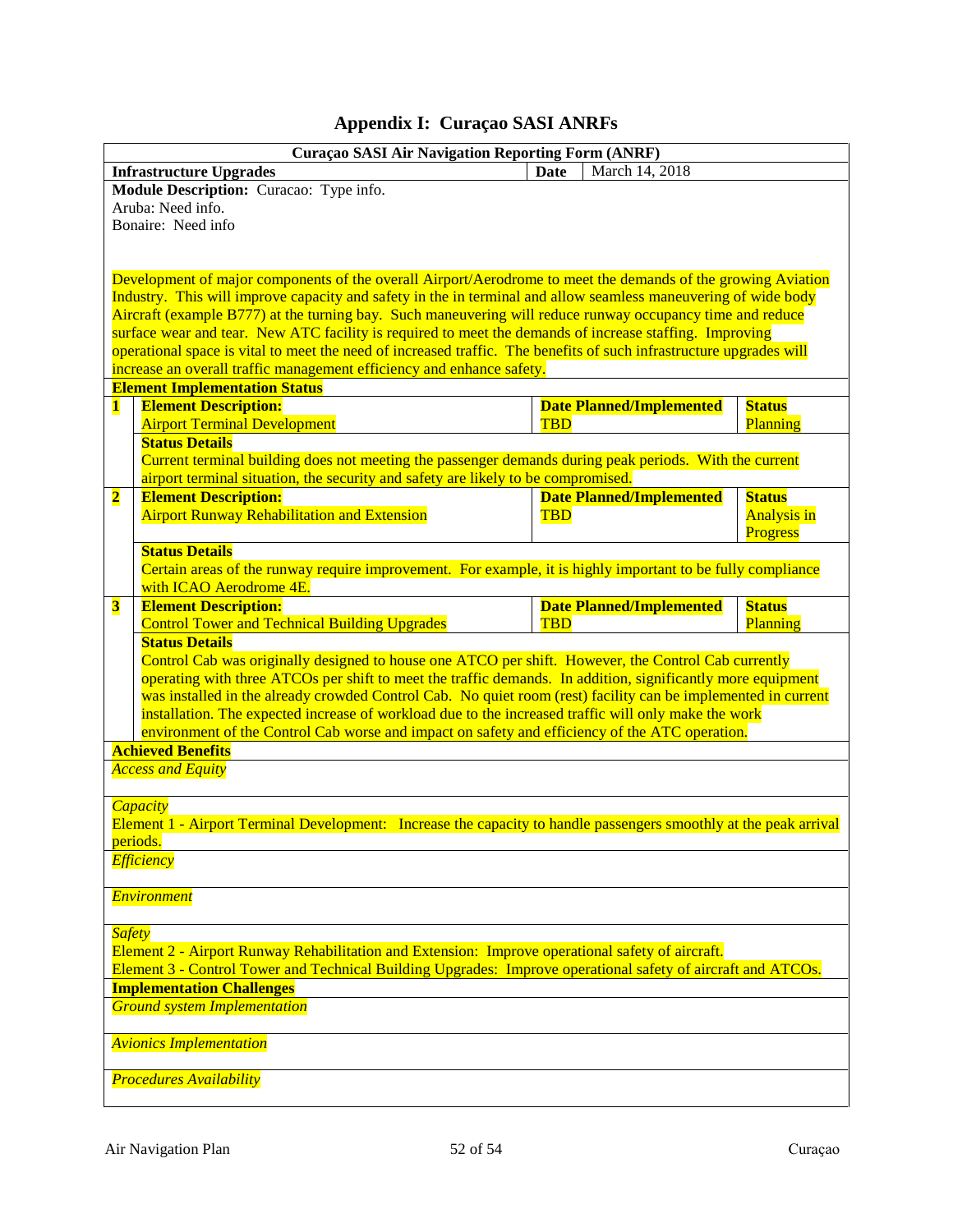*Operational Approvals*

**Notes**

Element 1 - Airport Terminal Development: Address the airport terminal security issues.